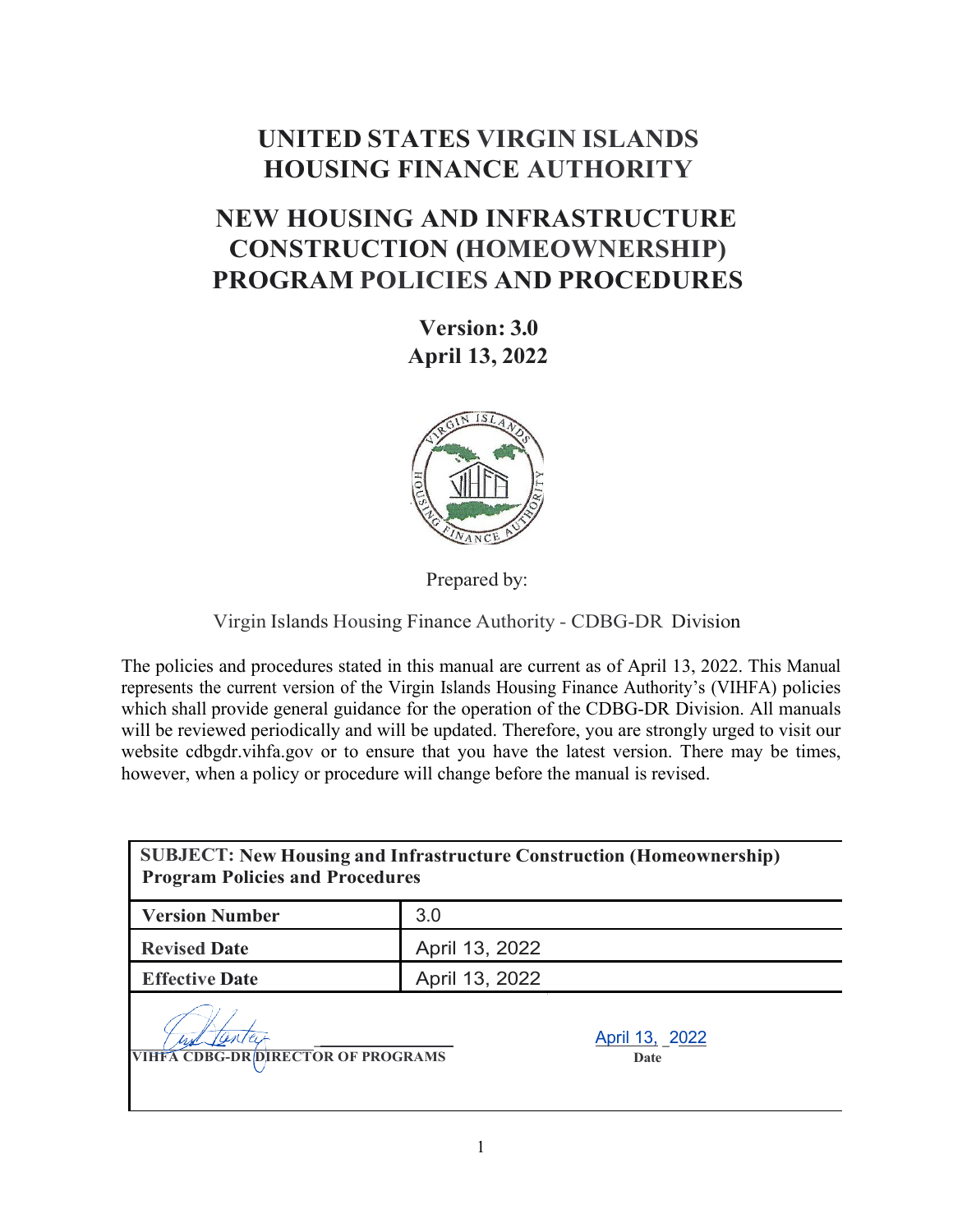#### **Table 1: New Construction and Infrastructure Construction (Homeownership) Program Version Control**

| <b>VERSION</b>     | <b>DATE</b>    | <b>DESCRIPTION</b>                                                                            |  |
|--------------------|----------------|-----------------------------------------------------------------------------------------------|--|
| <b>NUMBER</b>      | <b>REVISED</b> |                                                                                               |  |
| <b>VERSION 1.0</b> | 6/3/2019       | Version 1 Draft New Construction                                                              |  |
|                    |                | (Homeownership) and Infrastructure Construction                                               |  |
|                    |                | Policies and Procedures                                                                       |  |
| <b>VERSION 2.0</b> | 9/7/2021       | Section 2.0 Updated Program Overview.                                                         |  |
|                    |                | Moved Section 2.7 to 3.0 Program Administration                                               |  |
|                    |                | from $4.0$ .                                                                                  |  |
|                    |                | Section 4.0 Title change from Program Solutions to<br>Program Options.                        |  |
|                    |                | Section 6.0 Updated to reflect markets utilized to                                            |  |
|                    |                | advertise for the program.                                                                    |  |
|                    |                | Section 7.0 Title Change from<br>First-Time<br>Homebuyer<br>Applicant                         |  |
|                    |                | Eligibility Criteria and Prioritization to Applicant                                          |  |
|                    |                | Eligibility Criteria and Prioritization.                                                      |  |
|                    |                | Section 7.2 Incorporated Homebuyers Education<br>Program                                      |  |
|                    |                | Section 8.2 Included HUD's income limit website                                               |  |
|                    |                | hyperlink                                                                                     |  |
|                    |                | Loan Closing Section was moved from Section 3.0<br>to Section 8.4                             |  |
|                    |                | Refinancing Section was moved from Section 3.4                                                |  |
|                    |                | to Section 9.0                                                                                |  |
|                    |                | Resale and Recapture Provisions Section was                                                   |  |
|                    |                | moved from Section                                                                            |  |
|                    |                | $2.10$ to Section 10.0                                                                        |  |
|                    |                | Duplication of Benefits Section was updated and<br>moved from Section 2.11 to Section 11.0    |  |
|                    |                | Program Income was moved from Section 2.12 to                                                 |  |
|                    |                | Section 12.0                                                                                  |  |
| <b>VERSION 2.1</b> | 9/24/2021      | Contractor Requirements was updated and moved                                                 |  |
|                    |                | from Section                                                                                  |  |
|                    |                | 3.14 to Section 13.0                                                                          |  |
|                    |                | Construction Administration was updated with a<br>title change from Construction Contract and |  |
|                    |                | Administration and moved from Section 3.15 to                                                 |  |
|                    |                | Section 14.0                                                                                  |  |
|                    |                | Record-Keeping was moved from Section 4.0 to                                                  |  |
|                    |                | Section 15.0                                                                                  |  |
|                    |                | Incorporated<br>Section<br>16.0<br>Other<br>Federal<br>Requirements                           |  |
|                    |                | Incorporated Section 16.1 Fair Housing Rights                                                 |  |
|                    |                | Incorporated Flood Plain Elevation                                                            |  |
|                    |                | <b>Incorporated Green Building Standards</b>                                                  |  |
|                    |                | <b>Updated Program Income Section</b>                                                         |  |
|                    |                | Updated the Affordability Period                                                              |  |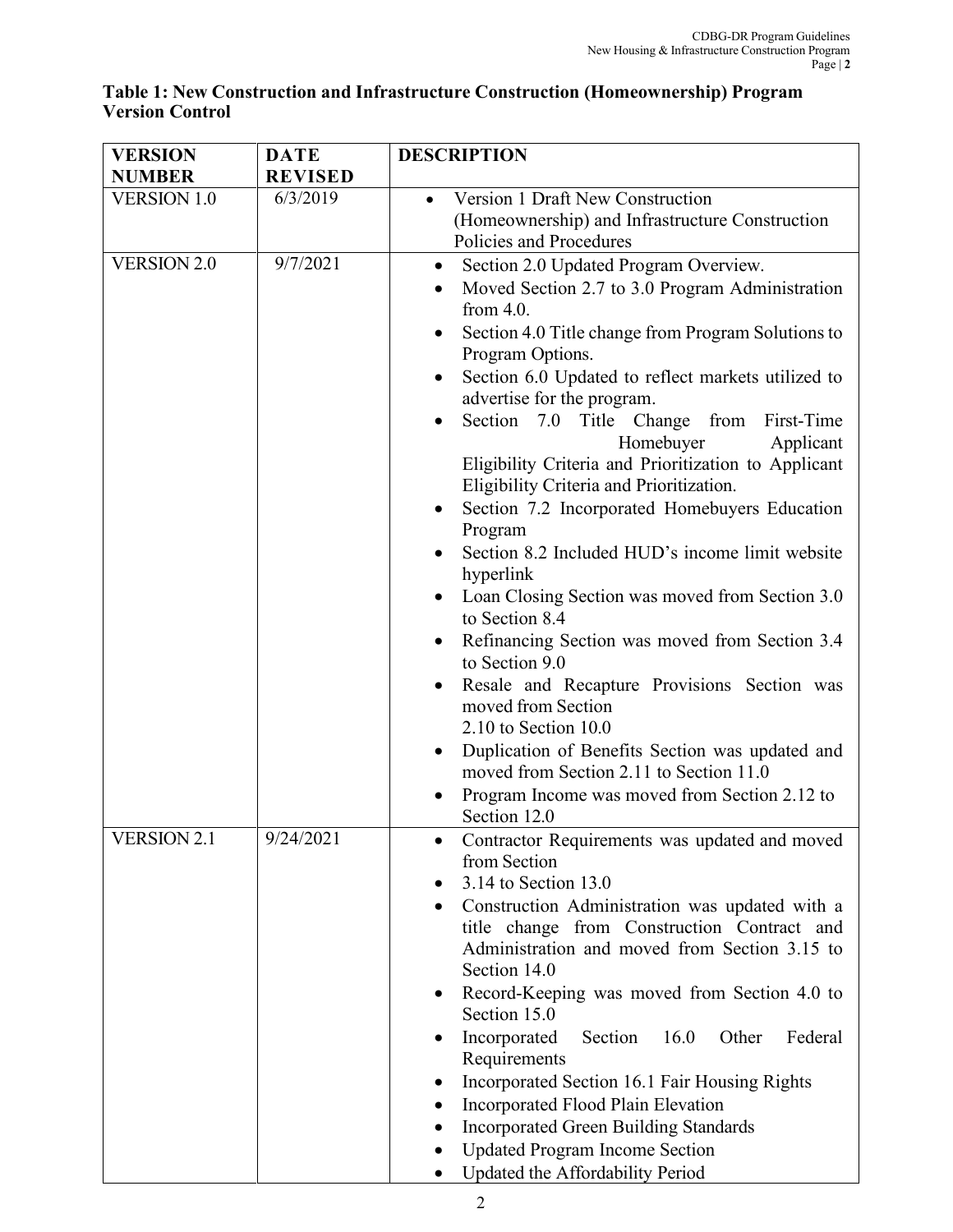|     |           | Page $\vert 3$                                                                      |
|-----|-----------|-------------------------------------------------------------------------------------|
|     |           | Incorporated Section for Conflict of Interest<br>$\bullet$                          |
|     |           | Incorporated Conflict of Interest Disclosure                                        |
|     |           | Statement.                                                                          |
| 3.0 | 4/13/2022 | Added definition for the terms: acquisitions,<br>$\bullet$                          |
|     |           | appraisal, and developer                                                            |
|     |           | Section 5.1 -Incorporated the developers' section                                   |
|     |           | Section $5.1.5$ – Incorporated the Income requirement                               |
|     |           | and verification                                                                    |
|     |           | Section 5.17– Updated the Application Intake                                        |
|     |           | Section 5.18 - Updated the Eligibility Determination<br>$\bullet$                   |
|     |           | section                                                                             |
|     |           | Section 5.19 – Incorporated the Loan closing section                                |
|     |           | Section $5.1.10$ – Incorporated the Refinancing<br>section                          |
|     |           | Section 5.1.11 – Updated the Resale and Recapture<br>provisions                     |
|     |           | Section $5.1.13$ – Updated the Program Income                                       |
|     |           | section                                                                             |
|     |           | Section 5.1.16 – Incorporated Contractor<br>$\bullet$                               |
|     |           | Requirement section<br>Section 5.1.17 – Incorporated the Construction               |
|     |           | Administration section                                                              |
|     |           | Section 5.1.18 – Incorporated Green Building                                        |
|     |           | Standards                                                                           |
|     |           | Section 5.2.2 – Updated the Maximum Award                                           |
|     |           | amount from \$150k to \$250K                                                        |
|     |           | Section 5.2.3 – Incorporated the Eligible Use of<br>$\bullet$                       |
|     |           | Funds section                                                                       |
|     |           | Section 5.2.4 – Incorporated the Ineligible Use of<br>$\bullet$                     |
|     |           | funds sections                                                                      |
|     |           | Section 5.2.5 - Incorporated the Application Intake<br>Section for Program Option 2 |
|     |           | Section 5.2.6 – Updated the Application Period for<br>$\bullet$                     |
|     |           | Program Option 2                                                                    |
|     |           | Section $5.2.8$ – Incorporated the Eligibility<br>٠                                 |
|     |           | Determination section                                                               |
|     |           | Incorporated the Lending process                                                    |
|     |           | Incorporated the Participating Lending Institutions                                 |
|     |           | <b>Anti-Predatory Lending</b>                                                       |
|     |           | Incorporated the Underwriting Review section                                        |
|     |           | Incorporated the Appraisal section                                                  |
|     |           | Incorporated the Eligible Prepaid and Closing Costs                                 |
|     |           | section                                                                             |
|     |           | Incorporated Property Eligible Requirements section                                 |
|     |           | Incorporated the Property Location section                                          |
|     |           | Incorporated the Property Standards Requirements<br>section                         |
|     |           | Updated the Environmental Review Section                                            |
|     |           | Incorporated the Tiered Environmental Review                                        |
|     |           | section                                                                             |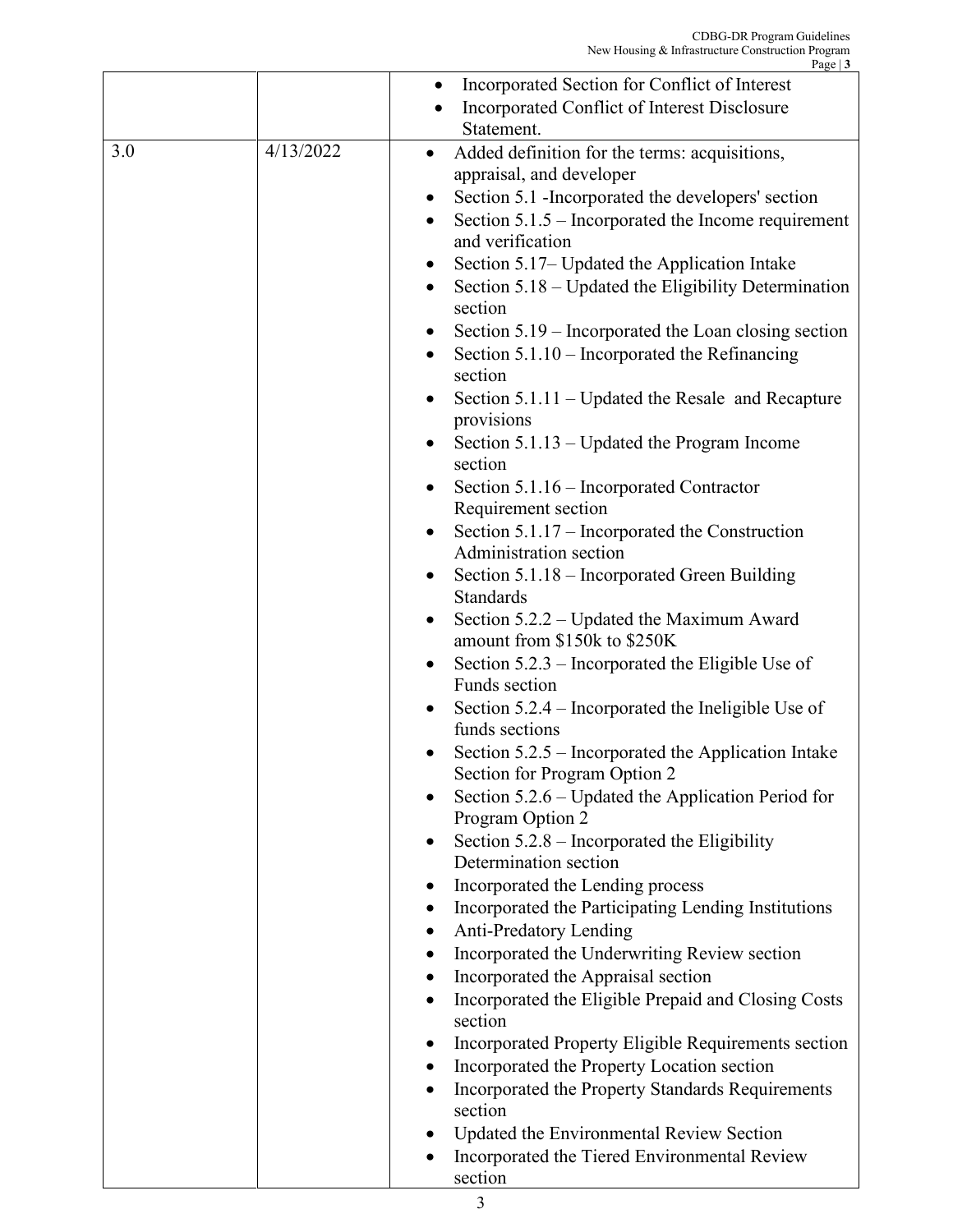| Incorporated the Refinancing First Mortgage section |
|-----------------------------------------------------|
|                                                     |
|                                                     |
|                                                     |
|                                                     |
|                                                     |
|                                                     |
|                                                     |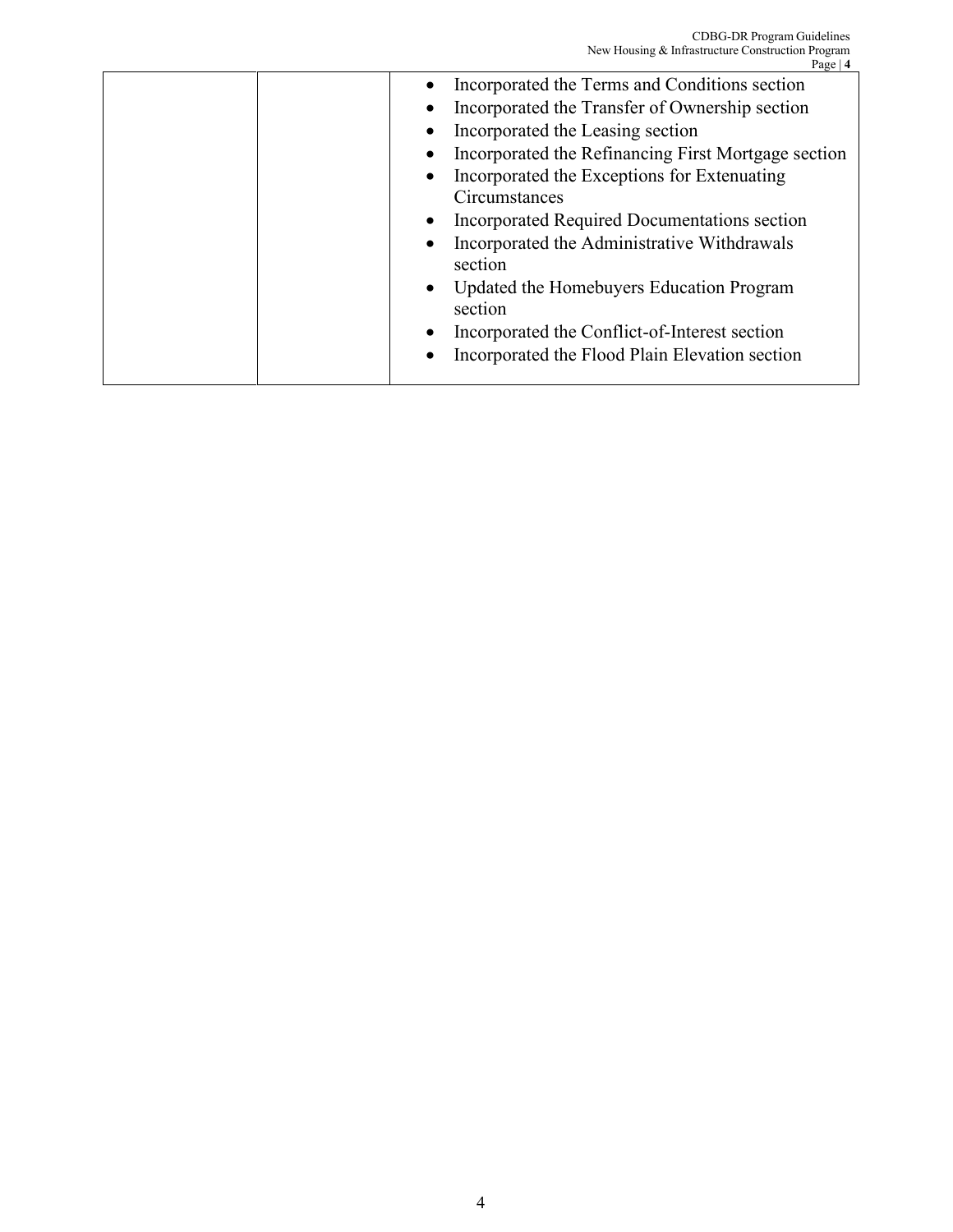# **Table of Contents**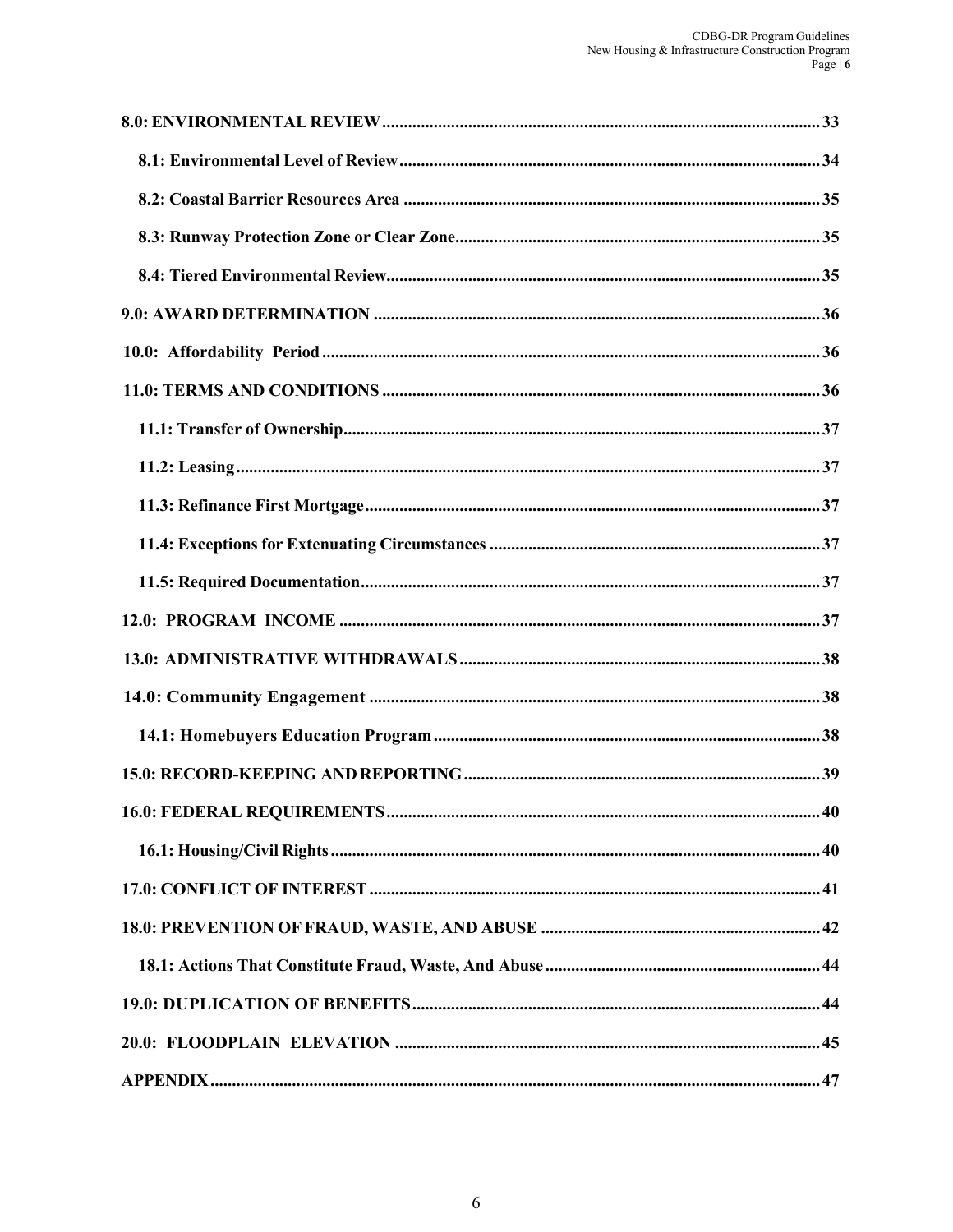| Appendix A: HUD GREEN BUILDING RETROFIT CHECKLIST FOR THE U.S.V.I 47 |
|----------------------------------------------------------------------|
|                                                                      |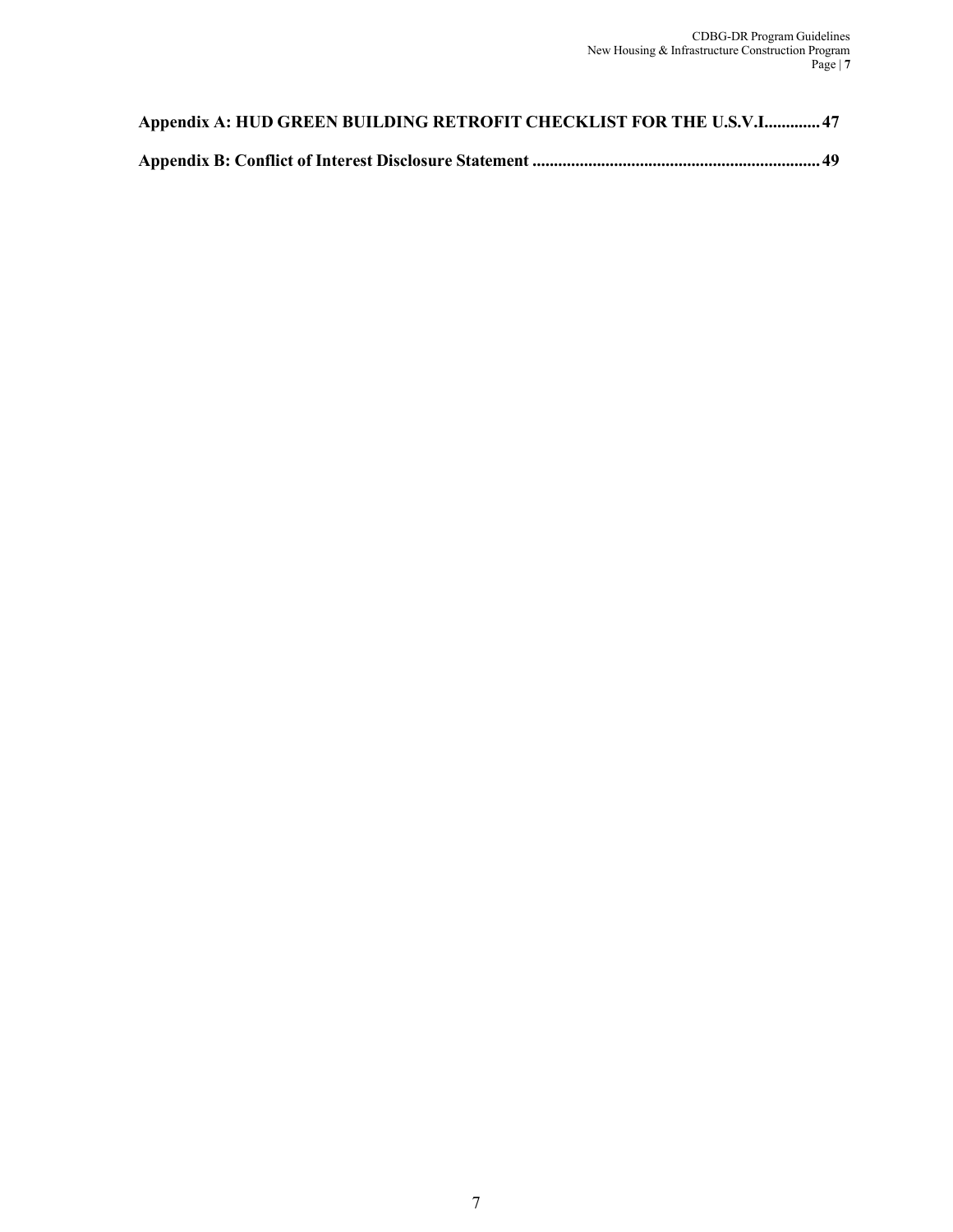# <span id="page-7-0"></span>**1.0: POLICIES**

## <span id="page-7-1"></span>**1.1: Version Policy**

Version history is tracked in the table title page, with notes regarding version changes. The dates of each publication are also tracked in this table. The first version of this document is 1.0.

Substantive changes within this document that reflect a policy change will result in the issuance of a new version 2.0, an increase in the primary version number. Future policy changes will result in additional revision and the issuance of a new primary version number.

Non-substantive changes such as minor wording and editing, or clarification of existing policy that do not affect the interpretation or applicability of the policy will be included in minor version updates denoted by a sequential number increase behind the primary version number. Such changes would result in a version number such as 2.1, 2.2, etc.

## <span id="page-7-2"></span>**1.2: Policy Change Control Board**

Policy review and changes for the Virgin Islands' New Construction for Homeownership Opportunity and First-Time Home Buyer Assistance Program policies are considered through a change control process. When policy clarifications, additions, or deletions are needed to more precisely define the rules by which the Program will operate, Program staff will submit a Policy Change Request Form or a Request for Decision Form for internal review by the Policy Change Control Board (PCCB). Within the PCCB, two members will separately conduct a review to verify that all relevant information and any supporting documentation are included in the request. Upon PCCB concurrence by these two members that the request raises a policy issue, rather than a process issue, the Policy Change Request Form or Request for Decision is forwarded to the Policy Change Control Board for consideration. The requests are compiled and brought before the entire PCCB for a final policy change determination.

The PCCB is composed of the Special Council for Disaster Recovery, the Senior Housing Program Manager, the Senior Policy Manager, the Housing Program Manager, at least one Subject Matter Expert, and other program staff members representing Program leadership as needed.

The PCCB meets as needed to consider all pending requests but may meet as frequently as necessary to consider critical policy decisions.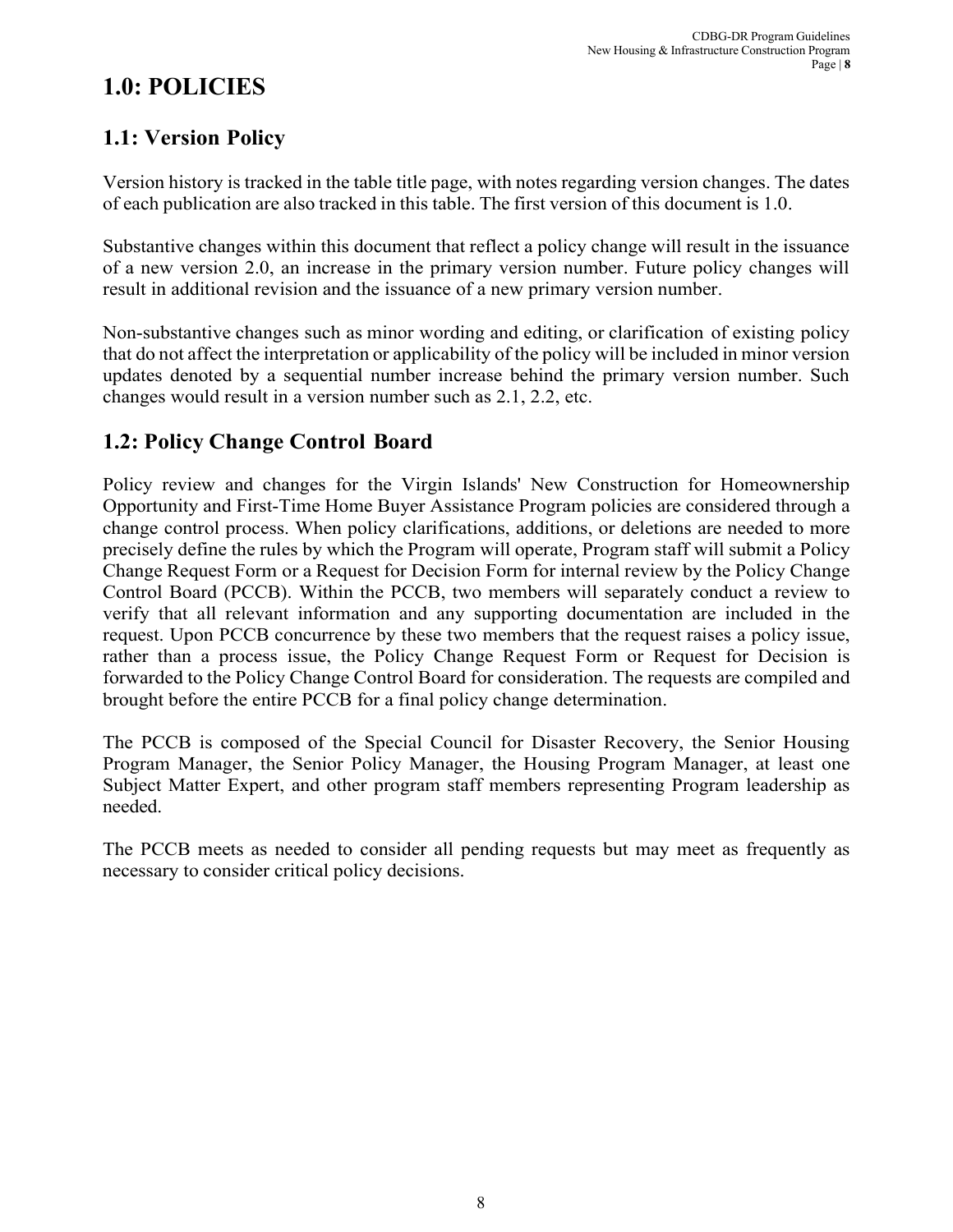# <span id="page-8-0"></span>**2.0: DEFINITIONS**

**Acquisition**: The utilization of CDBG-DR funds to acquire real property.

**Adjusted Gross Income (AGI):** AGI is an individual's total gross income minus specific deductions. VIHFA's methodology may be found in the VIHFA's Administrative Manual.

**Affordability Period:** The period during which a property must comply with CDBG-DR program rules and regulations, including primary residency, income, and rent restrictions as applicable.

**Applicant:** A person or persons who have applied to VIHFA for approval of a CDBG-DR home purchase and Homeowner Financial Assistance.

**Appraisal**: An estimate of a home's market value based on comparable recent sales in the home's immediate area or neighborhood, conducted by a professional appraiser.

**Area Median Income (AMI):** Calculated annual limits based on HUD-estimated median family income with adjustments based on family size used for demonstrating LMI beneficiaries in the program. May also be referred to as Area Median Family Income (AMFI) in other program documents.

**Contractor:** A person or company that enters a contract to construct or repair houses and or supervised building operations. Contractor must meet all Virgin Island and HUD requirements.

**Common Area Under Roof:** The total area under the common roof is primarily interior, conditioned spaces, and for single-story homes, equal to the footprint of the house. The term is also synonymous with the eligible area. In addition, exterior spaces such as detached porches and garages are not considered eligible areas.

**Community Development Block Grant - Disaster Recovery (CDBG-DR):** The Department of Housing and Urban Development (HUD)'s Community Development Block Grant Disaster program was established by the applicable appropriations statute to assist communities impacted by disasters to recover.

**CDBG-DR Development Agreement:** An agreement entered by Grantee and Developer for the purpose of funding and carrying out CDBG-DR-eligible activities on one or more CDBG-DR eligible properties.

**CDBG-DR Buyer:** Applicant eligible to purchase a CDBG-DR constructed home.

**CDBG-DR Property:** A property that is rehabilitated, newly constructed, or reconstructed pursuant to Developer's agreement with Grantee, utilizing CDBG-DR funds.

**CDBG-DR Home:** An CDBG-DR prope1iy that is being sold to an owner-occupant.

**CDBG-DR Program Budget:** The budget is attached to a CDBG-DR Development Agreement showing projected development costs and funding for the Developer's entire CDBG-DR program in the aggregate.

**Construction Cap:** For the New Construction for Homeownership and First-Time Buyer Assistance program the Grant cap is \$325,000 for the development of properties owned by HFA, and \$150,000 when building on land owned by a prospective homebuyer.

**Davis-Bacon Act of 1931 (40 USC Part 3141 et seq.) and Related Acts:** All laborers and mechanics employed by contractors or subcontractors in the performance of construction work financed in whole or in part with the assistance received under this chapter shall be paid wages at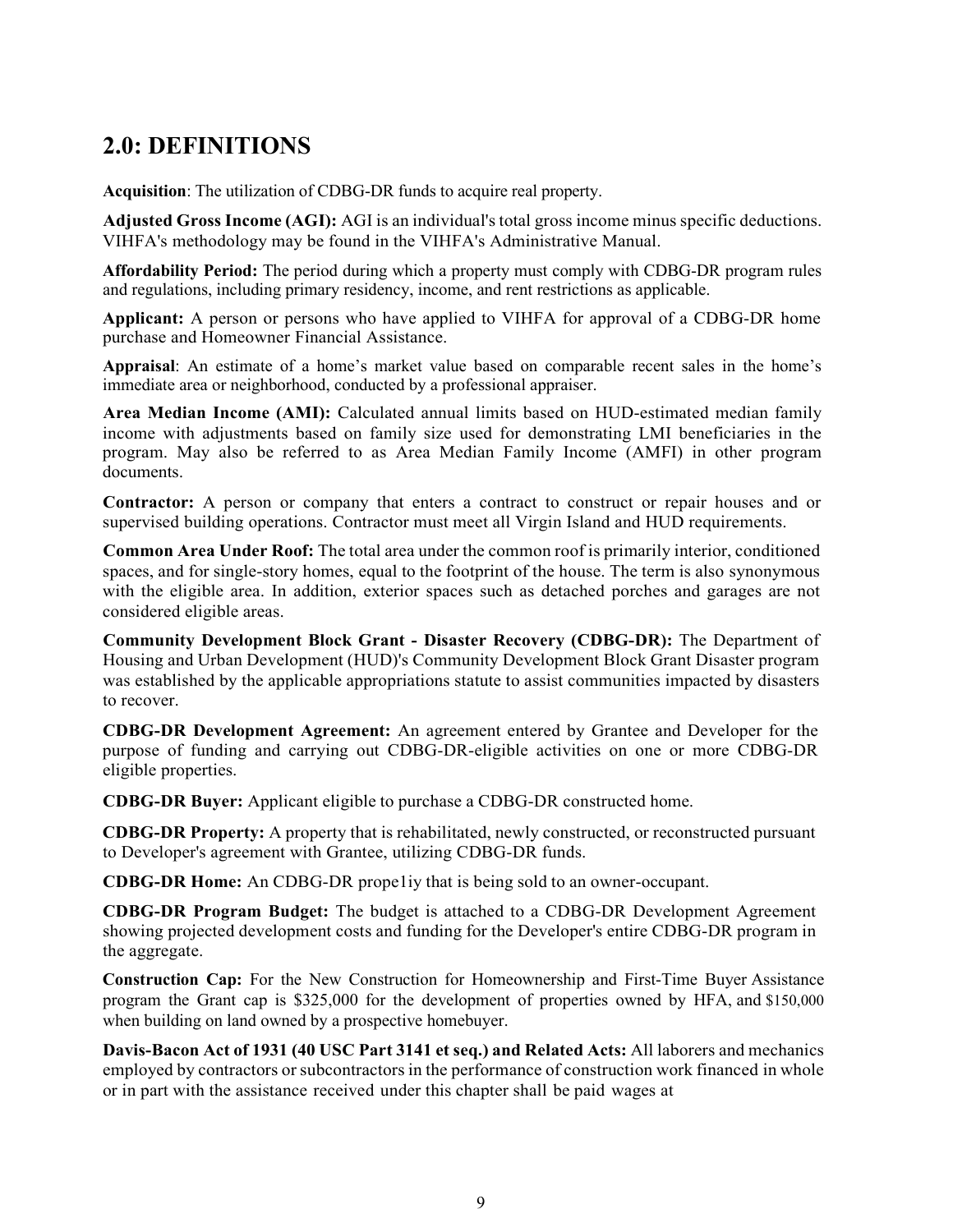rates not less than those prevailing on similar construction in the locality of determined by Secretary of Labor in accordance with the Davis-Bacon Act, as amended. This applies to the rehabilitation and reconstruction of residential property with 8 or more units

**Demolition:** The clearance and proper disposal of dilapidated buildings and improvements.

**Developer:** is a for-profit or private nonprofit individual or entity that the grantee provides assistance to for the purpose of (1) acquiring homes and residential properties to rehabilitate for use or resale for residential purposes and (2) constructing new housing in connection with the redevelopment of demolished or vacant properties.

**Duplication of Benefits:** The Robert T. Stafford Disaster Assistance and Emergency Relief Act (Stafford Act) prohibits any person, business concern, or other entity from receiving financial assistance from CDBG-DR funds with respect to any part of a loss resulting from a major disaster which he/she has already received financial assistance under any other program, from insurance, or any other source. It is an amount determined by the Program that may result in the reductionof an award value.

**Environmental Review:** All qualified projects must undergo an environmental review process. This process ensures that all activities comply with National Environmental Policy Act (NEPA) and other applicable state, territorial, and federal laws.

**Environmental Review Record (ERR):** the document resulting from the required environmental review which includes a description of activities, evaluation of environmental impact, documentation of compliance with applicable environmental regulations, and an environmental determination.

**FEMA-Designated High-Risk Area:** Area designated by FEMA as vulnerable to significant wind and/or storm surge damage as well as areas located in the designated l00-year flood zone. These areas will be identified during the environmental review processfor each participating jurisdiction.

**Flood Hazard Area:** Areas designated by FEMA at risk of flooding.

**Flood Insurance:** The Flood Disaster Protection Act of 1973 (42 U.S.C. 4012a) requires that projects receiving federal assistance and located in an area identified by FEMA as a Special Flood Hazard Area (SFHA) be covered by flood insurance under the National Flood Insurance Program (NFIP). To purchase flood insurance, a community must participate in the NFIP. If a community does not participate in the NFlP, federal assistance cannot be used in those areas.

**Floodplain:** FEMA designates floodplains as geographic zones subject to varying levels of flood risk. Each zone reflects the severity or type of potential flooding in the area.

- a. "100-year floodplain" the geographical area defined by FEMA as having a one percent chance of being inundated by a flood event in any given year.
- b. "500-year floodplain" the geographical area defined by FEMA as having a 0.2 percent chance of being inundated by a flood event in any given year.

**Grantee:** Eligible first-time homebuyer

**Household:** A household is defined as all persons occupying the same housing unit, regardless of their relationship to each other. The occupants could consist of a single-family, two or more families living together, or any other group of related or unrelated persons who share living arrangements. For housing activities, the test of meeting the LMI National Objective is based on the LMI of the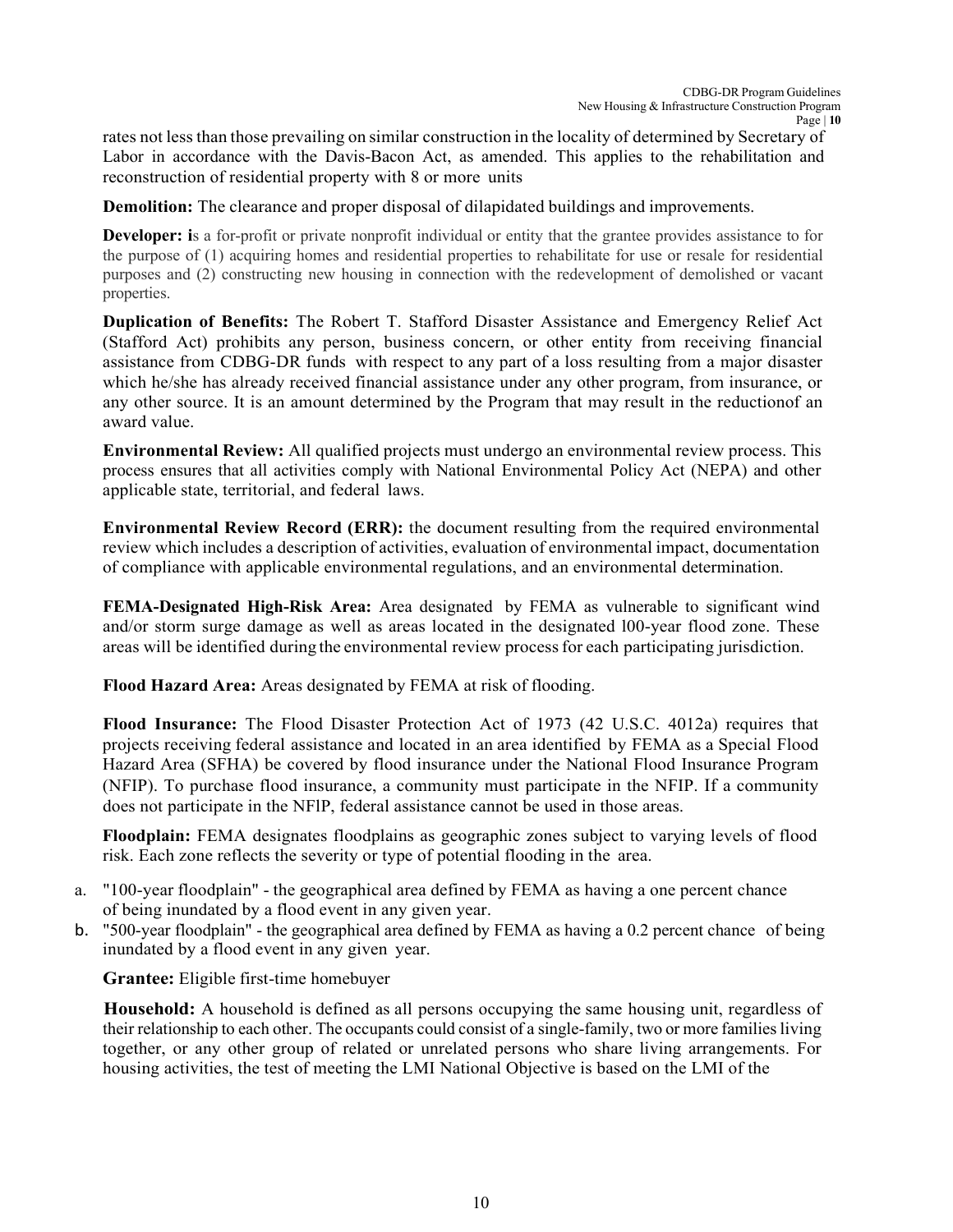#### household.

**HOME Program:** The HOME Investment Partnerships Program (HOME) provides formula grants to States and localities that communities use - often in partnerership with local nonprofit groups - to fund a wide range of activities including building, buying, and/or rehabilitating affordable housing for rent or homeownership or providing direct rental assistance to low-income people. HOME is the largest Federal block grant to state and local governments designed exclusively to create affordable housing for low-income households.

**Individual Mitigation Measures (IMM):** Activities designed to mitigate /or reduce the risk of damage beyond the pre-disaster condition of a housing unit when the activities are above and beyond federal, state, or local requirements and the payment of flood insurance are not IMM activities. Examples of IMM activities include elevating a structure above the base flood elevation level, the addition of storm shutters, disaster-proof windows, roof straps, etc. if those improvements are not required to comply with local code requirements and did not exist on the housing unit prior to the disaster damage.

**Low- and Moderate-Income (LMI):** A household is of low- and moderate income if the household income (including income derived from assets) is at or below 80 percent of an area's median income. All income is based on the Area Median Income limits set annually by HUD for each county or metropolitan statistical area.

**Low to Moderate Income (LMI) National Objective:** Activities that benefit households whose total annual gross income does not exceed 80% of Area Median Income (AMI), adjusted for family size. Income eligibility will be determined and verified in accordance with 24 CFR Part 5 requirements using procedures as stated in the Technical Guide for Determining Income and Allowances, 3<sup>rd</sup> Edition (HUD-1780-CPD). The most current income limits, published annually by HUD, shall be used to verify the income eligibility of each household applying for assistance at the time assistance is provided.

**Mitigation:** Improvements made to reduce the possibility of a loss of life, propeliy damage, personal and commercial hardship, as well as long-lasting monetary burdens. For example, implementing a flood mitigation program such as the acquisition of flood-prone property/housing, or the elevation of housing in floodplains are effective mitigation projects that can make residents and communities safer in the face of natural disasters.

**Mixed-income Housing:** Mixed-income housing development can include diverse types of housing units, such as apartments, townhomes, and/or single-family homes for people with a range of income levels.

**New Construction:** The construction of a new home in a new location.

**Project Funding:** Any governmental and private funds, including a developer's cash, used to pay for the costs to redevelop a single CDBG-DR-assisted property.

**Project Budget:** A budget for all acquisition, rehab/construction, and soft costs for a potential CDBG-DR project. A developer must submit the budget to the Grantee and the property must pass Environmental Review and receive Authorization to Use Grant Funds before committing to the purchase of any property for use in the CDBG-DR program.

**Section 3:** A provision of the Housing and Urban Development (HUD) Act of 1968 that requires recipients of certain HUD financial assistance, to the greatest extent feasible, provide job training, employment, and contracting opportunities for low- or very-low-income residents in connection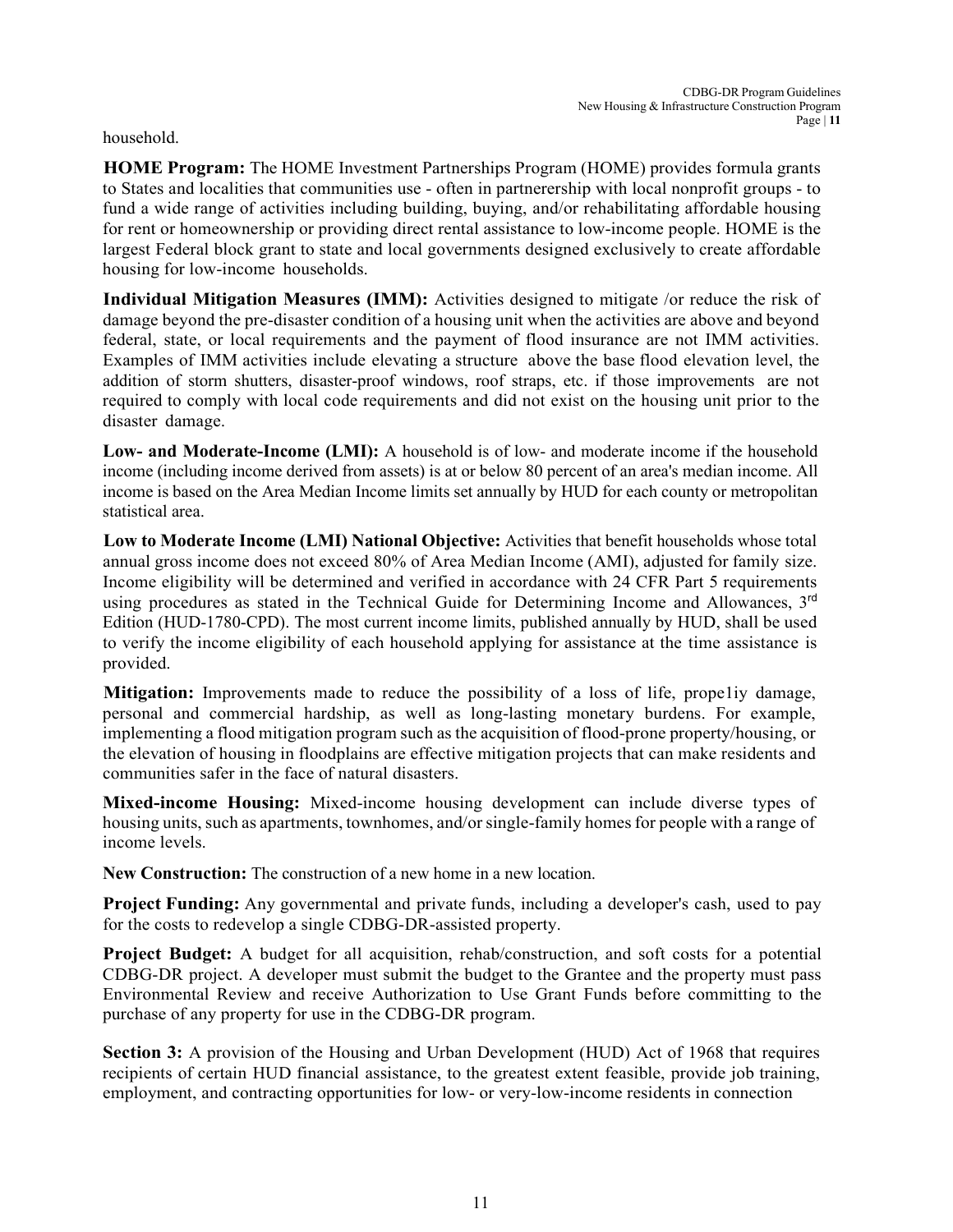with projects and activities in their neighborhoods.

**Section 504:** A provision of the Rehabilitation Act of 1973 which provides that no qualified individual with a disability should, only because of his or her disability, be excluded from the participation in, be denied the benefits of, or be subjected to discrimination under any program or activity receiving Federal financial assistance.

**Single-Family Home:** A single-unit family residence detached or attached to other housing structures.

**Urgent Need National Objective:** An urgent need that exists because conditions pose aserious and immediate threat to the health or welfare of the community. The existing conditions must be recent or have recently become urgent and the subrecipient cannot finance the activities on its own because other funding sources are not available. Subrecipients or the state must document how each program and/or activity funded under this category responds to a disaster-related impact. See 24 CFR 570.208(c).

**Virgin Islands Housing Finance Authority (VIHFA):** VIHFA is the Grantee for HUD's Community Development Block Grant-Disaster Recovery (CDBG-DR) funding. VIHFA will retain day-to-day administrative management and oversight of CDBG-DR activities and will be responsible for establishing and maintaining financial accountability for CDBG-DR funds, compliance with CDBG-DR requirements, and establishing and maintaining project files and records. VIHFA will be implementing this program directly and acting asthe developer within this program.

# <span id="page-11-0"></span>**3.0: PROGRAM OVERVIEW**

As the Grantee for the HUD Community Development Block Grant Disaster Recovery (CDBG-DR) funds in the Territory, the Virgin Islands Housing Finance Authority (VIHFA) has established programs and projects in their CDBG-DR Action Plan to address the needs of the Territory after Hurricanes Irma and Maria. In a period where the local housing stock is low, quality replacement homes, especially affordable homes in the United States Virgin Islands (also referred to as "the Territory") will be impossible to find. The VIHFA has struggled to keep up with the housing demand before Hurricanes Irma and Maria, and now the capacity to deliver completed single-family constructed homes has worsened by these Hurricanes' recovery efforts.

There is a decreasing level of homeownership opportunities across the Territory and a growing stock of vacant and abandoned homes are on the rise. Therefore, the VIHFA will administer CDBG-DR funding to support first-time homebuyers with the purchase of a newly constructed property through the New Construction for First-Time Homebuyers Program (also referred to as "the Program"). This program focuses on promoting homeownership while also improving the long-term viability and sustainability of the communities across the Territory.

Under this program, VIHFA will administer CDBG-DR funding to support first-time homebuyers with the purchase of a home. Assistance will be limited to the amount necessary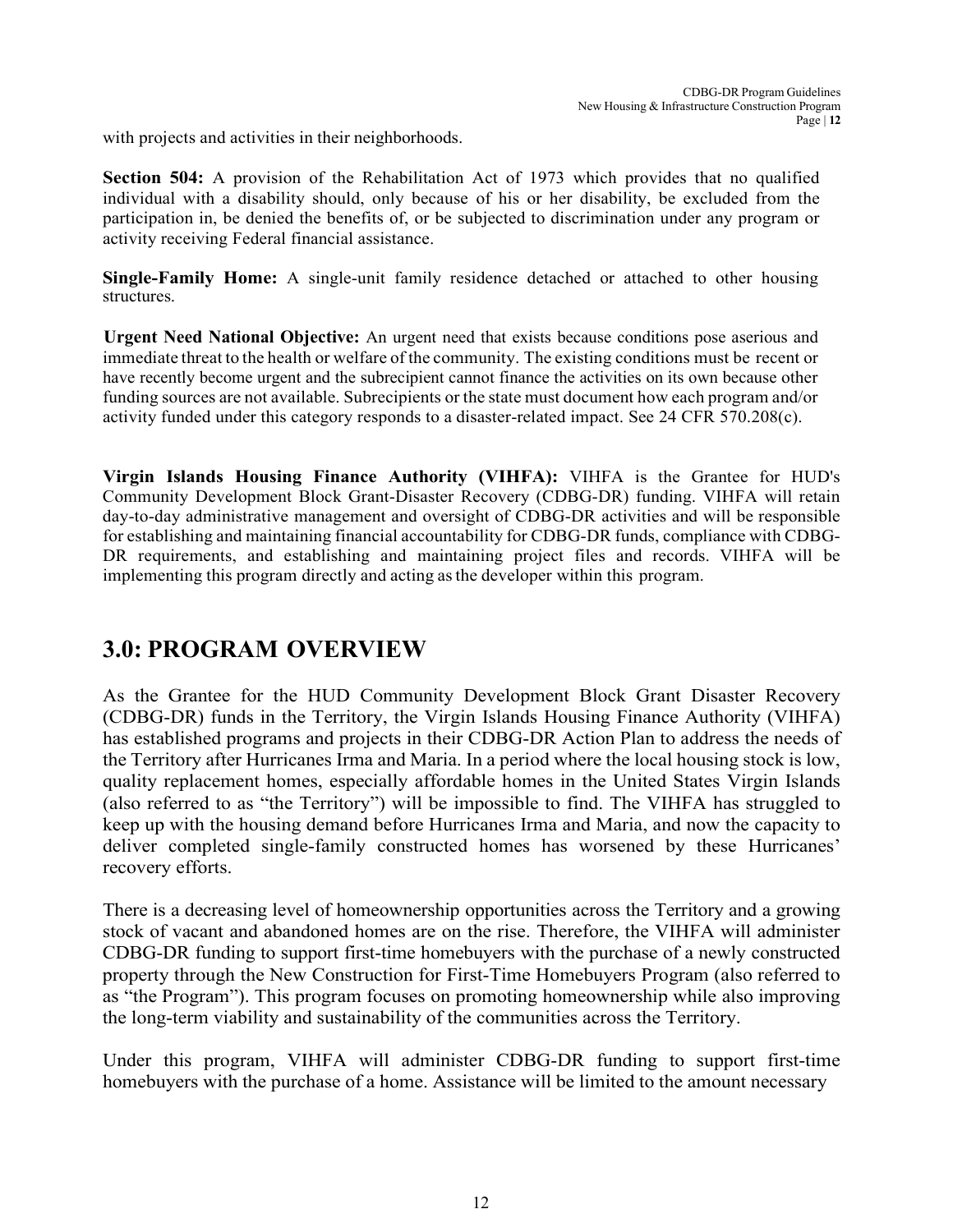to achieve homeownership. VIHFA will utilize CDBG-DR funds to install infrastructure (roads, lighting, etc.), grading, installation of utilities, land preparation, and the construction of homes in mixed-income communities in the Territory.

These new homes will be developed based on **two (2) program options**: **(1) turnkey developments on land owned by VIHFA or (2) on land owned by the potential homeowne**r. To be qualified, applicants must be mortgage-ready and have incomes at or below 80% AMI. Second mortgages in the form of forgivable loans for first-time homebuyers at or below 120% AMI may also be available under the turnkey option. Homebuyers' assistance for a down payment and closing cost will be based on VIHFA's underwriting standards.

The awards for homebuyer assistance will not exceed the total of the down payment and closing cost necessary to make the home affordable, based on VIHFA's underwriting standards.

This policy document explains the structure of the program, the requirements for developers, including VIHFA acting as the developer, requirements for contractors, eligibility criteria for first time homebuyers, and supporting documentation for program eligibility determination.

# <span id="page-12-0"></span>**4.0: PROGRAM ADMINISTRATION**

VIHFA will administer and oversee all activities and expenditures in connection with the Virgin Islands CDBG-DR funds. VIHFA employees, along with contractors procured to aid VIHFA staff, will ensure that the activities are undertaken to meet all program requirements, including the disaster threshold, eligibility, national objective, compliance, fair housing, labor standards, nondiscrimination, environmental regulations, and procurement regulations.

VI CDBG-DR will monitor the activities in accordance with HUD, VI CDBG-DR, and VIHFA monitoring and compliance requirements so that each activity funded will meet the disaster threshold and one of HUD's national objectives, with emphasis on eligible activities achieving the new construction of affordable housing units primarily benefiting low to moderate-income persons.

## <span id="page-12-1"></span>**4.1: Total Allocation**

Total Allocation is \$85,0000,000.00 and/or as detailed in the CDBG-DR Action Plan and Amendments.

## <span id="page-12-2"></span>**4.2: Tie to the Disaster**

Hurricanes Irma and Maria caused significant damage to both the owner-occupied and rental housing stock, depleting an already limited housing stock, and driving housing prices above affordable levels. This is especially true for single-family homes for sale. Prior to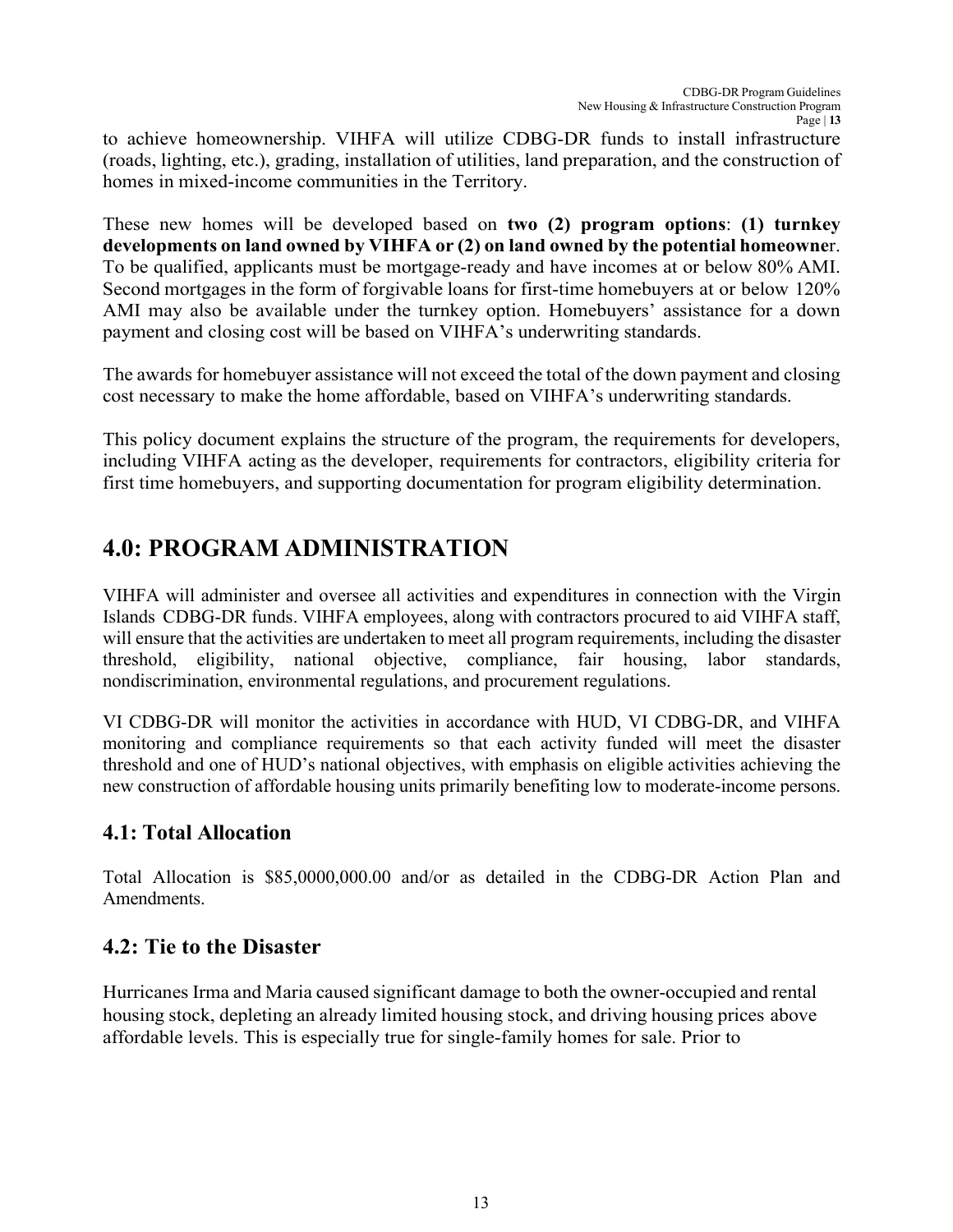the hurricanes, according to the Housing Demand Study completed in 2015, six percent of overall listings for single-family homes for sale were available to households with up to 80% of AMI. Many homes for sale were higher-priced homes and condominiums.

## <span id="page-13-0"></span>**4.3: National Objective**

The Virgin Islands Housing Authority CDBG-DR New Housing and Infrastructure Construction Program for Homeownership will meet these National Objectives as prescribed by HUD:

- Benefit Low-to-Moderate Income Persons
- Urgent Need

## **4.4: Eligible Activities**

HUD determines if an activity is eligible. The following activities under the Housing and Community Development Act of 1974 (HCDA) are eligible for CBDG-DR grant funds:

- Acquisition of real property (HCDA Section 105 (a)(1)); Clearance, Rehabilitation, Reconstruction and Construction of Buildings (including Housing) (HCDA Section 105(a)(4));
- Public Facilities (HCDA Section 105(a)(2);
- Public Services (HCDA Section 105(a)(8);

## <span id="page-13-1"></span>**4.5: Ineligible Activities**

### *Activities are not eligible for CDBG-DR funds if the activity*

- Does not correspond to an identified Hurricane Irma or Maria disaster-related impact.
- Is restricted in the Public Laws appropriating the CDBG-DR funds (Public Laws 115-56) and 115-123) or in the Housing and Urban Development Block Grant Disaster Recovery Federal Register Notices (Docket numbers FR-6066-N-01, FR-6109-N-01, and FR-6136- N-01).
- Is ineligible according to CDBG-DR requirements and a waiver has not been granted
- Activities that fail to meet a national objective.

## <span id="page-13-2"></span>**4.6: Geographic Area(s) Served**

Projects across the Territory are eligible for this program as priorities are determined by VIHFA.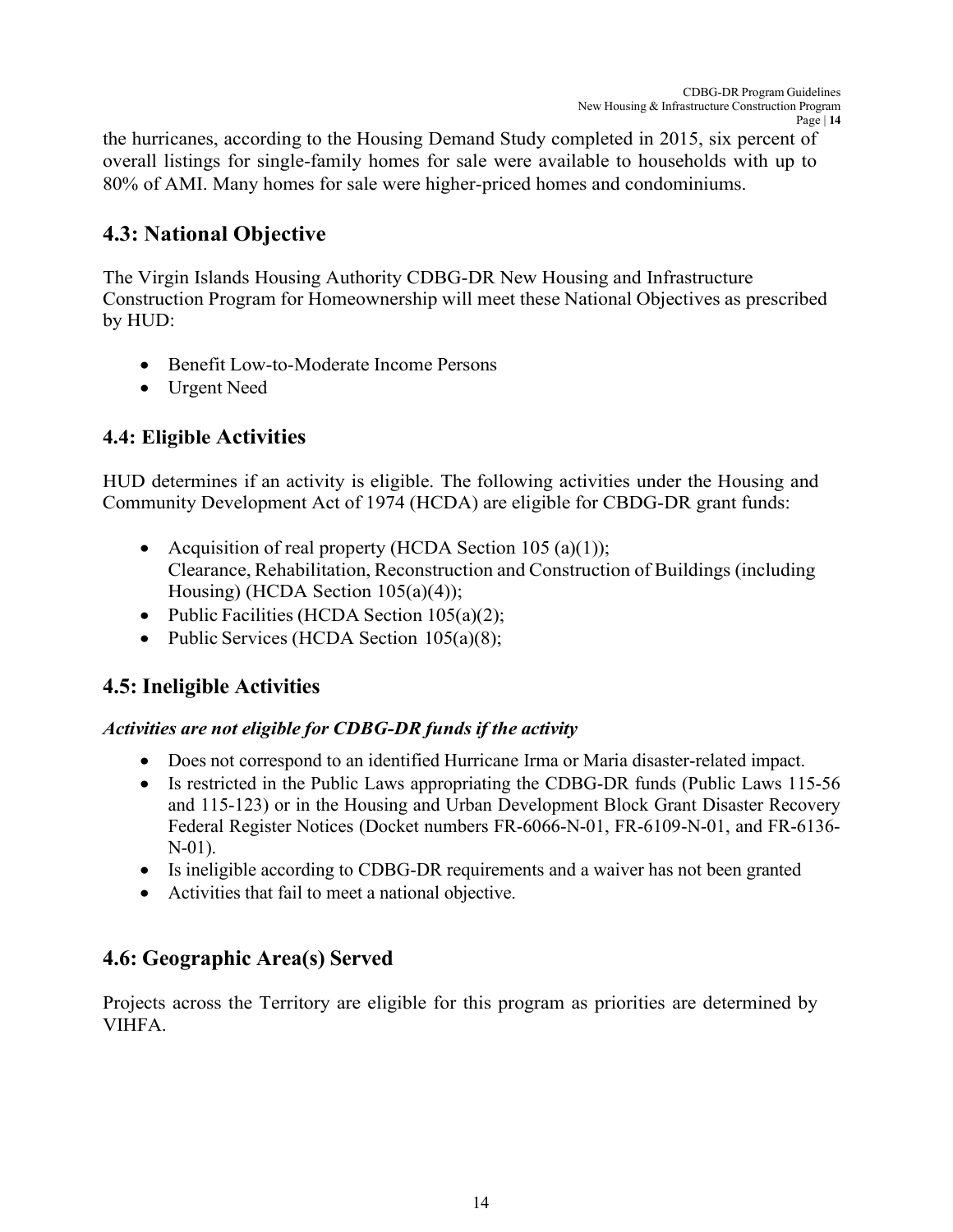### <span id="page-14-0"></span>**4.7: Estimated Start and End Dates**

Quarter 2, 2022 through Quarter 3, 2026.

# <span id="page-14-1"></span>**5.0: PROGRAM OPTIONS**

### <span id="page-14-2"></span>**5.1: Option 1: Turnkey Development**

Under the Turnkey Development option, VIHFA will act as the developer and solicit contractors to construct homes and install infrastructure utilizing CDBG-DR funding. This option will be open to eligible residents that have been pre-qualified for VIHFA's homebuyer program. Other Developers may participate in Option 1 if additional funding is made available.

### **Developers**

In order to participate in any program of the Authority, a Developer must be duly organized, validly existing, qualified, and licensed to do business under the laws of the Virgin Islands. The Developer must be in good standing with the Government of the Virgin Islands and shall have the power and authority, corporate or otherwise, to own properties and carry on the business in which it is conducting.

Demonstrate specific, measurable housing construction experience, expertise, and adequate staff capacity to undertake the proposed development. A developer without sufficient experience, expertise, or staff is encouraged to strengthen his or her record by entering a joint effort with a developer or development consultant who has an established record of success, the required resources, and who assumes an active role in such a joint effort.

### **Development Partner Responsibility**

Developers partnering with VIHFA must have the ability to manage and coordinate the types of activities required in the development of single-family housing. The Developer responsibility will include but not be limited to the following:

- Preparing plans and specifications (or work write-ups) that conform to program construction standards Permits, fees, mobilization, site utilities, site security, builder's risk insurance, homebuyer warranty, etc.
	- o Site Plans, fencing, landscaping, or other site improvements being provided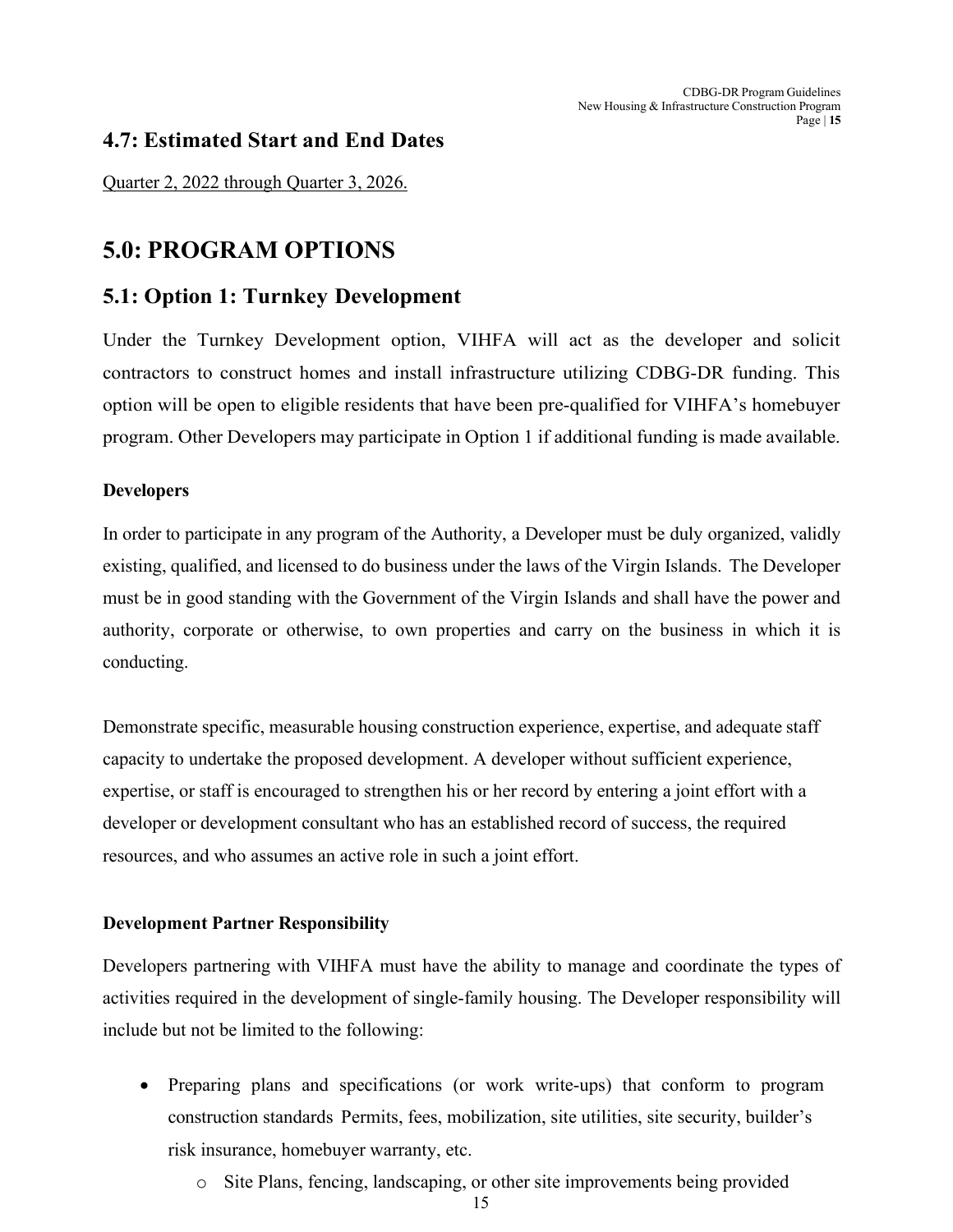- o Working drawings and materials specifications
- Estimating construction costs
	- o Cost estimates for construction of new structures based on take-offs from the working drawings of the quantities of materials and labor required or compilations of costs for similar and recently built or renovated structures
- Managing contract awards and construction process
	- o The developer is responsible for monitoring the quality, completeness, and conformity to specifications of all work performed by third party contractors and if the Developer is also the general contractor all work performed by Developer's personnel or subcontractors
- Developer assumes all risks of cost overruns in excess of the construction and contingency budget line item in the previously approved Project Budget unless VIHFA approves a revised Project Budget

#### **5.1.1: Eligible Applicants**

Potential homebuyers must have been a resident of the Territory at the time of the disaster (this would be evidenced by the 2018 Income Tax Return stamped in the Territory or a lease and/or utility bill) and demonstrate they are mortgage-ready with incomes less than 80% AMI will be prioritized.

#### **5.1.2: Maximum Award**

Awards to developers/contractors may be up to \$325,000.00 per home, including the infrastructure and construction of homes for first-time homebuyers. Circumstances, where additional costs may be incurred, will be reviewed against cost reasonableness guidelines. Awards for homebuyer assistance will not exceed the total of the down payment and closing costs necessary to make the home affordable, based on VIHFA's underwriting standards.

### **5.1.3: Application Period**

Option 1,VIHFA will have an open application period for mortgage-ready applicants during the construction phases until all housing units are sold.

### **5.1.4: Applicant Eligibility Criteria and Prioritization**

• Must be a first-time homebuyer.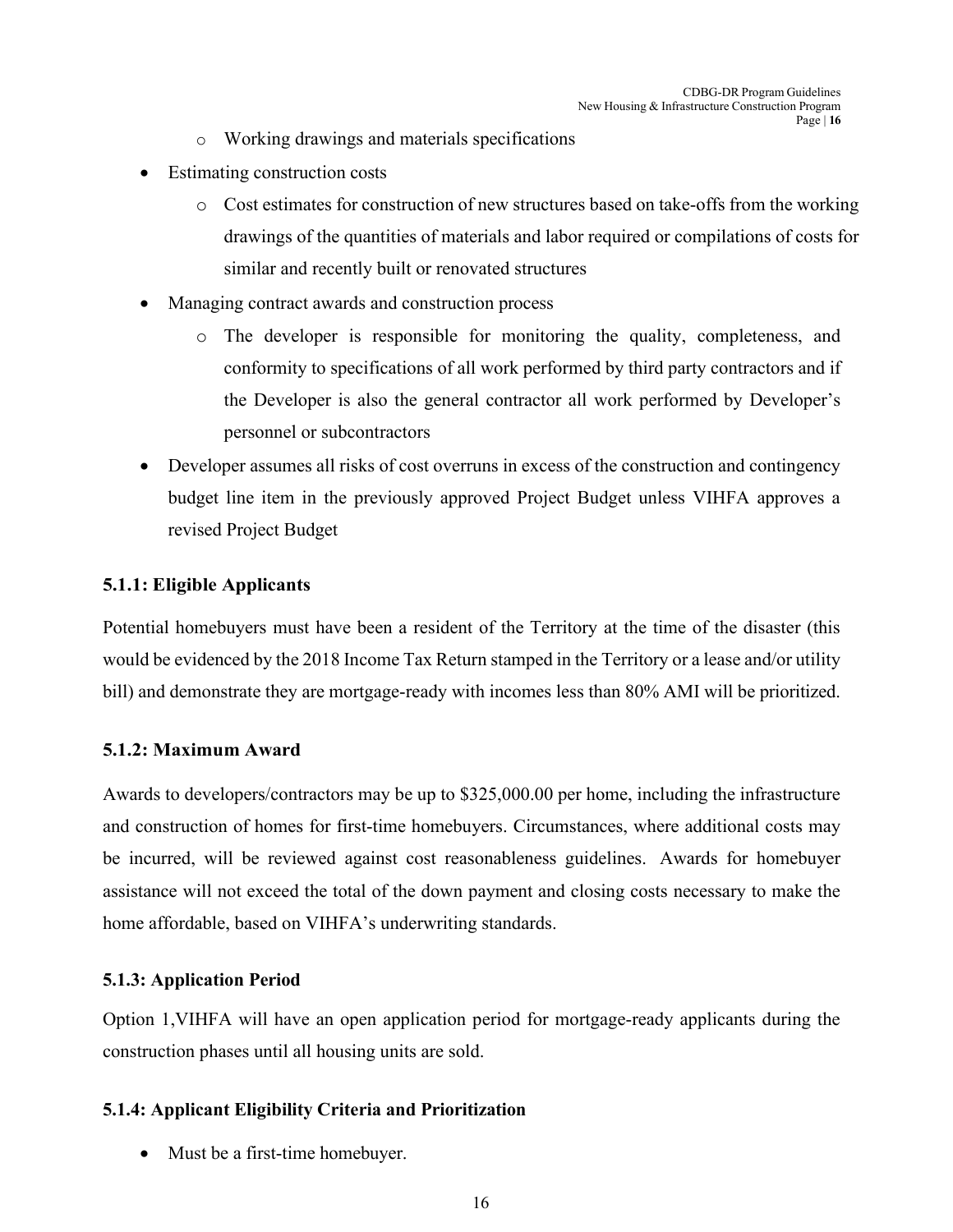- Must meet established income requirements.
- Must provide proof of citizenship or residency.
- Must be a resident of the Territory for the last three (3) years.
- Must have the ability to make a minimum earnest money deposit of \$500. For qualified veterans, no earnest money deposit is required.
- Must be pre-qualified for a mortgage loan based on nationally accepted underwriting standards of FHA/VA/Conventional Mortgages.
- Must attend VIHFA's Homebuyer's Education Program and earn a Certificate of Completion.
- Must occupy the property as their primary residence during the twenty (20) year affordability period.
- Once Applicant's file is complete and evaluation of file has been completed, CDBG-DR Program staff will issue an Eligibility Notice or an Adverse Eligibility Notice to the Applicant. If an Adverse Eligibility Notice is sent, the Applicant has the right to file a Program-based reconsideration request and/or Administration Review of the determination if he/she believes an error has occurred, as provided herein.

#### **5.1.5: Prioritization Criteria**

The Program will prioritize pre-qualified applicants with incomes at or below 80% AMI for new housing construction or at or below 120% AMI for homeownership assistance.

#### **5.1.6: Income Requirement and Verification**

The Program requires applicant household income to be at or below 80% AMI for Option 1 or at or below 120% AMI for Option 2. Prior to receiving assistance, applicants will be screened for household income eligibility through the submission of specific required income documentation or third-party data sources. The Program will use the most recent Internal Revenue Service (IRS) Form 1040 as the primary source of verification of income. Form 1040 will be utilized as the definition of income, as set forth in HUD regulations, for determining all applicants' eligibility for this CDBG-DR funded Program. The IRS Form 1040 method of calculating income is often referred to as the Adjusted Gross Income or AGI method.

A household is defined as all persons occupying the same housing unit, regardless of their relationship to each other. The occupants could consist of a single-family, two or more families living together, or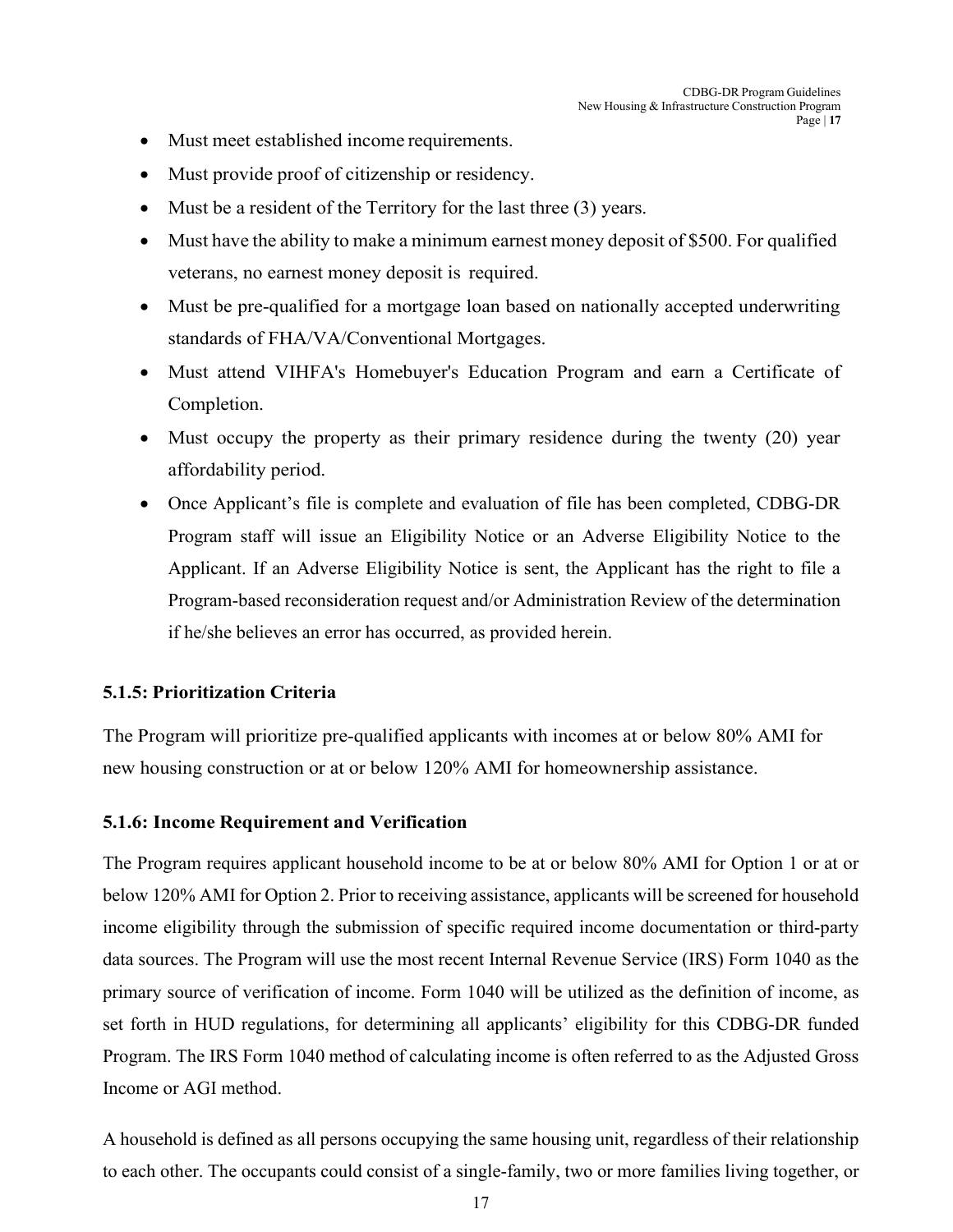any other group of related or unrelated persons who share living arrangements. Household members are all persons (minors and adults) who were living in the damaged home at the time of the disaster. For housing activities, the test of meeting the low to moderate income objective is based on the total adjusted gross income of all of the household members. Information on HUD's most recent income limits may be found at: [www.hudexchange.info/resource/5334/cdbg-income-limits.](http://www.hudexchange.info/resource/5334/cdbg-income-limits)

The Program will use the following rules to determine the household income of household members to be included in the household income calculation:

• Minors: unearned income attributable to a minor is included in the household income calculation (Examples include payments from trusts, stocks, bonds, etc. if the payments are taxable at the Federal level). Earned income of minors, including foster children (under 18) is not counted.

The income of temporarily absent family members is counted in the annual income, regardless of the amount the absent member contributes to the household. Temporarily absent family members are also counted as a member of the household when determining the household size.

In situations where family members are permanently absent such as when a spouse is in a nursing home, the head of household has the choice of excluding the individual in the household composition, as well as any taxable income they receive. However, if the absent family member is included in the household composition, the taxable income must also be included in the total household income calculation.

Under the following special circumstances, the income of the referenced individuals will be excluded from the total household income calculation:

- Persons who are temporarily living with the applicant.
- Persons who are employed by the household as a live-in aide and/or are a child of that aide .Note: A live-in aide/caregiver that is related does not qualify. In such cases, their income will be included in the total household income calculation and the live-in aide and any child of the aide will be included in the total household composition.

If an applicant is married and their spouse is absent from the household, the income absent spouse will not be included in the total household income if verifiable documentation of a separate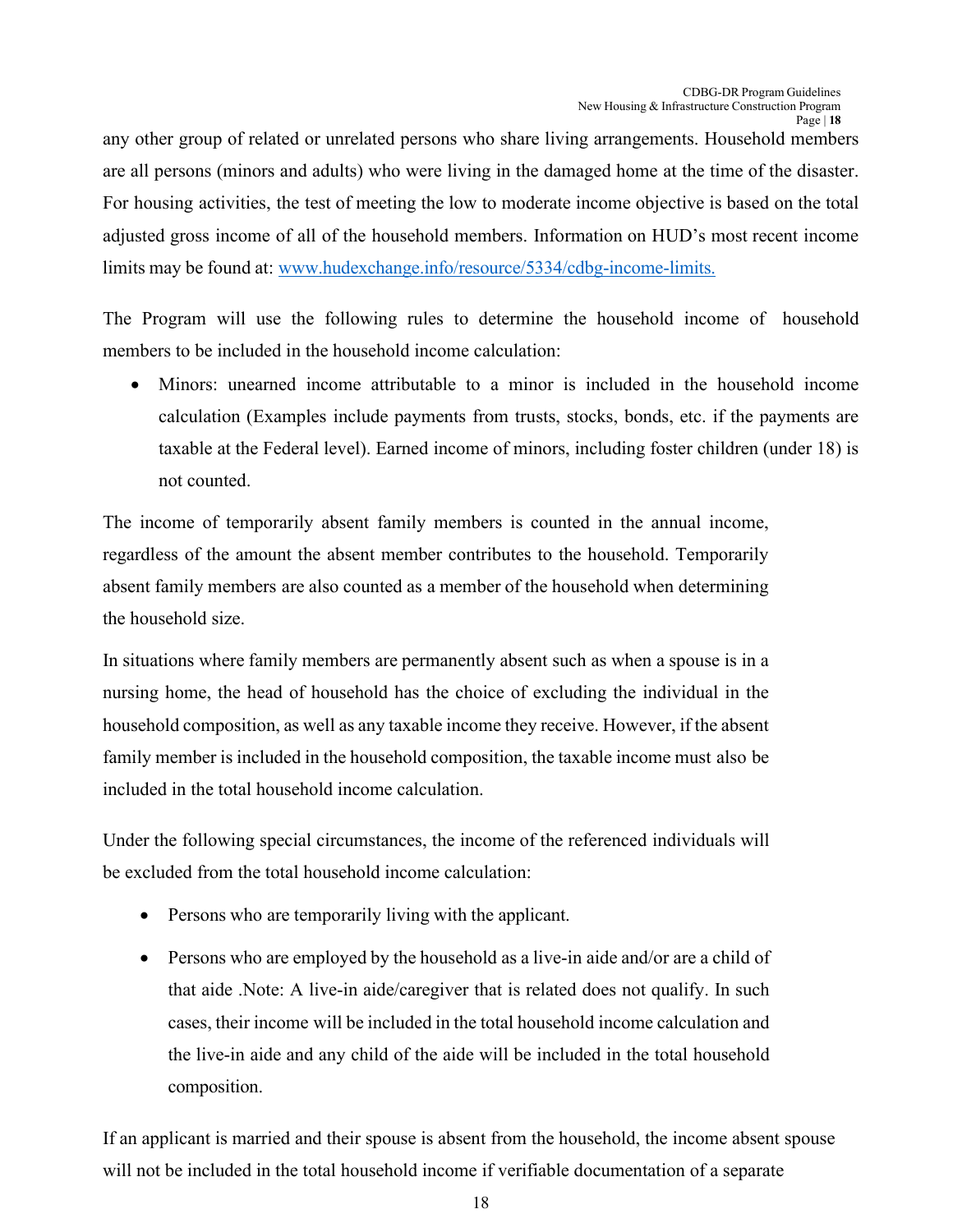residence for the absent spouse is provided. These verifiable documents must meet the same standards as the documentation provided for participation in the Program.

The Program will allow the use of the previous tax year's tax return in determining household AGI and no other documentation will be required. (For example, an applicant applying for disaster recovery assistance on May 1, 2019, will provide 2018 tax returns).

There may be situations where a household member may have had no obligation to file a return, have not yet filed it, or filed an extension. If any household member did not file a prior year income tax return, the household member is required to submit current documentation that reflects their current income. The following income documentation will be required for each applicant household member only if a prior year income tax return is not available.

If the household member does not have IRS Form 1040 then they may utilize the following documentation, along with an executed Request Tax Transcript (4506-T):

Wages:

- All paystubs from the most recent 90-day period prior to the date of application.
- W-2 Wage statements for all income. Retirement/Social Security:
- Current Social Security Benefits letter (including benefits paid to minors)
- Current Pension/Retirement Benefit letter (if applicable), or prior year 1099
- Current Annuity Payment letter (if applicable), or prior year 1099

Self-Employment Income:

- Most recent tax return (1040 or 1040 A)
- Current year profit and loss statement
- Two most recent year's tax returns including Schedule C Unemployment Benefits
- Current benefit letter with the gross benefit amount
- Court Ordered Alimony/Spousal Maintenance
- Copy of court order documentation
- Taxable Interest and Dividends (including amounts received by, or on behalf of minors)
- The most recent statement or prior year 1099No Income
- Certification of Non-Taxable Income Verification (required for anyone residing in the household over the age of 18 not receiving Social Security benefits who has no income.)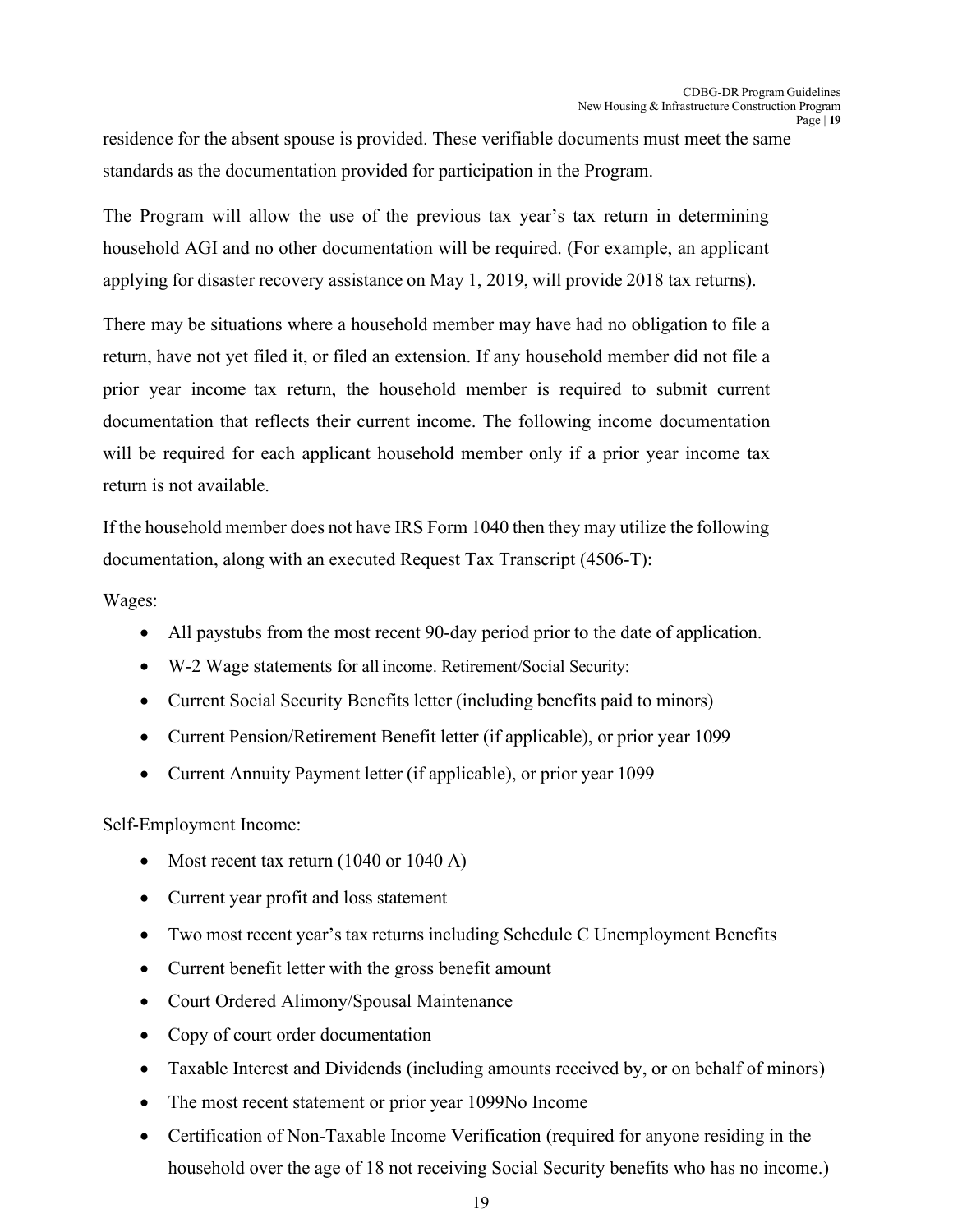• Documentation for other less common types of income that may be taxable at the federal level and will be assessed by the Program based on the type of income reported. IRS Form 4506-T must be signed at the time of application for all household members over the age of eighteen (18).

### **5.1.7: Application Intake**

Option 1: For properties developed by VIHFA through the Turnkey Option 1, there will be an initial open application period during construction until all homes are sold. For any applications submitted by the private sector or non-profit developers, home purchase referrals of mortgage- ready buyers may be available from VIHFA. The VIHFA Homeownership staff will maintain an existing pool of prequalified mortgage-ready priority applicants. The VIHFA Homeownership staff will determine if applicable records are current or need to be updated.

Interested home purchasers will complete interviews with the Homeownership Division for eligibility determination and a file copy package will be provided to the CDBG-DR New Housing and Infrastructure Construction Program Manager to perform Quality Assurance/Quality Control for program eligibility prior to the execution of the Sales Agreement.

The file copy package will consist of the following:

- Application for Homeownership;
- Income & Asset Questionnaires;
- Third-party verification authorizations, as applicable;
- Birth Certificate and Social Security Cards for all household members;
- All income Verifications;
- Bank and Assets Verifications;
- Preceding Year Filed Income Tax Return;
- 2018 Tax Return documenting tie to the disaster;
- Income Calculation Worksheet;
- Applicable Income Limits Chart;
- Loan Evaluation Form; and
- Amortization Schedule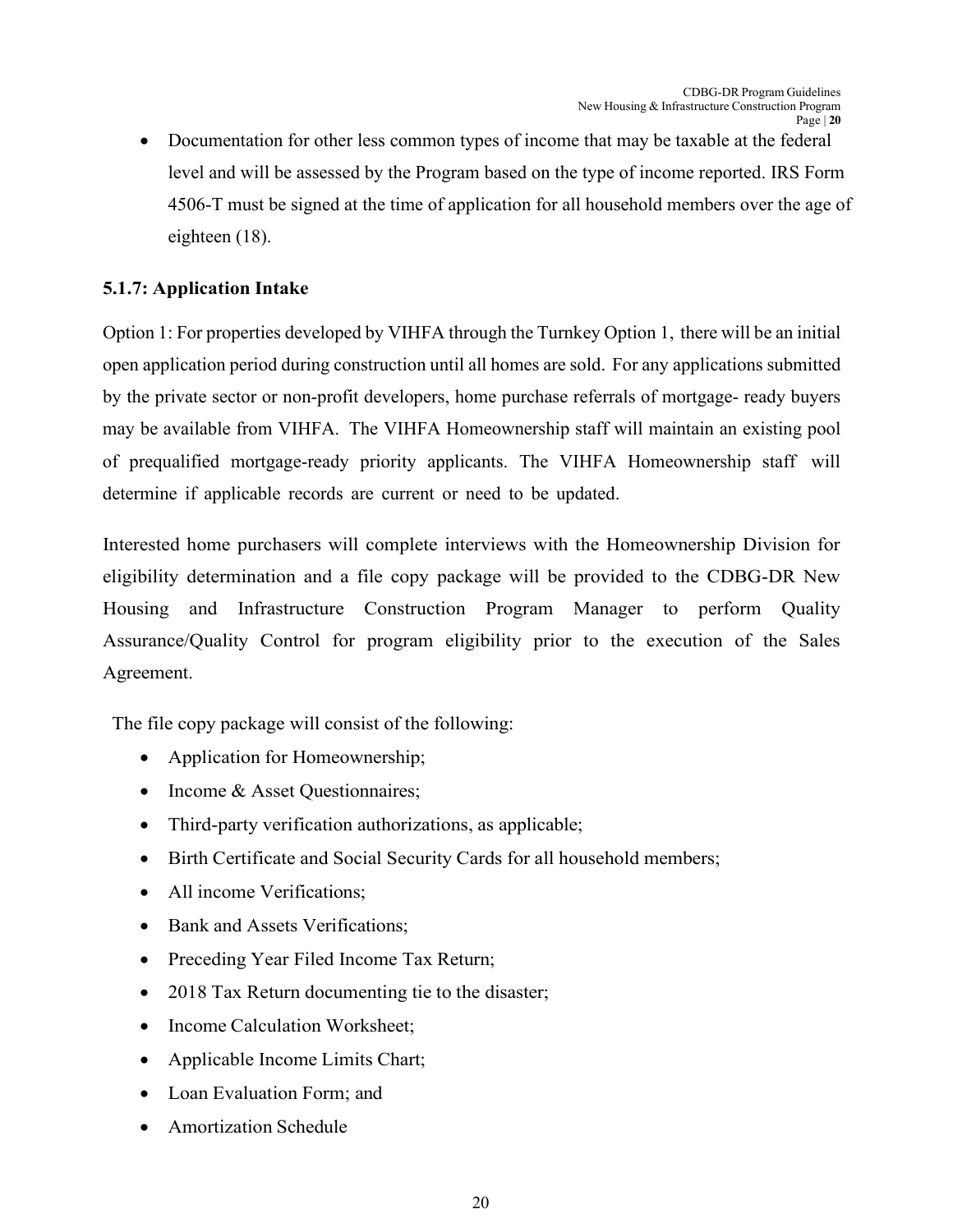#### **5.1.8: Eligibility Determination**

VIHFA's Homeownership Staff will request all necessary third-party verification of income, assets, and other application requirements.

Upon receipt of all verifications from third-party verifiers, the VIHFA's Program Coordinator completes the Income Calculation Worksheet (HUD form) to determine the applicant household's income in accordance with the applicable income definition as permitted by the HOME regulations. The VIHFA has adopted the use of the 1040 adjusted income definition for use in its HOME-funded homeownership programs.

#### **5.1.9: Loan Closing**

Loan closings are scheduled by the primary lender in consultation with the VIHFA Loan Processor, legal counsel, and client. All closing documents are prepared by VIHFA.

#### **5.1.10: Refinancing**

With respect to refinancing loans to which Program loans are subordinated, the Grantee shall seek the written consent of the Authority before refinancing or obtaining a subsequent mortgage of the property.

#### **5.1.11: Resale Provisions**

VIHFA currently follows the regulations of the HUD CDBG-DR regulations and regulations of the Territory pertaining to affordable housing, including the resale and recapture provisions, which are detailed in the V.I.C Title 21, Chapter 1 and are further defined in the Joint Rules and Regulations for the U.S. Virgin Islands Affordable Housing Program outlined in Title 29, Chapter 16, Sections 930 of the code. These provisions are further codified in VIHFA's Deed of Conveyance which is instituted for each sale within the existing program.

Affordable housing units constructed or offered for sale under this Program shall not be sold during a control period of twenty (20) years from the date of the original sale for a price greater than a sales price which equals the original selling price plus a percentage of the unit's original selling price equal to the increase in the cost of living as determined by the United States Department of Labor's Consumer Price Index, plus the fair market value of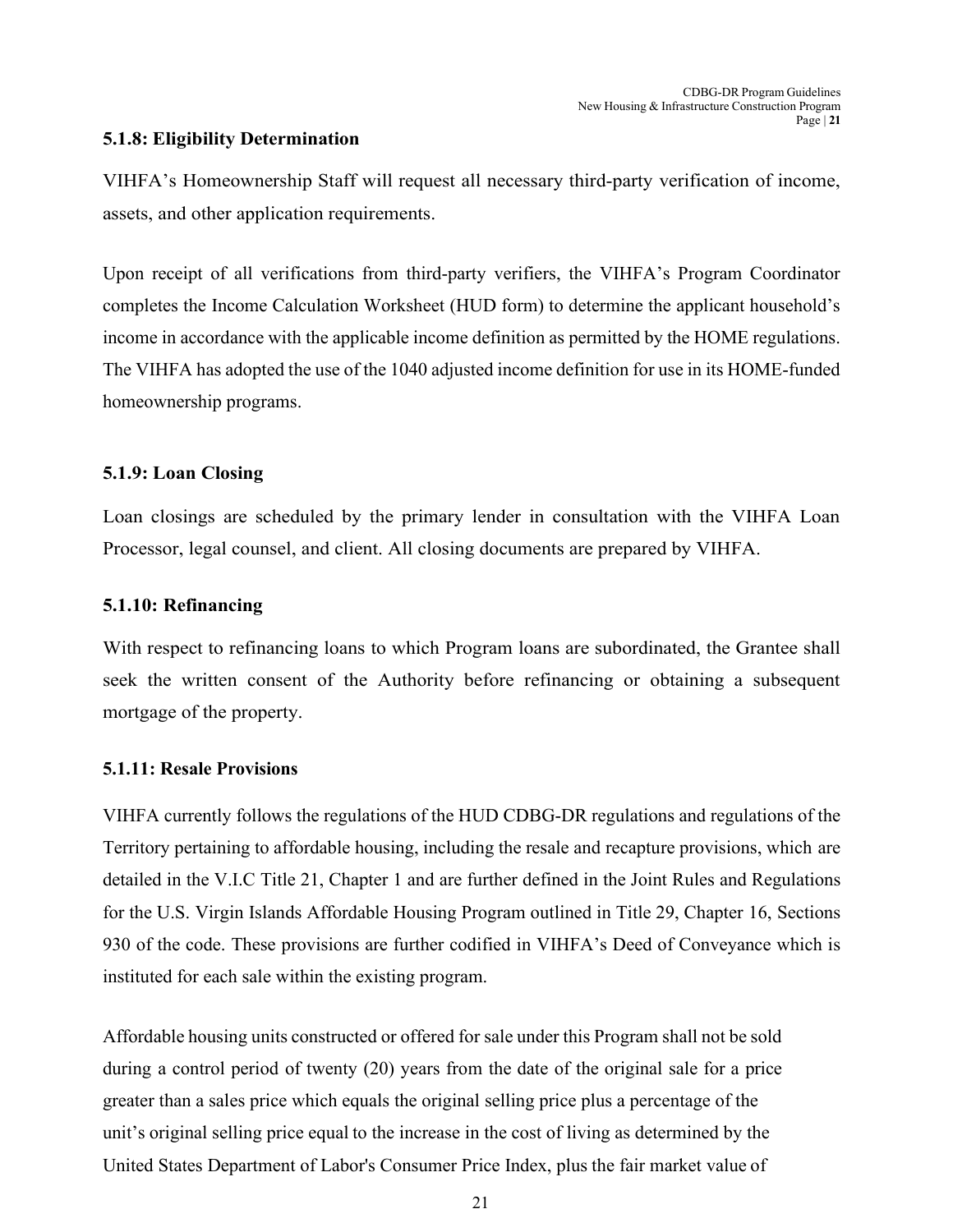improvements made to the unit between the date of original sale and the date of resale, plus an allowance for payment of closing costs. The affordable sale price formula may be amended or modified from time to time by the Agency.

A Resale Covenant outlining the resale requirements will be recorded against the property at the time of the original purchase and will remain in place until the control period of twenty (20) years has been satisfied.

### **5.1.12: Recapture**

An applicant may be required to repay all, or a portion of the funds received. The reasons for recapture include but are not limited to the following:

- Providing false or misleading information to the Program;
- Any instance of fraud;
- Withdrawal from the program prior to completion of the project;
- Does not complete construction;
- Non-compliance with the approved scope of work in a manner that would make the home ineligible (e.g. did not comply with lead paint abatement requirements) and/or
- Failure to report the receipt of additional insurance, SBA, FEMA, non-profit assistance, and/or any other duplication of benefits received after award.
- Voluntary or involuntary relinquishment of ownership in the property prior to successful completion of a final inspection and issuance of a Certificate of Occupancy.

### **5.1.13: Enforcement**

CDBG-DR funds will be secured by the incorporation of the applicable language in the Deed of Conveyance. VIHFA may also require the homebuyer to execute a Mortgage which shall be recorded against the property.

### **5.1.14: Program Income**

All collection of payments for VI CDBG-DR funds shall be considered Program Income and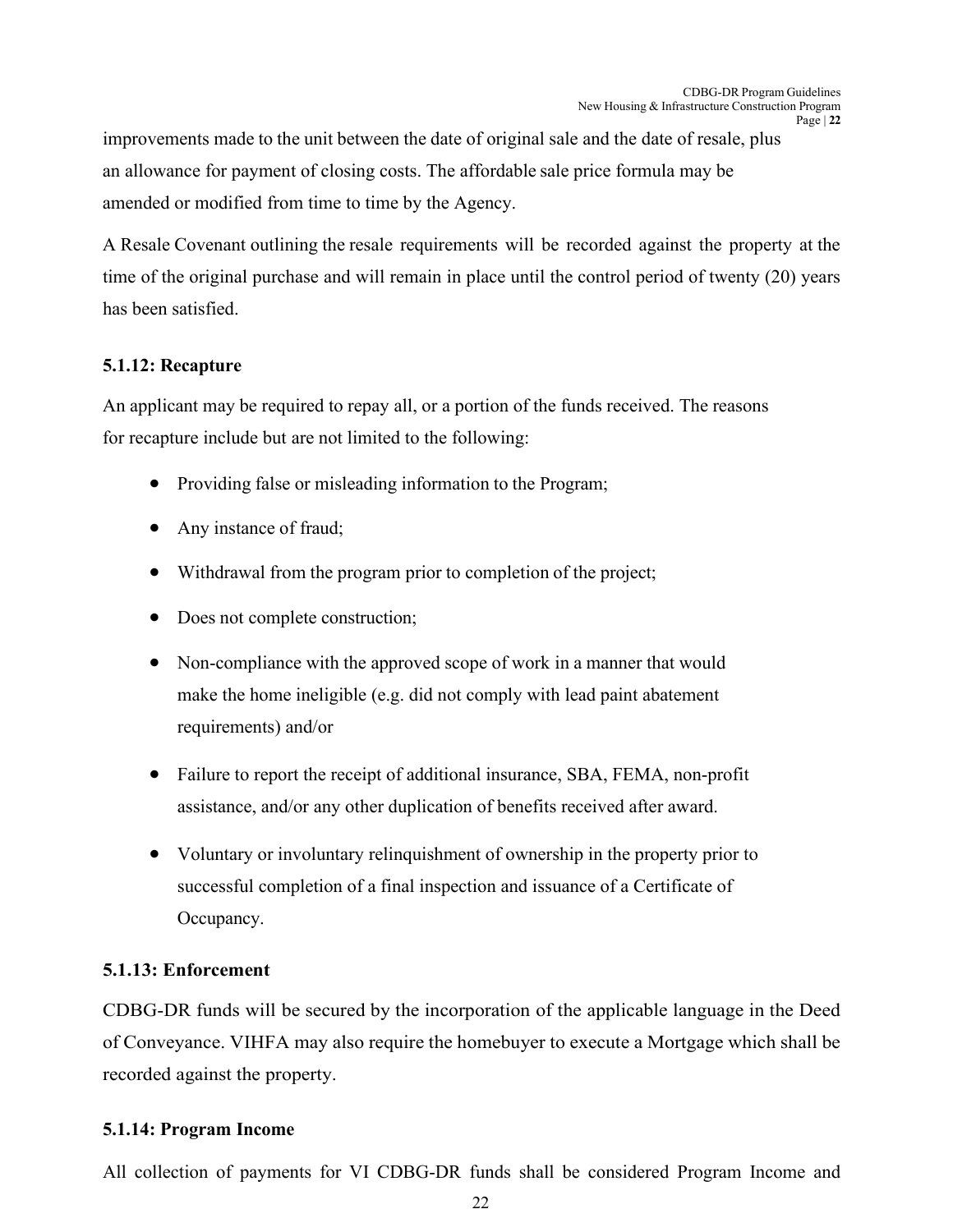maintained by VIHFA under the direction of VI CDBG-DR. These are to include administrative fees, penalties, and grant repayments because of program noncompliance. To the maximum extent feasible, Program income must be used for eligible CDBG-DR activities as listed in Title I, Section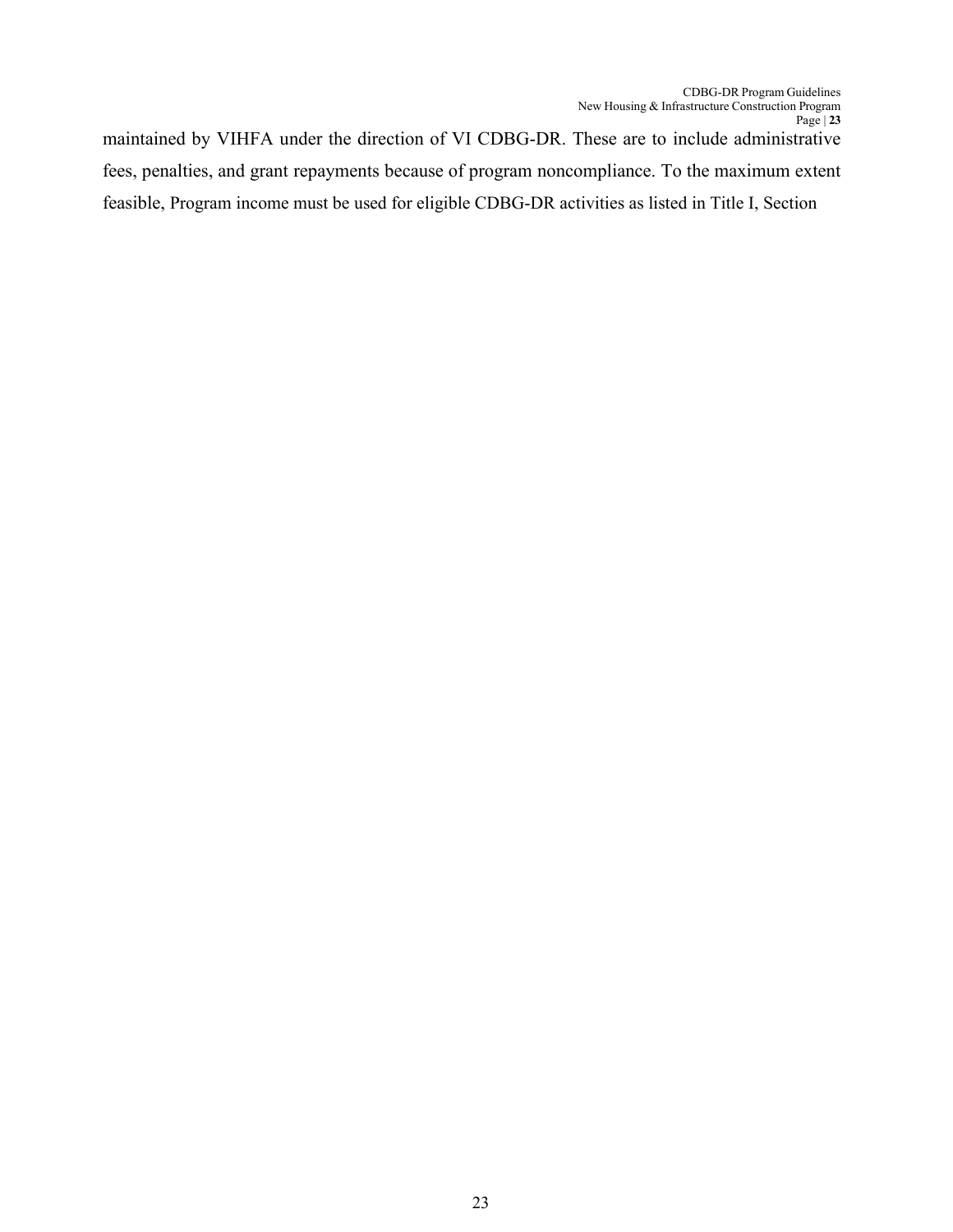5305(a). As noted above, CDBG-DR funds retain their CDBG-DR rules as long as they are used to continue disaster recovery activities. Program income is subject to all the rules and regulations governing CDBG-DR funds including, but not limited to, compliance with national objectives, procurement, equal opportunity, environmental, labor standards, lead-based paint hazard treatment, etc. As stated previously, miscellaneous revenue funds are not subject to these rules.

The grantee can expend up to 5 percent of the total program income received for administration. As allowed by HUD, no more than 15 percent of the program income can be used for planning and technical assistance activities.

#### **5.1.15: Pro-Rating Program Income**

When program income is generated by an activity that is only partially assisted by CDBG-DR funds, the program income shall be pro-rated to reflect the percentage of CDBG-DR funds used (24 CFR Part 570.489(e) (1) (ix)). For example, if a parcel of land were purchased with 50 percent CDBG-DR funds and 50 percent other funds, 50 percent of any program income from the sale or long-term lease of that property would be considered CDBG-DR program income subject to CDBG-DR rules and requirements.

#### **5.1.16: Procurement**

All potential procurements involving the expenditure of federal resources must be submitted to the CDBG-DR procurement division. For properties developed by VIHFA on VIHFA owned land the construction contractor and related professionals will be selected as the result of a procurement process. The CDBG-DR procurement officer shall determine whether the proposed procurement process complies with applicable public contracting laws, rules, and regulations. Procurement of goods and services for which local funds will be utilized, must fully comply with the Authority's Procurement Policy.

#### **5.1.17: Contractor Requirements**

All contractor requirements are outlined in the VIHFA Procurement Policies and Procedures.

The Pre-Qualified Pool (PQP) of potential contractors, chosen from an RFQ/RFP process. Contractors may be added to the PQP over time, through a repetition of that RFQ/RFP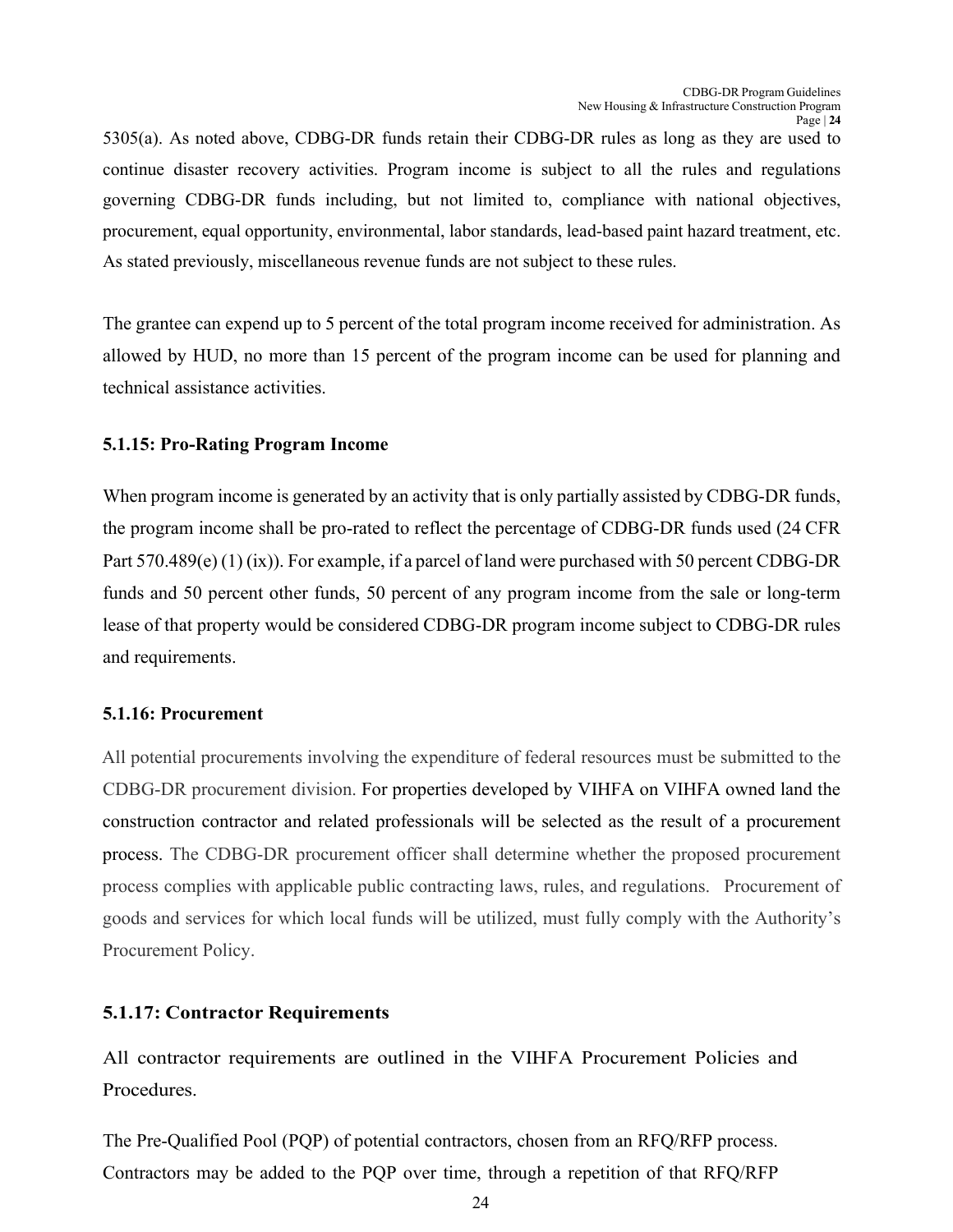process.

- Have a satisfactory performance record;
- Have a satisfactory record of integrity and business ethics;
- Have the necessary organization, experience, accounting and operational controls, and technical skills, or the ability to obtain them;
	- A. Have the necessary production, construction, and technical equipment and facilities, or the ability to obtain them; and
	- B. Be otherwise qualified and eligible to receive an award under applicable laws and regulations, including not being suspended or debarred.

If a prospective contractor is found to be non-responsible, a written determination of nonresponsibility shall be prepared and included in the official contract file, and the prospective contractor shall be advised of the reasons for the determination.

#### **5.1.18: Construction Administration**

Construction Administration will be conducted by the VIHFA. VIHFA has adopted the U.S. Virgin Islands building code based on the International Residential Code; Department of Planning and Natural Resources' Construction Information for a Stronger Home Guide; VIHFA's Affordable Housing Guidelines; the Model Energy Code and the HUD Community Planning and Development Green Building Retrofit Checklist.

#### **5.1.19: Green Building Standards**

All reconstruction and new construction of residential buildings and substantially damaged homes must adhere to Green Building Checklist, or another Green Building standard approved by HUD. Repair of buildings must follow guidelines in the [HUD CPD Green](https://www.hudexchange.info/resource/3684/guidance-on-the-cpd-green-building-checklist/) [Building Retrofit Checklist](https://www.hudexchange.info/resource/3684/guidance-on-the-cpd-green-building-checklist/) [\(Appendix A\) or another Green Building standard approved by HUD.](https://www.hudexchange.info/resource/3684/guidance-on-the-cpd-green-building-checklist/)

### <span id="page-24-0"></span>**5.2: Option 2 – Own a Lot, Build a Home**

The New Housing and Infrastructure Construction (NHIC) program will administer CDBG-DR funding to support first-time homebuyers with the construction of a single-family home on their existing property. Qualified Applicants may be eligible to receive financial assistance in the form of a grant to be used towards the construction of a new home on their existing property, including eligible prepaid and/or closing costs. Assistance amount will be limited to the amount necessary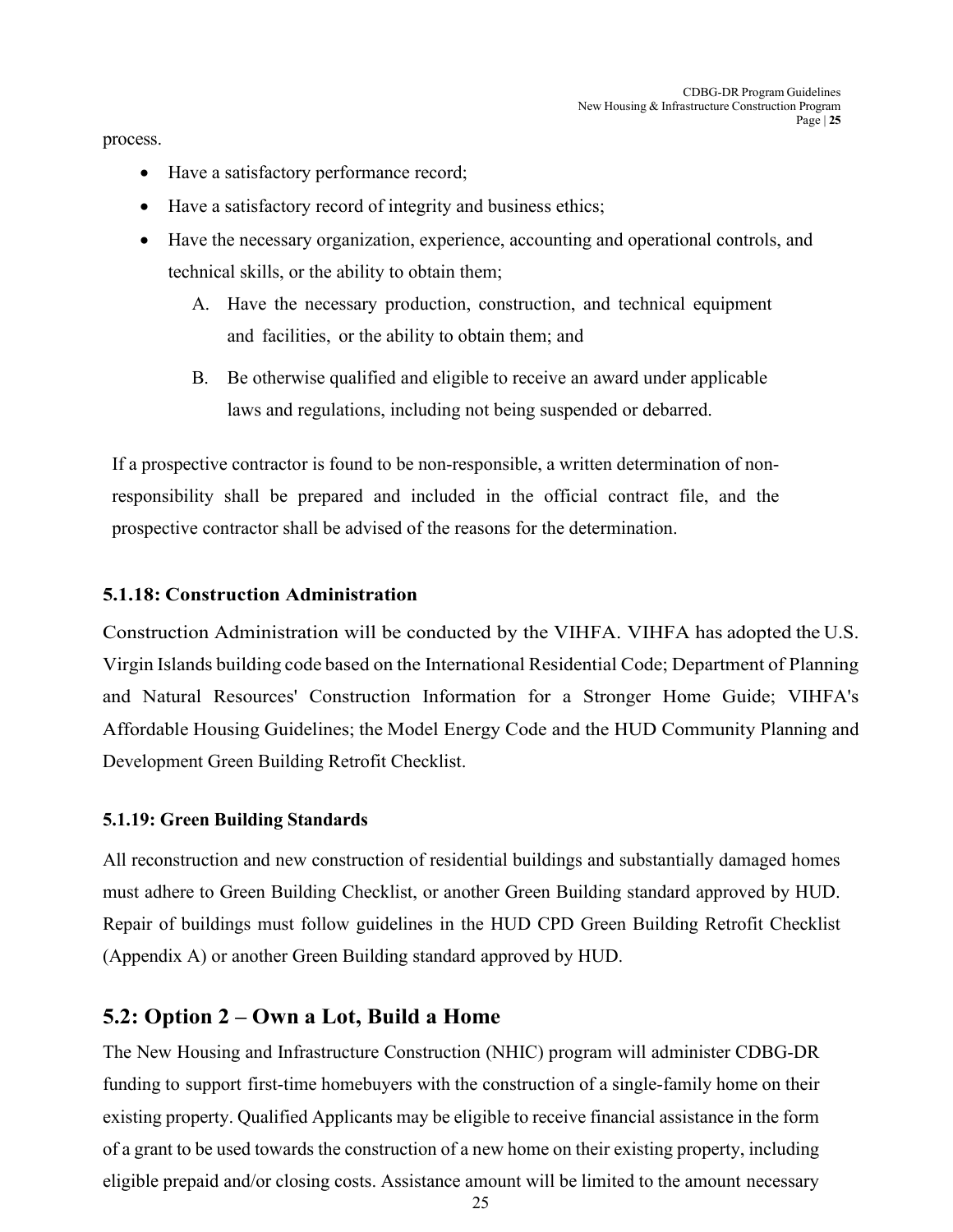to achieve homeownership. Assistance will be provided in the form of a grant, secured with a lien on the property for the CDBG-DR assistance through a Deed of Mortgage and Restrictive Covenants, fo**r twenty (20) year** affordability period.

#### **5.2.1: Eligible Applicants**

Applicants must have been a resident of the Territory at the time of the disaster (this would be evidenced by the 2018 Income Tax Return stamped in the Territory or a lease and/or utility bill) and demonstrate they are mortgage-ready with incomes less than 80% AMI.

#### **5.2.2: Maximum Award**

Awards may be up to *\$250,000.00* for the construction of a first home. This amount also includes any required infrastructure. Applicants will be expected to obtain additional financing for the total project cost before the commitment of the CDBG-DR funds. Program funds are to be used in conjunction with other resources, such as a USDA Rural Development loan or bank loan, to complete construction and occupy the home.

It is expected that the Program will offer the CDBG-DR funds as a grant in combination with a primary lender, on progress payments will be made at the same time, or pari passu, with the primary lender.

The construction loan will be a second mortgage, fully forgivable over the term of the loan, with any remaining balance due if the property is sold before the end of the twenty (20) year affordability period. The schedule for forgivability will be outlined in the second mortgage.

### **5.2.3: Eligible Use of Funds:**

Eligible use of CDBG-DR funding shall be used to assist income eligible first-time homebuyers to acquire either an existing market-listed home ready to move in or a newly constructed housing unit.

Funds may be used to pay for the following:

- May provide up to 100% of required down payment assistance
- May cover reasonable closing costs
- May provide principal write-down assistance
- May cover pre-paid items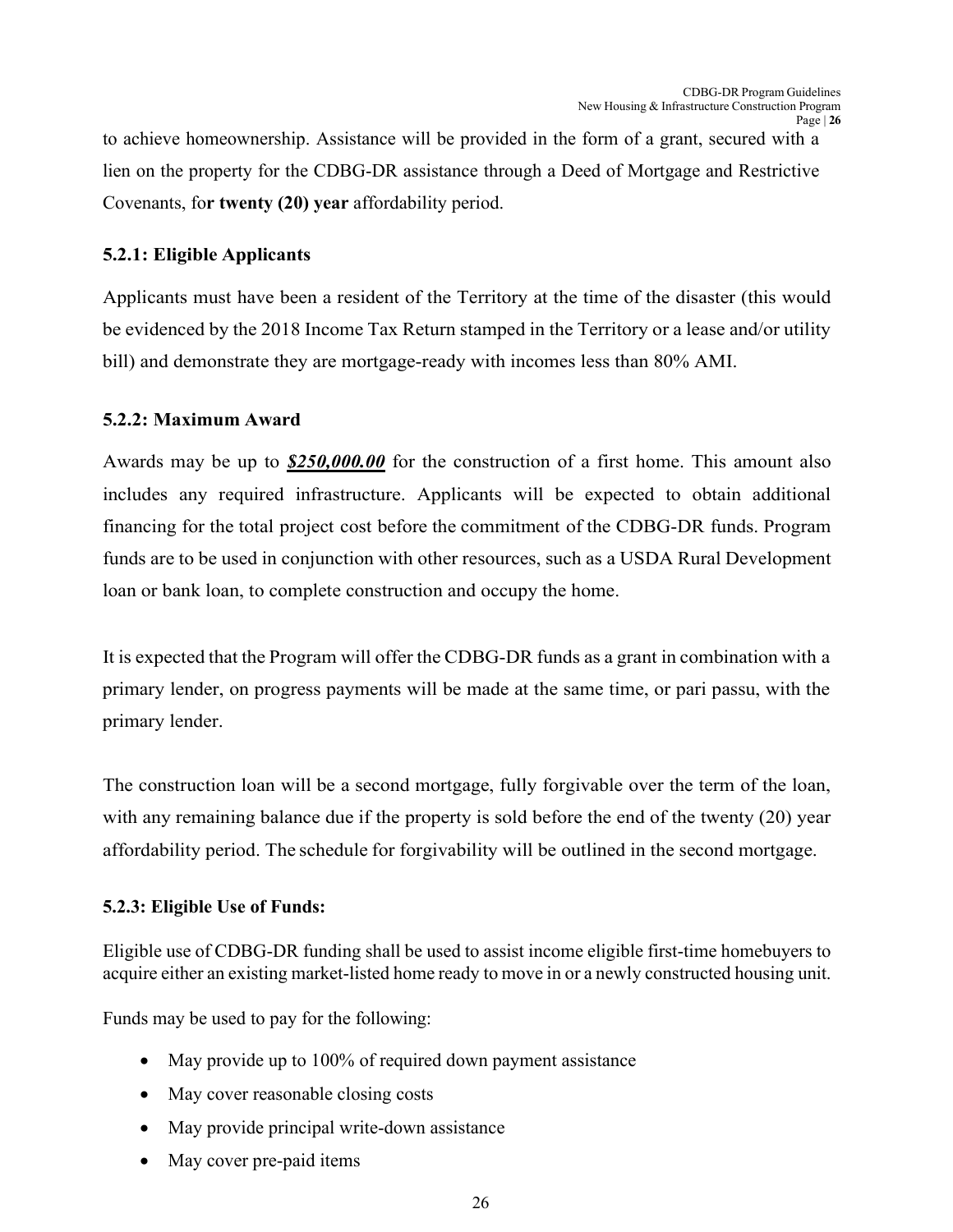CDBG-DR Program Guidelines New Housing & Infrastructure Construction Program Page | **27**

#### **5.2.4: Ineligible Uses of Funds**

The NHIC Program may not cover the following costs:

- Delinquent property taxes;
- Fees or charges on properties that are the result of the seller;
- Refinancing of existing mortgages; and
- Finance acquisitions of second homes

#### **5.2.5: Application Intake**

Option 2: All applications will be thoroughly reviewed by the lending institution and referred to CDBG-DR Program during the intake and eligibility process to ensure Applicants are eligible for the Program prior to receiving assistance. Eligibility determinations for each submitted Program intake application will be made by VIHFA based upon the documentation submitted by the Applicant and verification of information by third-party sources, including federal databases.

The following documents must be submitted with the completed Program application and Conflict of Interest form:

- Valid State Issued Driver's License or U.S. Passport (All household members 18 years or older)
- Proof of Legal Status or Citizenship (All household members)
- Birth Certificate, Legal Documentation of Adoption or Guardianship (All household members 17 years, or younger)
- Virgin Islands Income Tax Return Form (W-2 and 1040 or 1040A forms) (last three (3) years
- Pre-qualification letter from Lending Institution
- Wages: last three (3) recent pay stubs (All household members 18 years, or older)
- Copy of Verification of Employment (VOE)
- Award letters for benefits/verification letter (SSI, Disability, Pension, Unemployment) (if applicable)
- Certification of Zero Income (if applicable) (All household members 18 years or older)
- Most recent three (30 months bank statements for all savings, retirement accounts, 401ks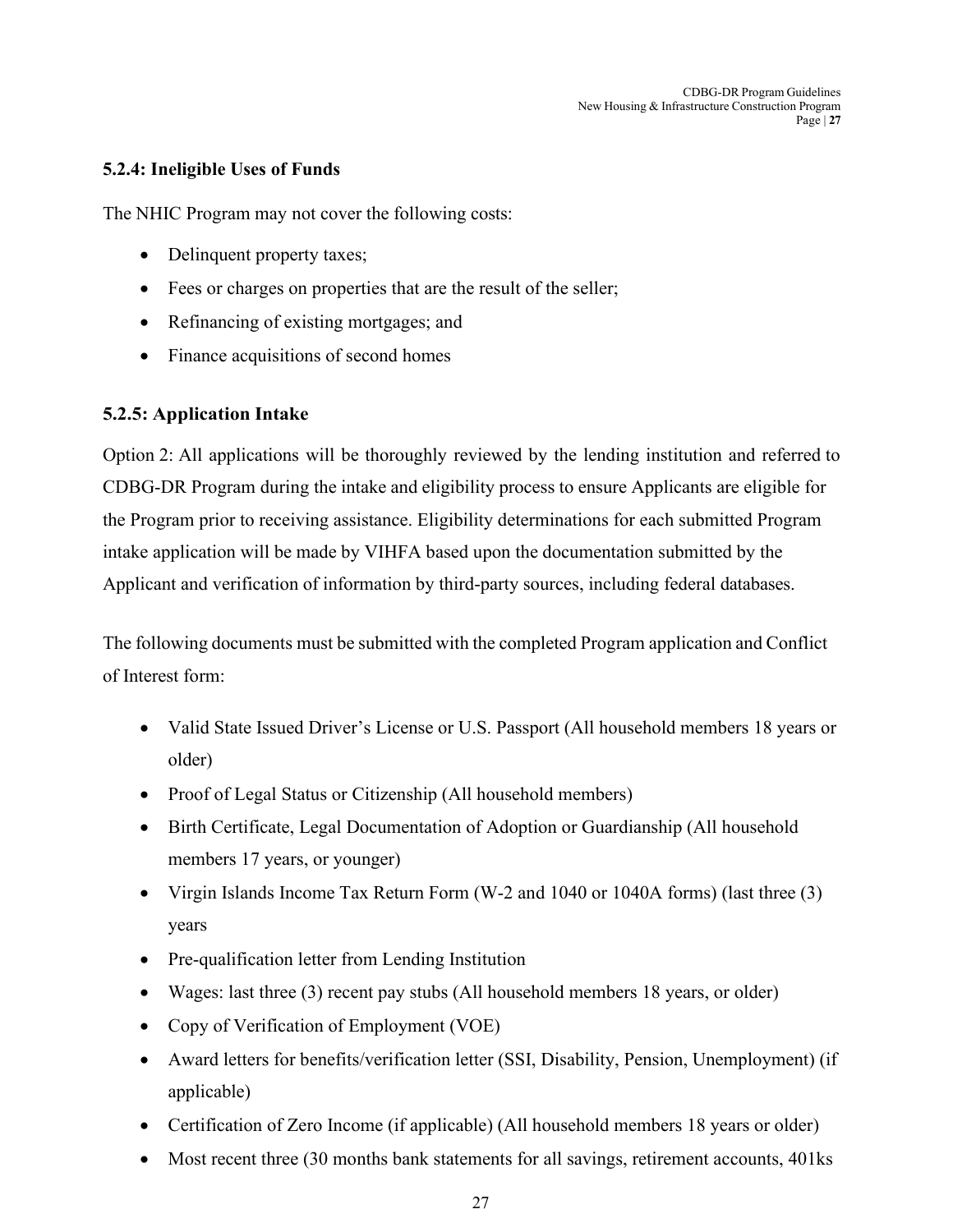(all household members18 years, or older) (if applicable)

- Child Support Documentation (If applicable)
- Homebuyer Education Certification (For applicant and must be less than one (1) year old)
- Form 1003 Uniform Residential Loan Application (URLA)

#### **5.2.6: Application Period**

Option 2, Applicants will be required to complete the Program application through a participating Lending Institution and submit all required Program documentation. All applications will be accepted and considered for processing on a first-come, first-served basis. Subject to receipt, VIHFA may reserve the right to close the application period at any time.

Applicants who initiate the Application and Intake phase within the prescribed timelines will be allowed thirty (30) days to fully complete the application and required supplemental documentation. An Application Document Checklist will be provided along with every Application to identify document types accepted for each eligibility criteria.

#### **5.2.7: Prioritization Criteria**

The VIHFA CDBG-DR Program will prioritize applications for property to be constructed that will be sold to homebuyers with incomes at or below 80% of median income. Applications for properties to be sold to homebuyers with incomes between 80% to 120% of median income will be funded as a second priority.

### **5.2.8: Eligibility Determination**

Option 2: All applications will be thoroughly reviewed by the lending institution and VIHFA CDBG-DR during the intake and eligibility process to ensure applicants are eligible under the New Housing and Infrastructure Construction (Homeownership) Program prior to receiving assistance. Eligibility determinations for each submitted Homeownership Program intake application will be made by VIHFA based upon the documentation submitted by the Applicant and verification of information by third-party sources, including federal databases.

Applicants who are deemed eligible will be sent a written Eligibility Notice informing them of the eligibility decision and Program next steps. If at any point during the Program eligibility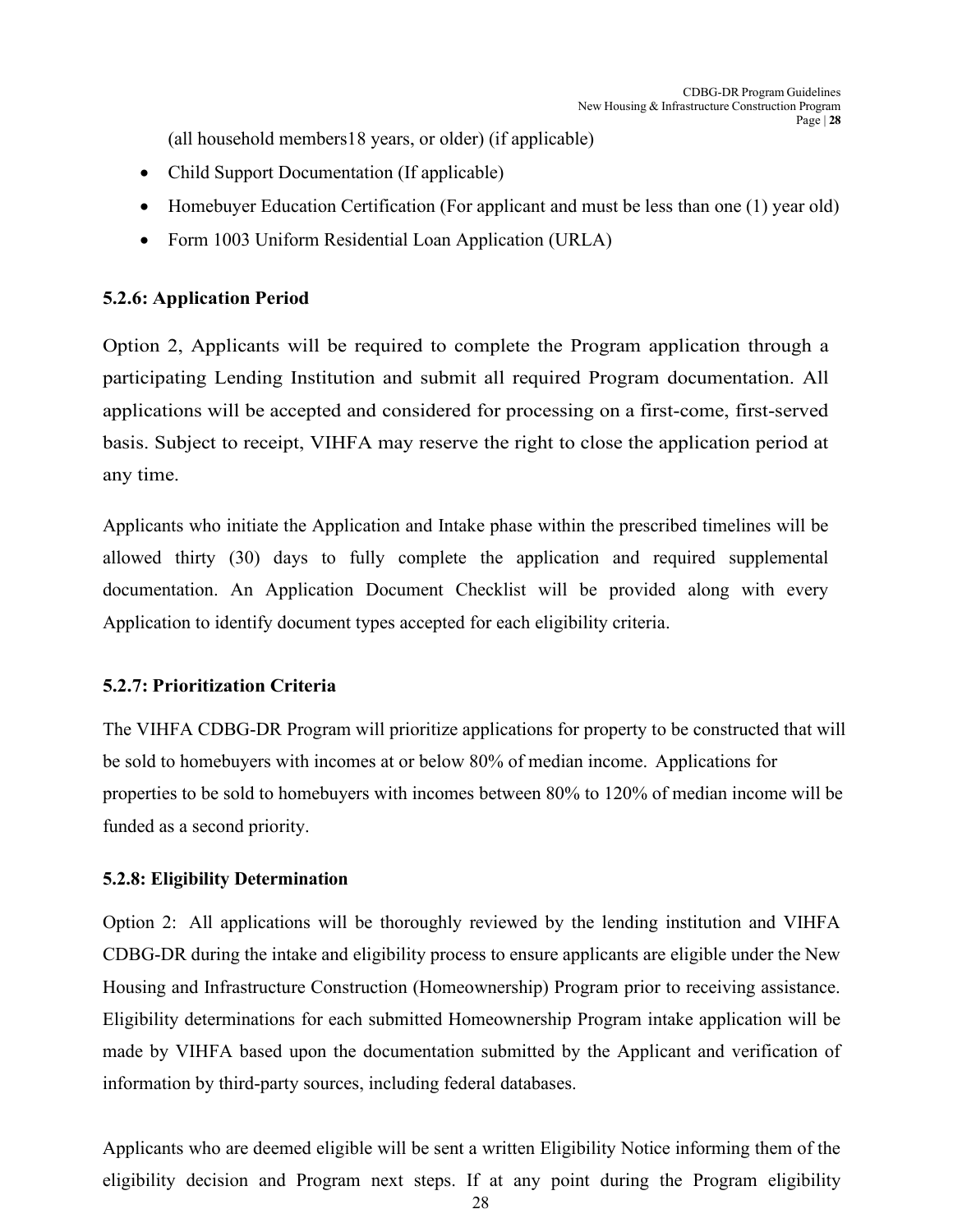determination process or throughout any other phase of the process, it is found that the Applicant is ineligible for the Program, the Applicant will be notified through an Adverse Eligibility Notice. The notice will outline the eligibility determination made and next steps, if applicable, instructions for submitting a Program-based Reconsideration Request and/or an Administrative Review Request. The notification will inform the Applicant of the reason for ineligibility and outline the process to challenge the decision. See the Program-based Reconsideration and/or Administrative Review section of these Guidelines.

# <span id="page-28-0"></span>**6.0: LENDING PROCESS**

## <span id="page-28-1"></span>**6.1: Participating Lending Institutions**

VIHFA CDBG-DR administers the Homebuyers Assistance Program in coordination with the Applicant's selected lending institution. Through outreach initiatives, VIHFA CDBG-DR will inform and engage lending institutions on the Program Guidelines and requirements, as well as how to become a participating lender. As VIHFA, to originate subsidized loans under the Program, the lending institutions must first execute a Memorandum of Understanding (MOU) with the VIHFA and agree to comply with the Program Guidelines and all applicable federal, state, and local laws and regulations. Interested lending institutions may submit a request to VIHFA.

## **6.2: Anti-Predatory Lending**

VIHFA does not condone unscrupulous actions carried out by a lending institution to entice, induce and/or assist a borrower in taking a mortgage that carries a high-interest rate and fees or place the borrower in a lower credit-rated loan to the benefit of the lender. Participating lending institutions must adhere to anti-predatory lending practices. These include, but are not limited to the following:

- No adjustable rate mortgages
- No excessive fees. Mortgage Lender's fees must not exceed one percent (1%) origination and one percent (1%) processing and administrative fees therefore lender fees are restricted to no more than two percent (2%) of the loan amount;
- The buyer is required to pay the owner's title insurance policy. Exceptions will be granted on an as-needed basis at VIHFA's sole discretion;
- No balloon loans:
- No prepayment penalty that requires the borrower to pay a steep fee before refinancing (if applicable); and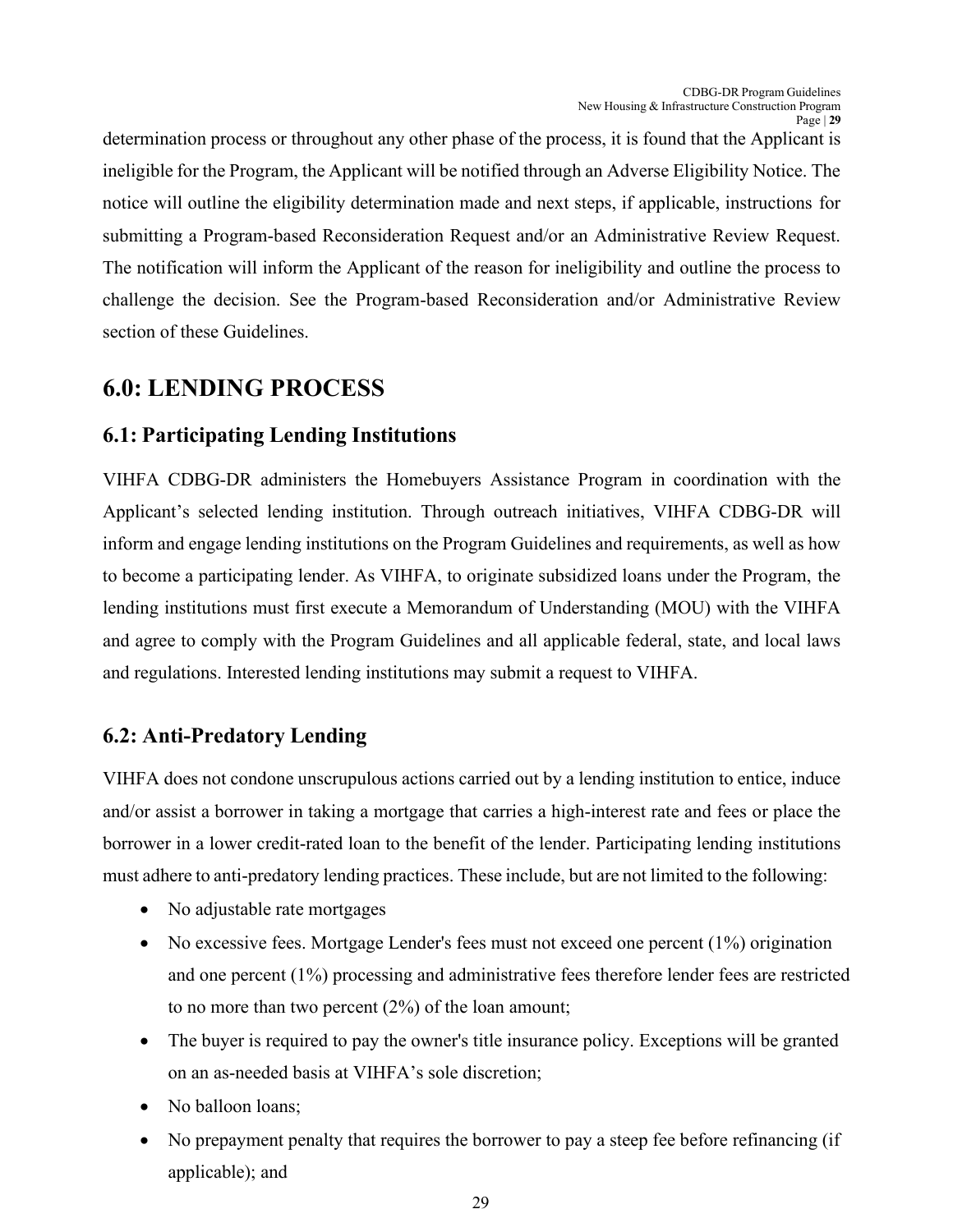• Interest Market Rate to be used as per financial institutions credit policy. Mortgage loan products applied for by Applicants seeking assistance from the Program must meet the above requirements.

## <span id="page-29-0"></span>**6.2: Underwriting Review**

The underwriting review is performed by VIHFA prior to committing funds to an applicant and assures that only the amount of funds necessary for a sufficient down payment and reasonable closing costs is provided. The underwriting process also ensures that the first mortgage is reasonable and affordable.

As part of the cost reasonableness review, VIHFA will determine the amount that the household requires to be able to afford homeownership and use the following criteria:

- The first mortgage amount is reasonable under current lending standards;
- The CDBG-DR assistance amount is adequate to make homeownership affordable and is not an excessive subsidy based on Duplication of Benefits (DOB) review, which is detailed further in the DOB Review section of these Guidelines;
- The required homebuyer down payment amount is reasonable based on the total mortgage amount; and
- Closing costs are reasonable and do not exceed seven percent  $(7%)$  of the primary loan amount. In the event, the closing cost exceeds six percent (6%), the Applicant must cover the amount in excess.

Also, the VIHFA will assess the sustainability of the CDBG-DR grant against the following criteria:

- The primary mortgage is fixed rate and long term; and
- Projected taxes and insurance are reasonable.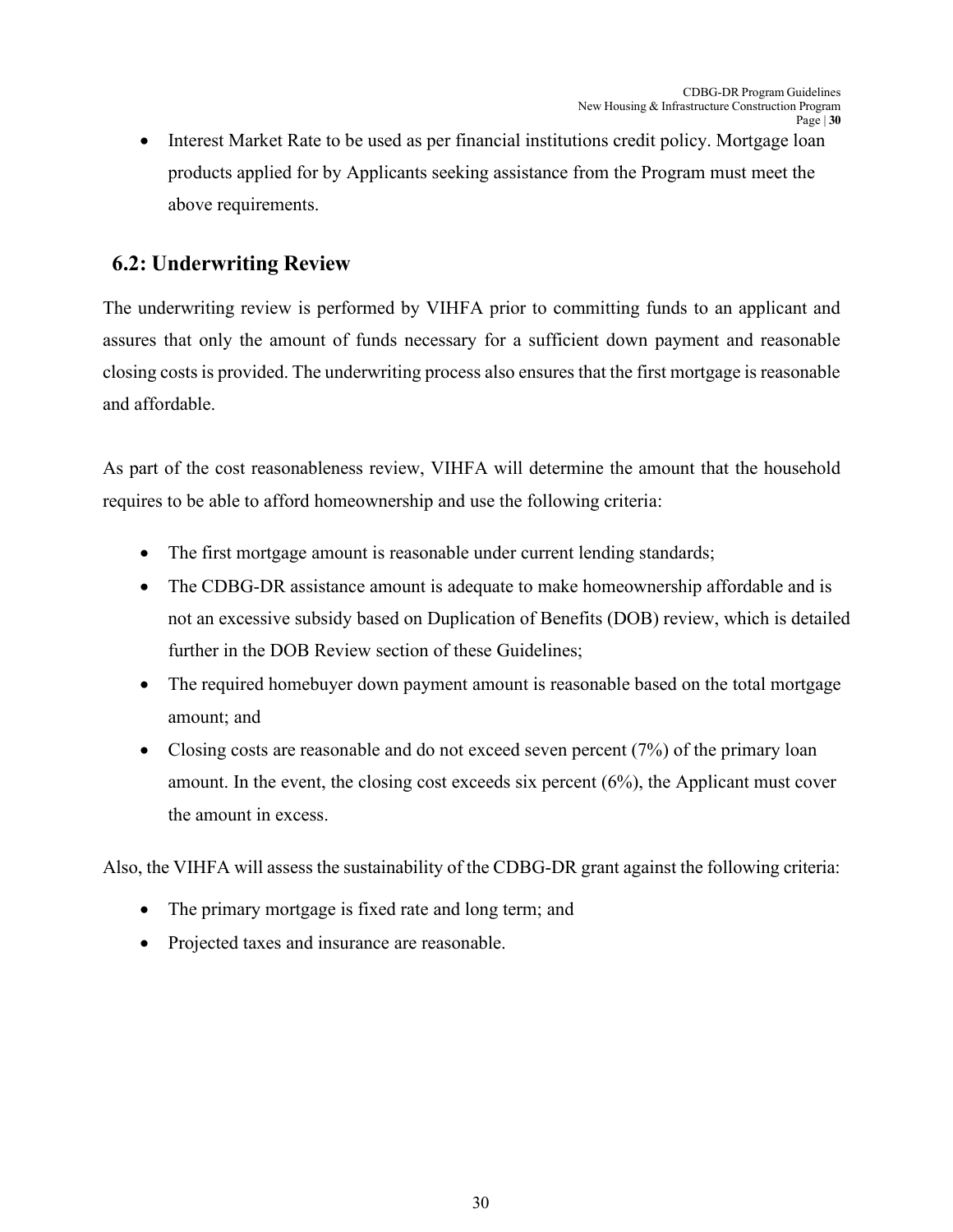Pursuant to Federal Register Volume 83, Issue 157 (August 14, 2018) 83 FR 40314, cost reasonableness is described as the price that a prudent businessperson would pay for an item or service under competitive market conditions, given a reasonable knowledge of the marketplace. Further, the Program shall assure that all costs are reasonable in accordance with the Cost Principles outlined in the CDBG-DR Cross-Cutting Guidelines.

The Program will maintain its written procedures and consistent processes for evaluating the longterm financial sustainability of transactions assisted with CDBG-DR funds.

## <span id="page-30-0"></span>**6.3: Appraisal**

To assure that the purchase price is reasonable, the VIHFA will rely on a full appraisal commissioned by the lending institution. The purchase price must not exceed the current FHA mortgage limits and the value stated in the Appraisal.

- The Appraisal must meet the Uniform Relocation Assistance and Real Property Acquisition Policies Act of 1970 (URA), as amended, 42 U.S.C. § 4601 et seq., definition of an appraisal (see 49 C.F.R. 24.2(a) (3) and the five following requirements (49 C.F.R. 24.103(a) (2):
- An adequate description of the physical characteristics of the property being appraised (and, in the case of a partial acquisition, an adequate description of the remaining property), including items identified as personal property, a statement of the known and observed encumbrances, if any, title information, location, zoning, present use, an analysis of highest and best use, and at least a five (5) year sales history of the property;
- All relevant and reliable approaches to value. If the appraiser uses more than one approach, there shall be an analysis and reconciliation of approaches to value used that is sufficient to support the appraiser's opinion of value;
- A description of comparable sales, including a description of all relevant physical, legal, and economic factors such as parties to the transaction, source, and method of financing, and verification by a party involved in the transaction;
- The property's location coordinates, in latitude and longitude, to a minimum of six decimal points
- A statement of the value of the real property to be acquired and, for a partial acquisition, a statement of the value of the damages and benefits, if any, to the remaining real property,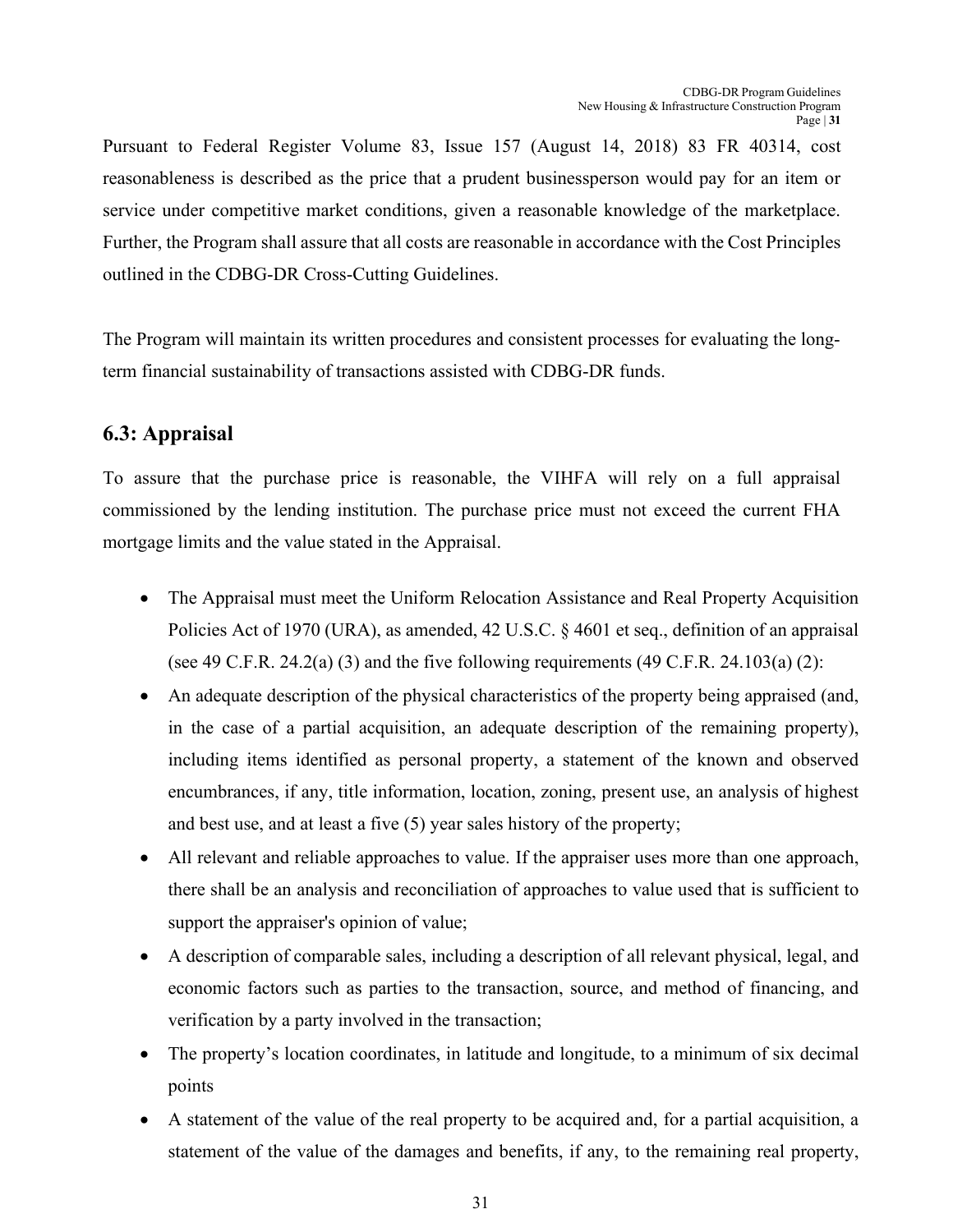where appropriate; and

• The effective date of valuation, date of appraisal, signature, and certification of the appraiser

## <span id="page-31-0"></span>**6.4: Eligible Prepaid and Closing Costs**

VIHFA will review and evaluate all CDBG-DR eligible prepaid and closing costs to ensure that they are necessary and cost reasonable.

The Program will provide a variable amount of down payment, eligible prepaid, and closing cost assistance based on the underwritten gap between the approved mortgage and purchase price not to exceed the grant limit.

In the event that closing costs exceed six percent  $(6\%)$ , the applicant will be required to pay the amount in excess of this cap. Total eligible prepaid and closing costs, under no circumstances, may exceed six percent (6%).

The allowable caps for closing costs will be:

- Up to two percent  $(2\%)$  for origination and discount.
- Point five percent  $(.5\%)$  of one percent  $(1\%)$  for fees in the deed of sale (if paid by the buyer).
- Point five percent  $(.5\%)$  of one percent  $(1\%)$  for fees in the mortgage deed (first lien).
- One percent  $(1\%)$  for fees in writing restrictive conditions (second lien).
- Up to \$250 for the Housing Quality Standard (HQS) inspection and \$125 for HQS reinspection.

Additionally, the seller may not have a financial interest in the property as all transactions may not result in a conflict of interest. HUD prohibits these individuals from contributing to the down payment: Homebuilders, Sellers, Real estate agents or brokers; or anyone with a vested interest in selling the house. Secondary Financing may not be utilized when VIHFA acquires a HUD REO property.

# <span id="page-31-1"></span>**7.0: PROPERTY ELIGIBLE REQUIREMENTS**

Eligible Property Types may include any property that will serve as the applicant's principal residence, including a single-family property (1 unit), condominium unit, townhouse, cooperative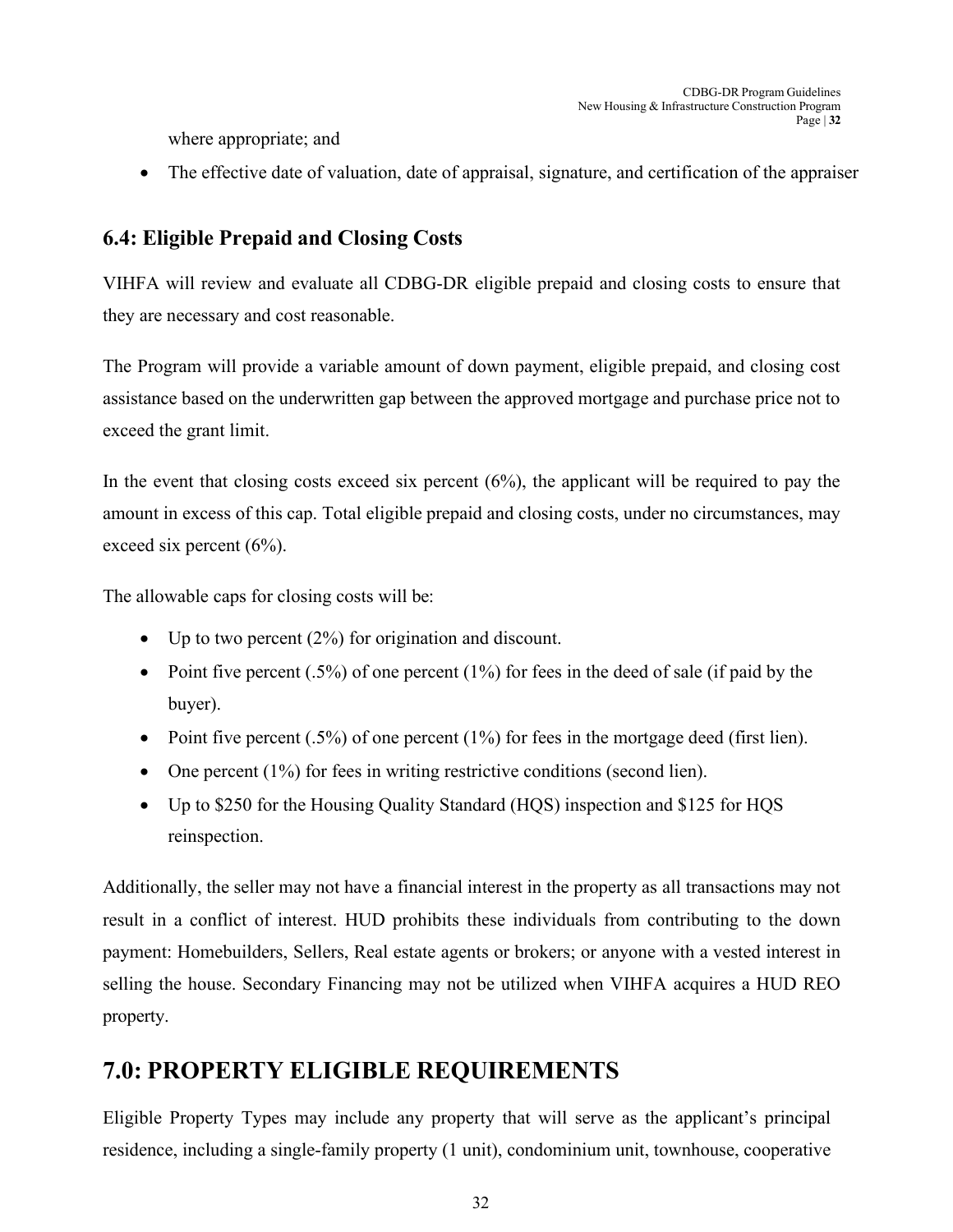unit, or manufactured homes.

Ineligible property types include but are not limited to travel trailers, campers, houseboats, investment properties, multi-family buildings, second units, or other forms of ownership when the homebuyer does not have an individual deed to the property. Homebuyers who select properties that do not pass the property eligibility review will have the option to pursue an alternate property that meets the Program's requirements. In the case that the Homebuyer opts to not select a property that meets the Program's requirements then the Program will not be able to commit any CDBG-DR funds to the homebuyer.

### <span id="page-32-0"></span>**7.1: Property Location**

All properties must be located within the U.S. Virgin Islands' jurisdiction. This will be verified by the Office of the Lieutenant Governor's Recorder of Deeds Division.

### <span id="page-32-1"></span>**7.2: Property Standards Requirements**

In accordance with the US Department of Housing and Urban Development's (HUD) regulations for implementing the National Environmental Policy Act at 24 CFR Part 58, all properties must meet HUD's Housing Quality Standards (HQS). All properties that are being proposed for use in HUD programs be free of hazardous materials, contamination, toxic chemicals and gases, and radioactive substances, where a hazard could affect the health and safety of occupants or conflict with the intended utilization of the property.

The Lending Institution shall ensure that the property is inspected and/or appraised in accordance with the requirements of the primary loan issuer.

# <span id="page-32-2"></span>**8.0: ENVIRONMENTAL REVIEW**

An environmental review is a process of reviewing a project and its potential environmental impacts to determine whether it complies with the National Environmental Policy Act (NEPA) and related laws and authorities. All HUD-assisted projects are required to undergo an environmental review to evaluate environmental impacts. The analysis includes both how the project can affect the environment and how the environment can affect the project, site, and end users.

Under the HUD 24 CFR Subpart D§58.30 (a) The environmental review process consists of all the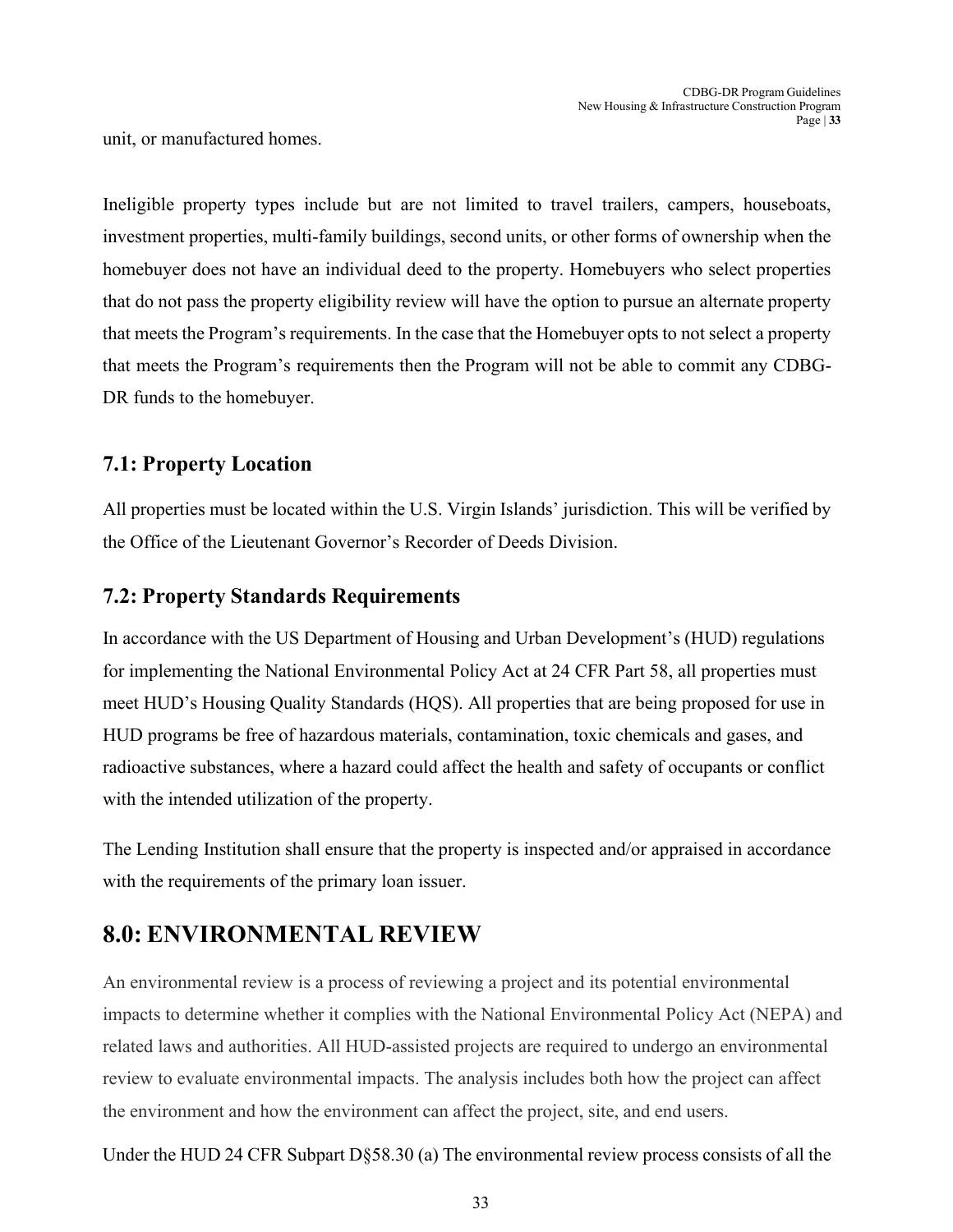actions that a responsible entity must take to determine compliance with this part. The environmental review process includes all the compliance actions needed for other activities and projects that are not assisted by HUD but are aggregated by the responsible entity in accordance with Sec. 58.32. (b) The environmental review process should begin as soon as a recipient determines the projected use of HUD assistance.

All Program awards must have documentation that they follow NEPA and other environmental requirements. Therefore, all projects shall have an Environmental Review Record (ERR), as required by NEPA and related laws. The ERR for the projects shall set forth: the existence of negative impacts on a site; the means to mitigate negative impacts; alternatives to the project (if needed); and the rejection of the proposed activities if all other options fail and it becomes the most prudent action to take.

Environmental reviews will be conducted as part of the property eligibility reviews.

Environmental reviews shall be completed prior to determining the CDBG-DR award to be offered to an eligible Applicant.

### <span id="page-33-0"></span>**8.1: Environmental Level of Review**

To conduct the appropriate level of environmental review, the Program will determine the environmental classification of the project. The term "project" may be defined as an activity or group of activities geographically, functionally, or integrally related, regardless of funding source, to be undertaken by the Program in whole or in part to accomplish a specific objective. There are four (4) major classifications of environmental review for projects:

- Exempt Activities: Those activities which are highly unlikely to have any direct impact on the environment.
- Categorically Excluded Activities: Those activities that may have an impact to the environment, but not to the extent that an Environmental Assessment under NEPA or Environmental Impact Statement is required. There are two (2) types of Categorically Excluded Activities, as follows:
	- o Categorically Excluded Not Subject to 24 C.F.R. § 58.5: Includes those activities included under 24 C.F.R. § 58.35 (b) and requires environmental checks for the items listed at 24 C.F.R. § 58.6. For activities under this classification, no public notice or request for release of funds is required to use grant funds.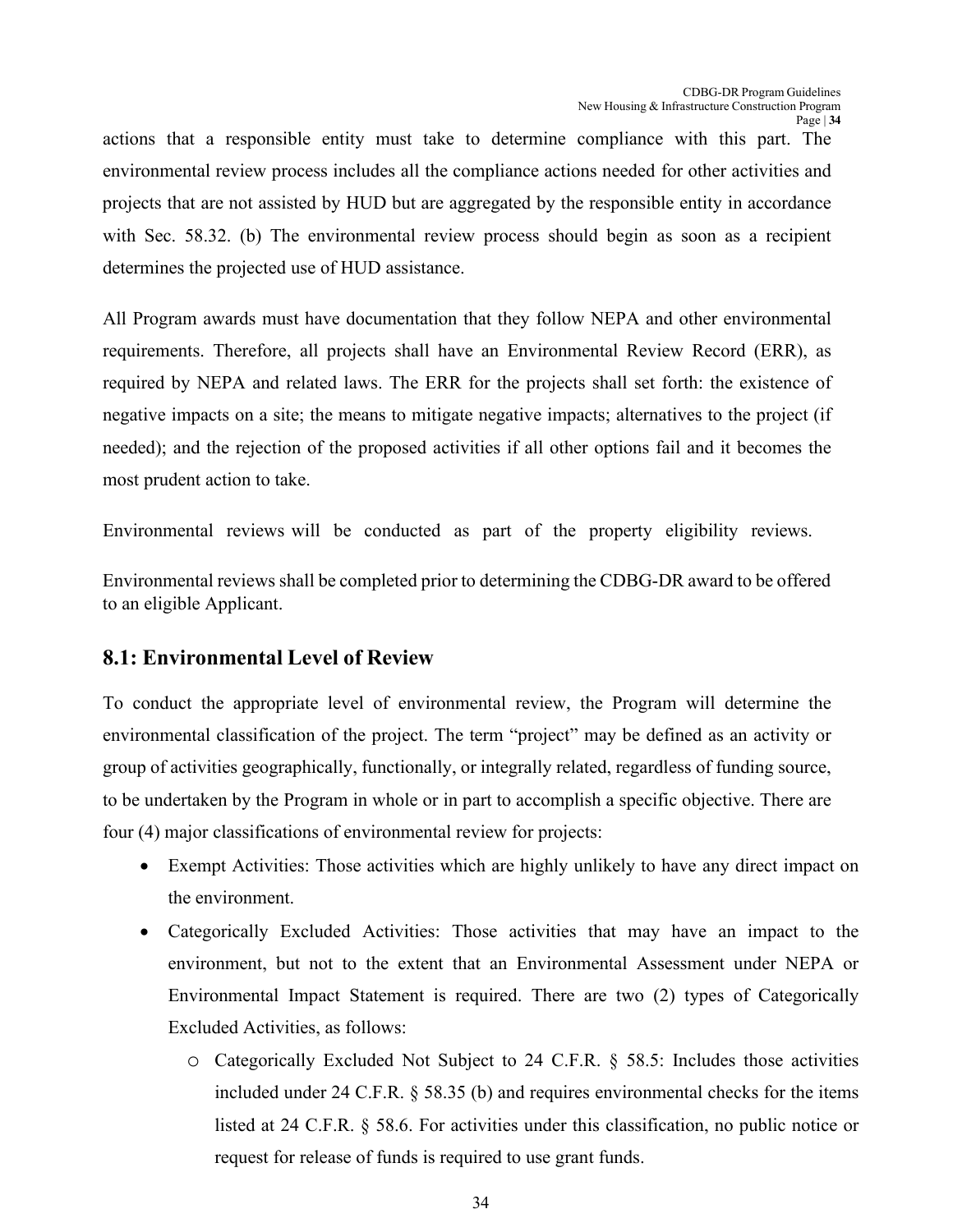- o Categorically Excluded Subject to 24 C.F.R. § 58.5: Refers to those activities included under 24 C.F.R. § 58.35 (a) and require environmental checks for the items listed at 24 C.F.R. § 58.5 and 24 C.F.R. § 58.6. If any environmental items are identified as potentially impacting (such as floodplains), a Request for Release of Funds (including publication of Notice of Intent) is required.
- Environmental Assessment: Includes those activities that could potentially have a significant impact on the environment. In addition to compliance with the laws and authorities at 24 C.F.R. § 58.5 and 24 C.F.R. § 58.6, environmental assessments must consider an array of additional potential impacts of the project, including a National Environmental Policy Act analysis. This environmental assessment requires publishing a Notice of Intent to Request Release of Funds as well as a Finding of No Significant Impact.
- Environmental Impact Statement: Those activities that require a detailed written statement required by Section  $102(2)(C)$  of NEPA for a proposed major Federal Action significantly affecting the quality of the human environment. These statements are normally used for major housing (2,500 units or more) or infrastructure projects.

### <span id="page-34-0"></span>**8.2: Coastal Barrier Resources Area**

The Coastal Barrier Resources Act (**CBRA**), *16 U.S.C. §3501 et seq*., protects coastal areas thatserve as barriers against wind and tidal forces caused by coastal storms and serve as a habitat for aquatic species. In compliance with the Act, if the property is determined to be located within a Coastal Barrier Resources Area, the property will not qualify for CDBG-DR assistance.

### <span id="page-34-1"></span>**8.3: Runway Protection Zone or Clear Zone**

In case a property is determined to be in a runway protection zone or clear zone, VIHFA as the Responsible Entity, must inform the buyer of the implications of such location and that there is a possibility that the property may, at a later date, be acquired by the airport operator. The buyer must sign an acknowledgment statement understanding the implications of such purchase.

## <span id="page-34-2"></span>**8.4: Tiered Environmental Review**

The Program will follow a tiered Environmental Review process that allows for an initial "broad" review of all environmental factors that will be shared by properties in a given geographic area. Based on this broad review, the funds will be released for the program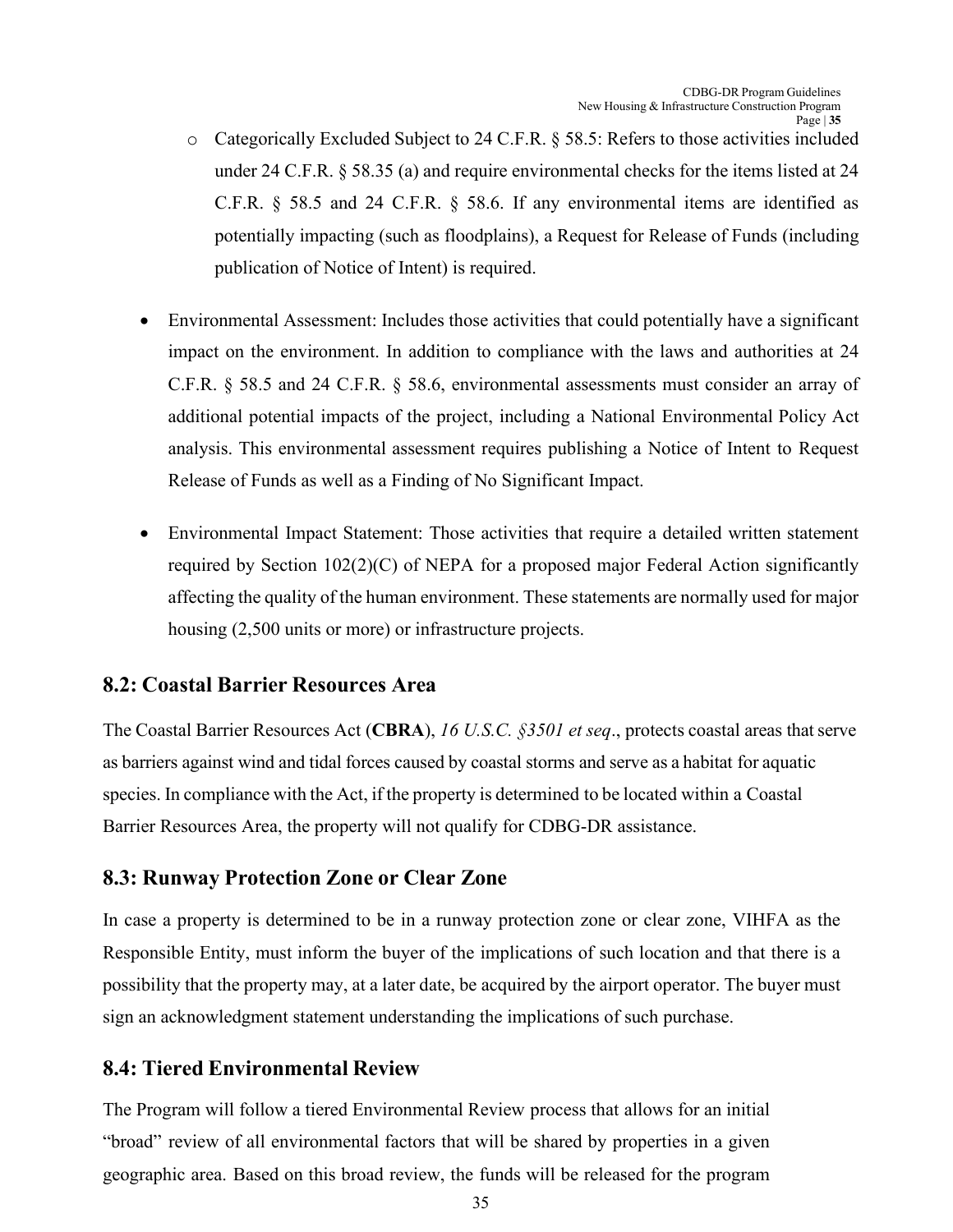activity contingent upon completing a "site specific" review once a potential property is identified and determined eligible. Site-specific Environmental Reviews will identify any above ground hazards, flood plains, historic properties, and noise issues when applicable.

A site-specific Tier II must be completed for each property prior to project bidding or taking any choice limiting actions on the proposed project site. Site-specific Tier II reviews will identify any above ground hazards, flood plains, and historic properties, if applicable.

## <span id="page-35-0"></span>**9.0: AWARD DETERMINATION**

Upon determination of the property's eligibility and the award amount, NHIC Program Staff will issue a Commitment Letter to the Applicant(s) and forward a copy of the letter to the Lender.

VIHFA will reserve CDBG-DR funds for sixty (60) days unless causes beyond the control and without fault of negligence of the Lender or Applicant occur. The funding reservation begins the day that VIHFA issues the Commitment Letter to the Applicant.

## <span id="page-35-1"></span>**10.0: Affordability Period**

The CDBG-DR award will be secured in a Second Lien and is forgiven on an amortized basis over an affordability period of **twenty (20) years**. A Borrower must occupy the property as their primary residence for a minimum of **twenty (20) years**. The affordability period shall commence on the date of the closing when Deed of Mortgage and Restrictive Covenants is executed. If the Borrower violates the terms and conditions of the Second Lien, VIHFA has the right to recapture the entire amount or a portion of the grant. The balance of the grant is forgiven or reduced at a rate of **twenty percent** (**20%**) for each completed year of residency, with no credit given for partial years completed.

The Program's recapture is proportional to the forgiveness rate per year during the affordability period. VIHFA, at its discretion, may accept a reduced recapture or forgive an event of default for cases beyond the Borrower's control, including but not limited to, a natural disaster, death in the family, or job relocation.

# <span id="page-35-2"></span>**11.0: TERMS AND CONDITIONS**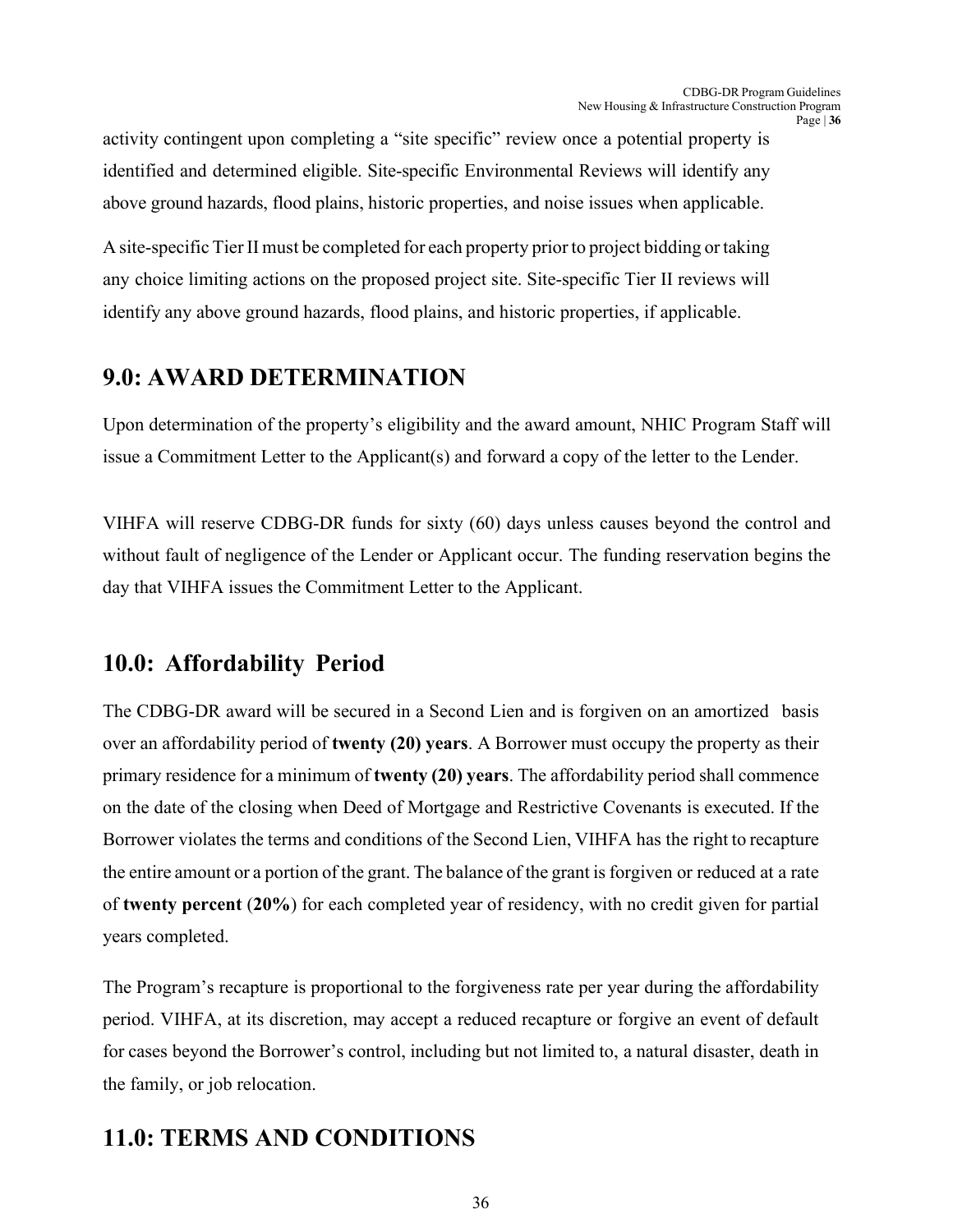### <span id="page-36-0"></span>**11.1: Transfer of Ownership**

Selling the home during the affordability period is considered a default on the terms and conditions of the affordability period.

### <span id="page-36-1"></span>**11.2: Leasing**

The Borrower may not lease the property or use it for any other use other than as a primary residence. The VIHFA may evaluate requests for exceptions on a case-by-case basis.

## <span id="page-36-2"></span>**11.3: Refinance First Mortgage**

In the case that the first mortgage is refinanced, the Borrower will not have to reimburse the VIHFA for the grant.

## <span id="page-36-3"></span>**11.4: Exceptions for Extenuating Circumstances**

VIHFA may make exceptions to Borrowers in Default due to one or more of the following hardships:

- A loss or reduction in income that was supporting the first mortgage;
- A change in household financial circumstances;
- Death of a co-Borrower;
- Long-term/permanent illness or disability of a Borrower or dependent Family Member;
- Divorce or legal separation of a Borrower; or
- Distant employment transfer or relocation greater than fifty (50) miles one-way from the Borrower's current Principal Residence to be closer to employment.

### <span id="page-36-4"></span>**11.5: Required Documentation**

The Borrower must provide VIHFA with evidence of the Borrower's hardship in order to request an exception. VIHFA may require additional financial documentation from the Borrower's Lender to support the identified hardship(s).

# <span id="page-36-5"></span>**12.0: PROGRAM INCOME**

All collection of payments for VI CDBG-DR funds shall be considered Program Income and maintained by VIHFA under the direction of VI CDBG-DR. These are to include administrative fees, penalties, and grant repayments because of program noncompliance. To the maximum extent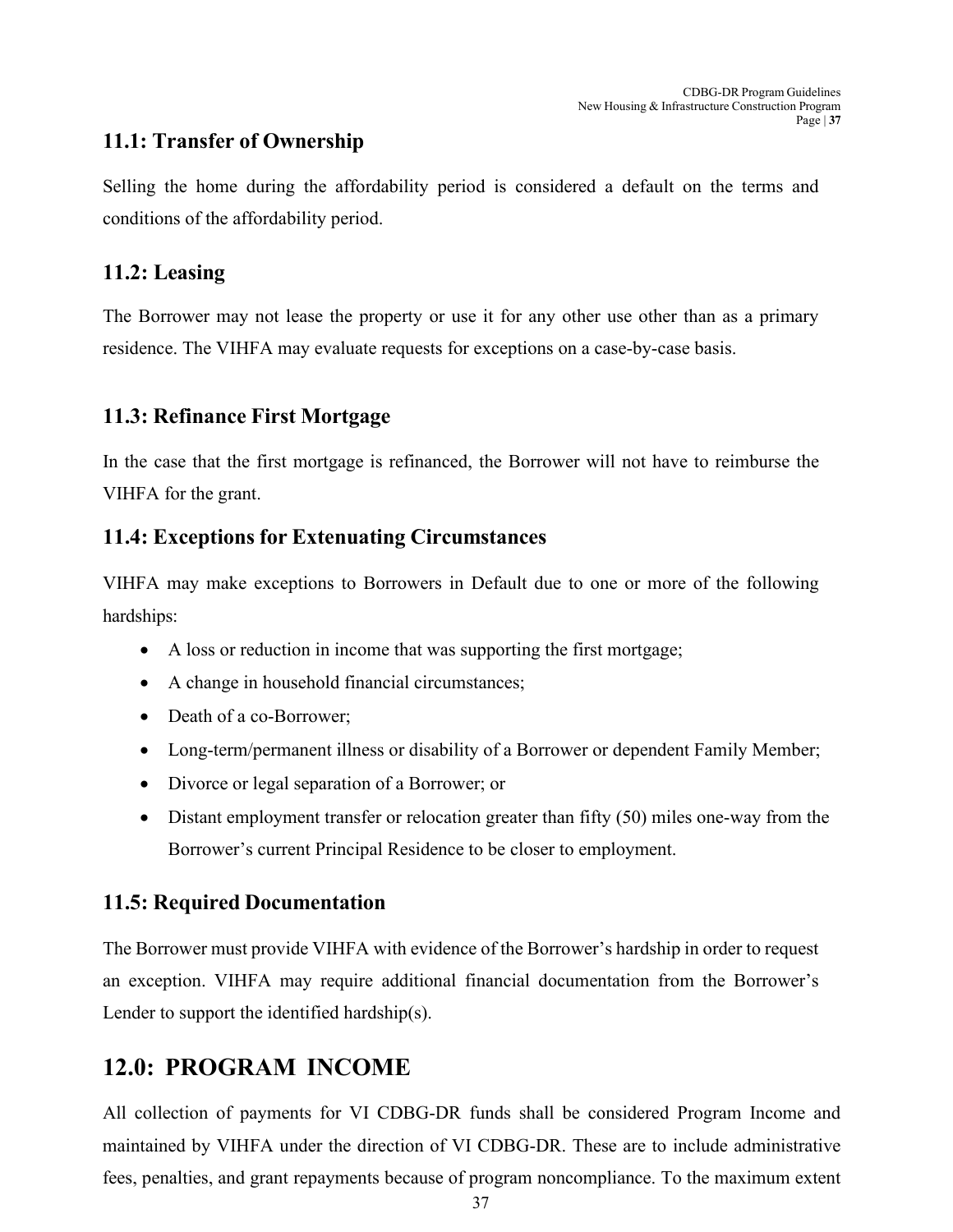feasible, Program income must be used for eligible CDBG-DR activities as listed in Title I, Section 5305(a). As noted above, CDBG-DR funds retain their CDBG-DR rules as long as they are used to continue disaster recovery activities. Program income is subject to all of the rules and regulations governing CDBG-DR funds including, but not limited to, compliance with national objectives, procurement, equal opportunity, environmental, labor standards, lead-based paint hazard treatment, etc. As stated previously, miscellaneous revenue funds are not subject to these rules.

The grantee can expend up to 5 percent of the total program income received for administration. As allowed by HUD, no more than 15 percent of the program income can be used for planning and technical assistance activities.

# <span id="page-37-0"></span>**13.0: ADMINISTRATIVE WITHDRAWALS**

Applicants may be administratively withdrawn for multiple reasons; the following are several example reasons:

- Any applications that are started but not completed and not submitted within thirty (30) days of the initial start of the application or by the end of the application period will be formally withdrawn.
- The program confirms that an application is a duplication of other valid applications or results in an overlap of other program funds.
- An applicant fails to provide required documentation or information after receiving a written request, or to communicate a reasonable timeframe for supplying said documentation;
- An applicant violates the statement to provide true and complete information by providing false or misleading information

*Warning: Any person who knowingly makes a false claim or statement to HUD may be subject to civil or criminal penalties under 18 U.S.C. 287, 1001 and 31 U.S.C. 3729.''*

# <span id="page-37-1"></span>**14.0: Community Engagement**

Outreach efforts will be conducted through various mediums to ensure that the existing Priority clientele database, as well as the public, is notified. The VIHFA markets in the following manner to advertise its services to all first-time homebuyers. Communication methods may include but are not limited to: the CDBG-DR Website, the VIHFA Website, Published Program Materials; Mass Media, and other related communication methods.

## <span id="page-37-2"></span>**14.1: Homebuyers Education Program**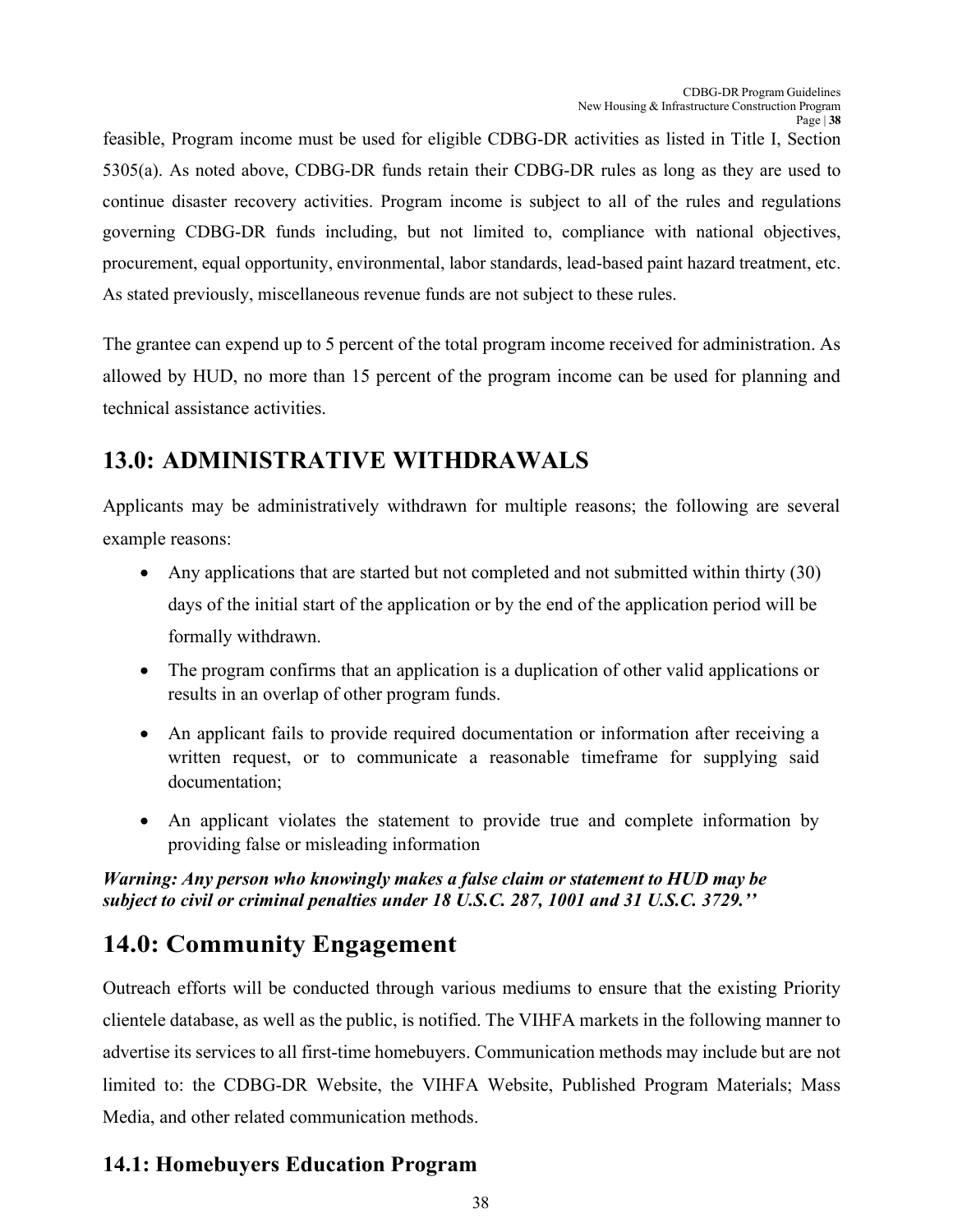All eligible applicants will be required to attend a housing counseling course provided by VIHFA's Housing Counseling Program or eHome America Education Course found online at [\(ehomeamerica.org\).](https://www.ehomeamerica.org/vihfa)

HUD-certified Housing Counselors will provide a homeowner course specific to the needs of these Applicants. Upon the successful completion of the course, the counseling agency will provide the Applicant with a Certificate of Completion. It is the responsibility of the Applicant to provide a copy of the Certificate of Completion to their Lending Institution.

The housing counseling requirement must be fulfilled prior to closing. No CDBG-DR funds will be committed or disbursed until the housing counseling requirement has been fulfilled.

## <span id="page-38-0"></span>**15.0: RECORD-KEEPING AND REPORTING**

VIHFA Operations and New Construction for Homeownership program staff (including contractors) will comply with 24 C.F.R. Part 5.2, Compliance with the Privacy Act, which requires the safeguarding of Personally Identifiable Information (PII) by:

- Minimizing the use of PII on program documents and records.
- Providing access to PII only to those who require it for official business.
- Securing PII appropriately for paper or electronic forms.
- Training for data security and compliance with the Privacy Act will be provided to all their onboarding process.

In accordance with HUD regulations, as a grantee and recipient of CDBG-DR funds, VIHFA follows the records retention requirements cited at 2 CFR Part 200.333-337, which includes financial records, supporting documents, statistical records, and all other pertinent records are maintained for five years after closeout of the grant between HUD and VIHFA. VIHFA established requirements in its sub-recipient and contractor agreements for compliance with all HUD cross-cutting requirements outlined at 2 CFR 200: Appendix II, including recordkeeping requirements. Records such as mortgages and other legal documents enforcing provisions of long-term affordability shall be maintained for five (5) years after the termination of the compliance period.

Homebuyers will be advised to maintain all records, receipts, invoices, and other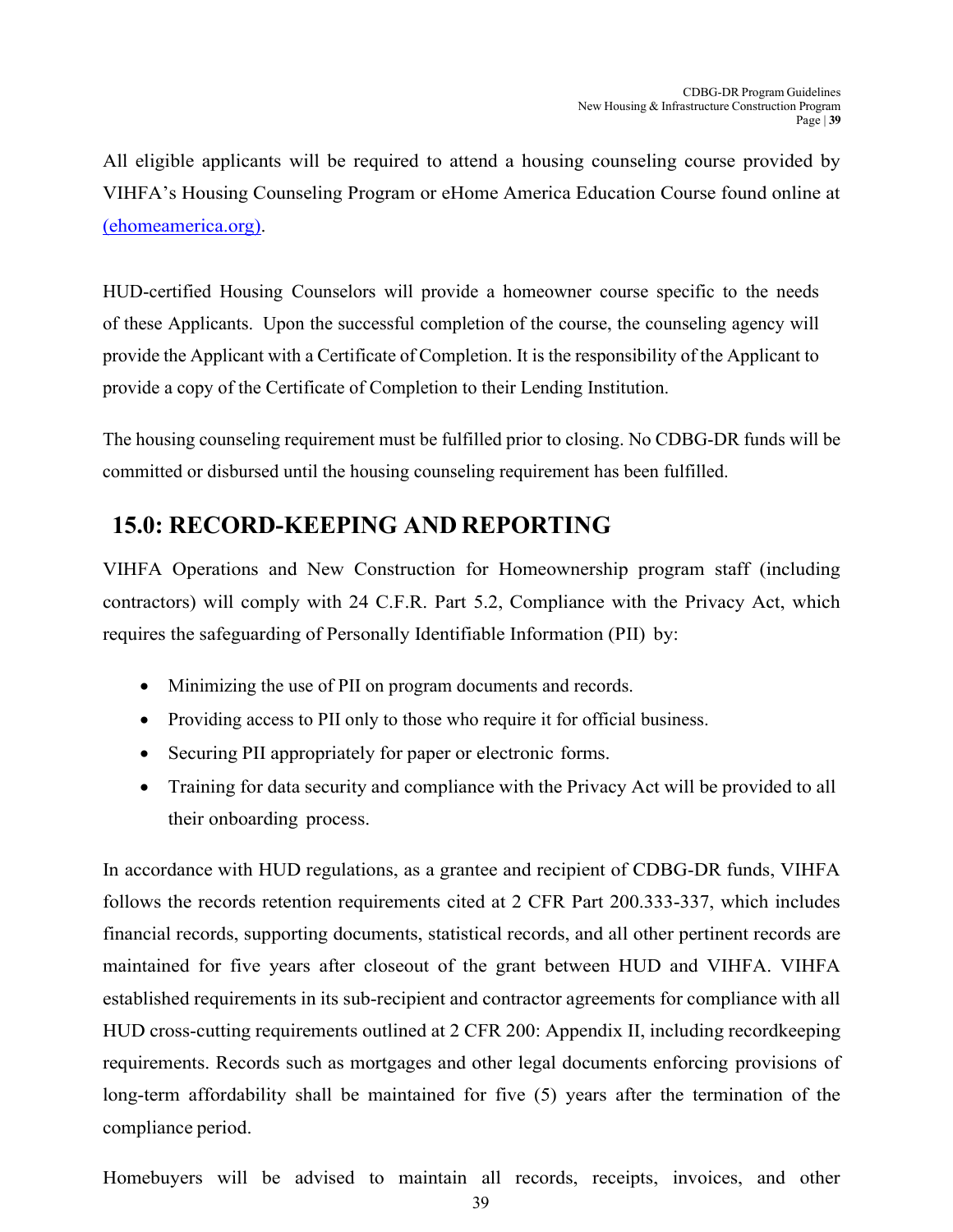documentation related to the purchase of their homes for three years from the date VIHFA close the CDBG-DR program with HUD.

For additional information regarding records retention, how the program will manage PII, and file security, please refer to VIHFA General Administrative Policy Manual.

# <span id="page-39-0"></span>**16.0: FEDERAL REQUIREMENTS**

## <span id="page-39-1"></span>**16.1: Housing/Civil Rights**

The Fair Housing Act requires all grantees, sub-recipients, and/or developers funded in whole or in part with HUD financial assistance to certify that no person was excluded from participation in, denied the benefit of, or subjected to discrimination in any housing program or activity because of their age, race, color, creed, religion, familial status, national origin, sexual orientation, military status, sex, disability, or marital status. VIHFA complies with and enforces the Civil Rights requirements of Title I of the Housing and Community Development Act and the Fair Housing Law.

This program will be designed and implemented in compliance with cross-cutting federal regulations when applicable, including:

### **16.1.1: Americans with Disabilities Act (ADA)**

The Americans with Disabilities Act of 1990 (ADA) prohibits discrimination and ensures equal opportunity for persons with disabilities in employment, state, and local government services, public accommodations, commercial facilities, and transportation. It also mandates the establishment of a telecommunications device for the deaf (TDD)/telephone relay services. VIHFA takes affirmative steps to ensure that people with disabilities have equal access to the programs offered by VIHFA and that any services are delivered in the most integrated manner possible. VIHFA's mandate to conform to the requirements of ADA flows down to every stakeholder, including sub-recipients, vendors, and developers.

### **16.1.2: Davis-Bacon Labor Standards**

The Davis-Bacon Act and Related Acts (DBRA) applies to contractors and subcontractors carrying out certain federally funded or assisted construction contracts in excess of \$2,000 and requires, the payment of the prevailing wages (including fringe benefits) for corresponding work on similar projects in the area. "The payment of prevailing wage rates is applicable to CDBG-DR projects that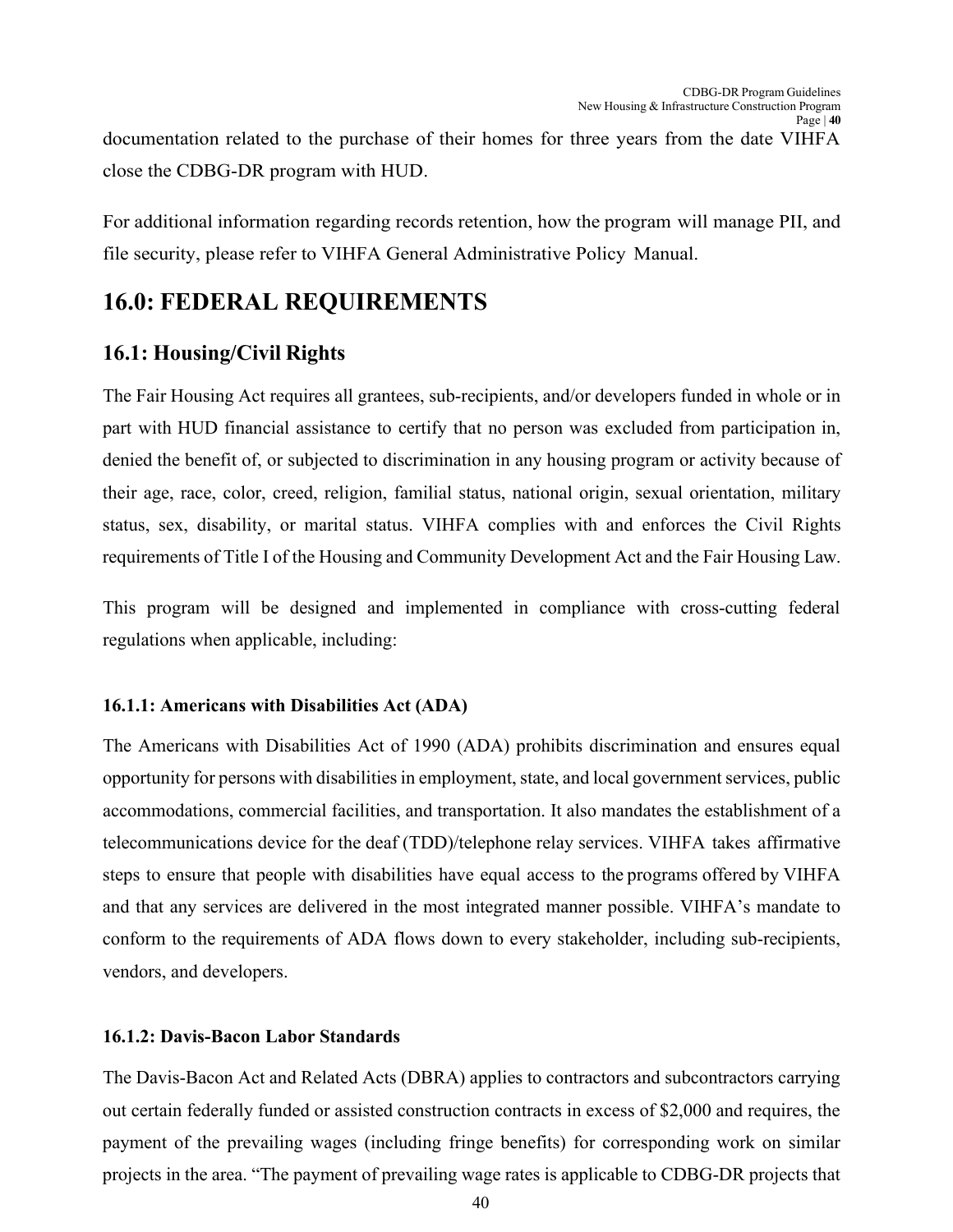include eight (8) or more units."

#### **16.1.3: Section 3**

Section 3 of the Housing and Urban Development Act of 1968 requires that grantees, subrecipients, contractors, sub-contractors, and/or developers funded in whole or in part by CDBG- DR funding, to the greatest extent feasible, extend economic opportunities such as hiring opportunities and contracts to Section 3- eligible residents and businesses. Section 3-eligible residents are lowand very low-income persons who live in the metropolitan area or non- metropolitan county where a HUD-assisted project for housing or community development is located and people who live or reside in public or government assisted housing.

## <span id="page-40-0"></span>**17.0: CONFLICT OF INTEREST**

VIHFA will comply with all applicable laws and regulations and expects all employees to conduct business in accordance with relevant laws, rules, and regulations, and refrain from dishonest and unethical conduct.

Transactions with outside firms must be conducted within a framework established and controlled by the Executive level of VIHFA. Business dealings with outside firms should not result in unusual gains for those firms. Unusual gain refers to bribes, product bonuses, special fringe benefits, unusual price breaks, and other windfalls designed to ultimately benefit the employer, the employee, or both. Promotional plans that could be interpreted to involve unusual gain require specific executive-level approval.

Applicants and Program staff are required to make full disclosure to the Program of any interests, relationships, and holdings, which could potentially result in a conflict of interest. Potential conflicts of interest may include relationships with neighbors, acquaintances, friends, family members, and other members of the community. As soon as one is aware of a potential conflict, they are required to immediately notify Program management staff. Program management staff will ensure project team members do not process or interact with applications where potential conflicts of interest exist.

This separation of responsibility will ensure an unbiased approach to the processing of all applications and final eligibility determinations. The goal is for every citizen to have confidence their application is being processed with expedient efficiency and integrity. In the event a potential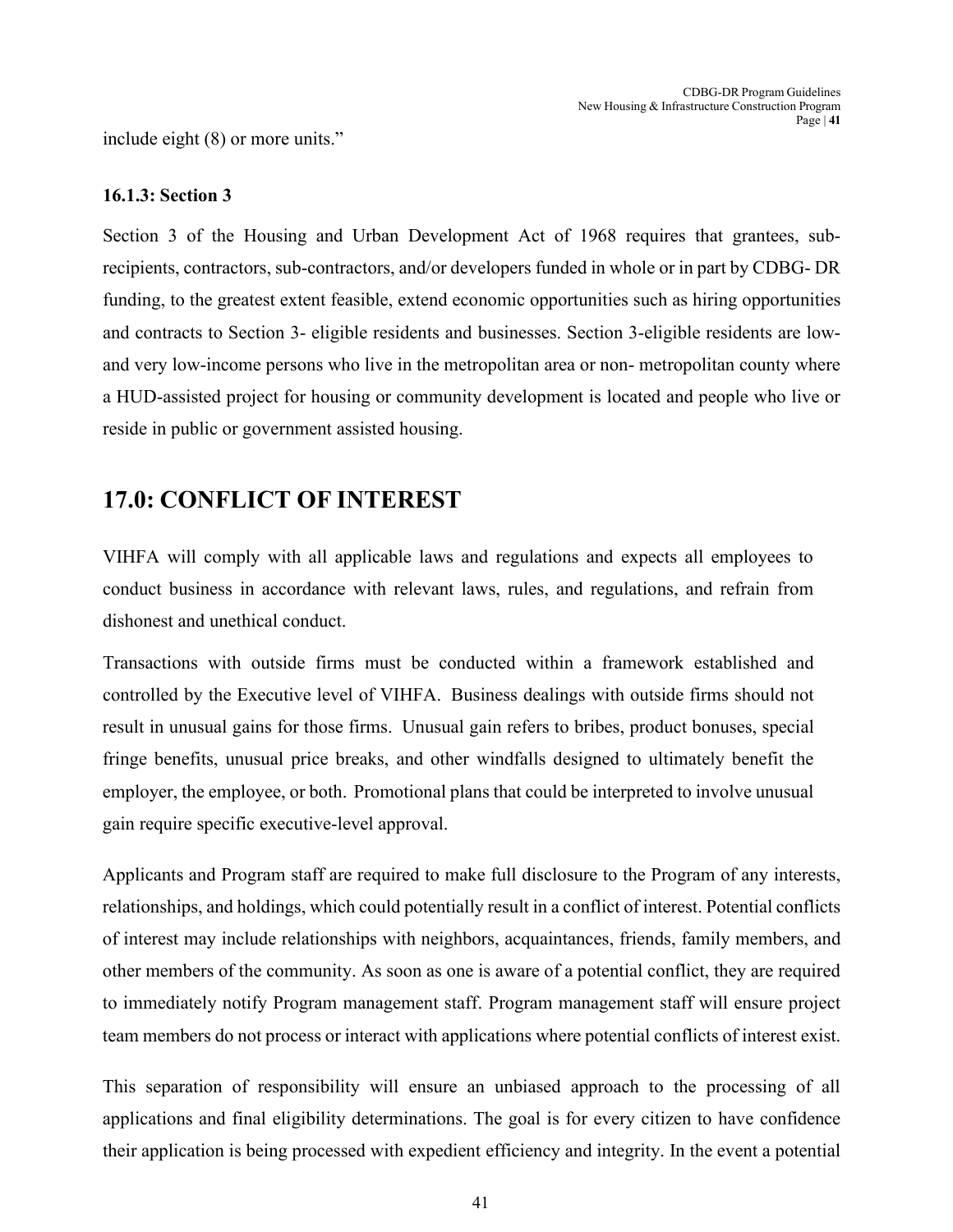or actual conflict is reported, the Program Manager will review the circumstances in depth and be responsible for determining the course of action to be taken if a conflict is found to exist. If a team member has any doubt as to whether a current or prior relationship poses a potential conflict of interest, they should escalate the matter to Program management for guidance.

Additional guidance on conflict of interest adopted by VIHFA is contained in the VIHFA's Conflict of Interest Policy

# <span id="page-41-0"></span>**18.0: PREVENTION OF FRAUD, WASTE, AND ABUSE**

This policy applies to any irregularity, or suspected irregularity, involving employees as well as consultants, vendors, contractors, sub-recipients, sub-grantees, applicants, or outside agencies doing business with employees of such agencies, and/or any other parties with a business relationship with VIHFA.

Fraud is an intentional, wrongful act to obtain either money or some other advantage or benefit from government programs. Fraud includes theft, embezzlement, false statements, illegal commissions, kickbacks, conspiracies, obtaining contracts through collusive arrangements, and similar devices.

Waste is an appropriate action or omission by those with controls over government resources that result in taxpayers not receiving reasonable value for money in connection with any governmentfunded activities. Waste relates primarily to mismanagement, inappropriate actions, and inadequate oversight.

Abuse is an administrative violation of judiciary, court unit, or organization regulation that impairs effective and efficient operations. The violation may result in federal losses or denial or reduction of lawfully authorized federal benefits to participants.

All applicant forms and agreements should contain the following statement:

**Warning:** Any person who knowingly makes a false claim or statement to HUD or the USVI may be subject to civil or criminal penalties under 18 U.S.C. 287, 1001, and 31 U.S.C. 3729. Under penalties of perjury, I/we certify that the information presented above is true and accurate to the best of my/our knowledge and belief. I/We further understand that providing false representations herein constitutes an act of fraud. False, misleading, or incomplete information may result in my ineligibility to participate in this program or any other programs that will accept this document.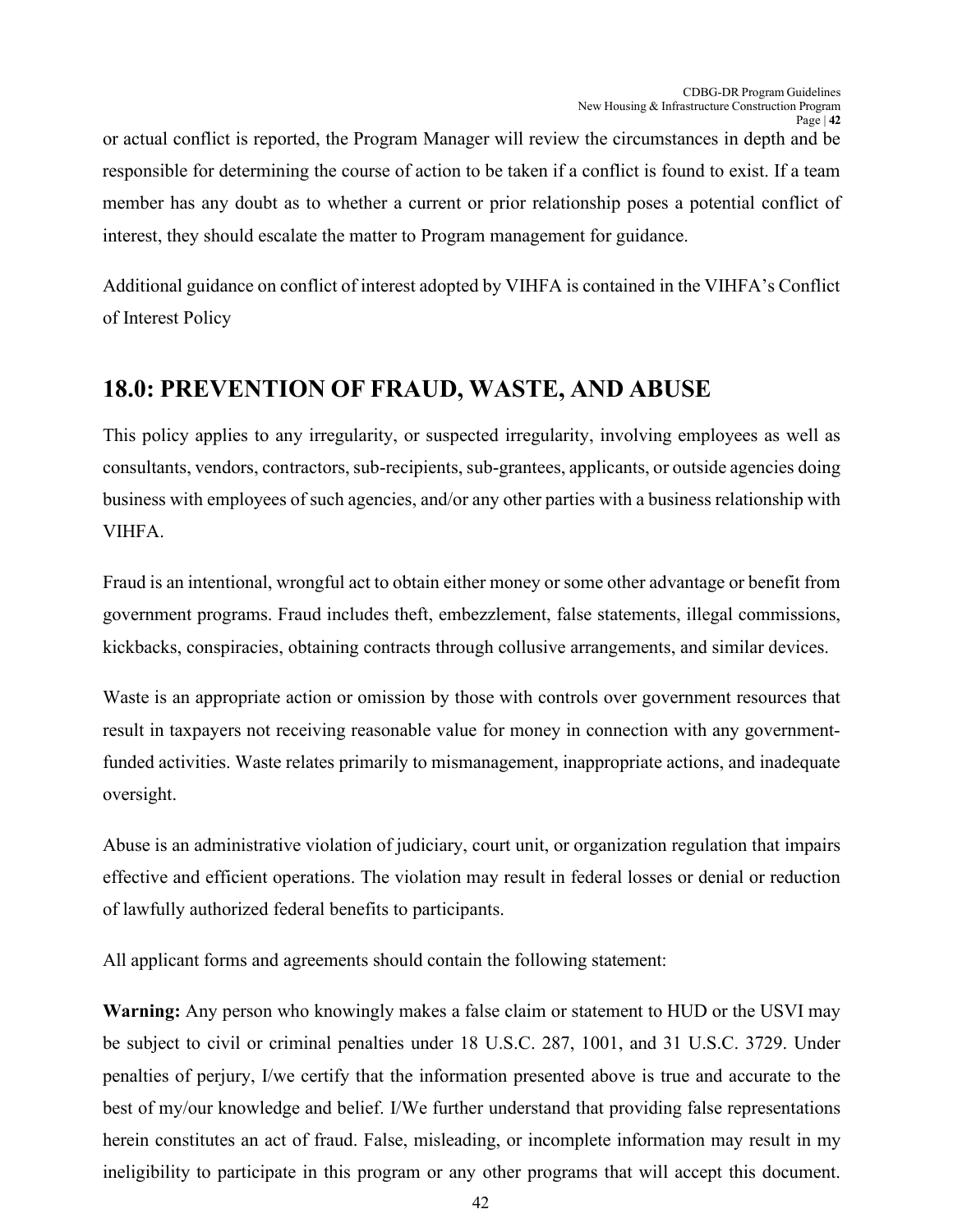Title 18, Section 1001 of the U.S. Code states that a person is guilty of a FELONY if he/she knowingly and willfully makes a false statement to any department of the United States Government.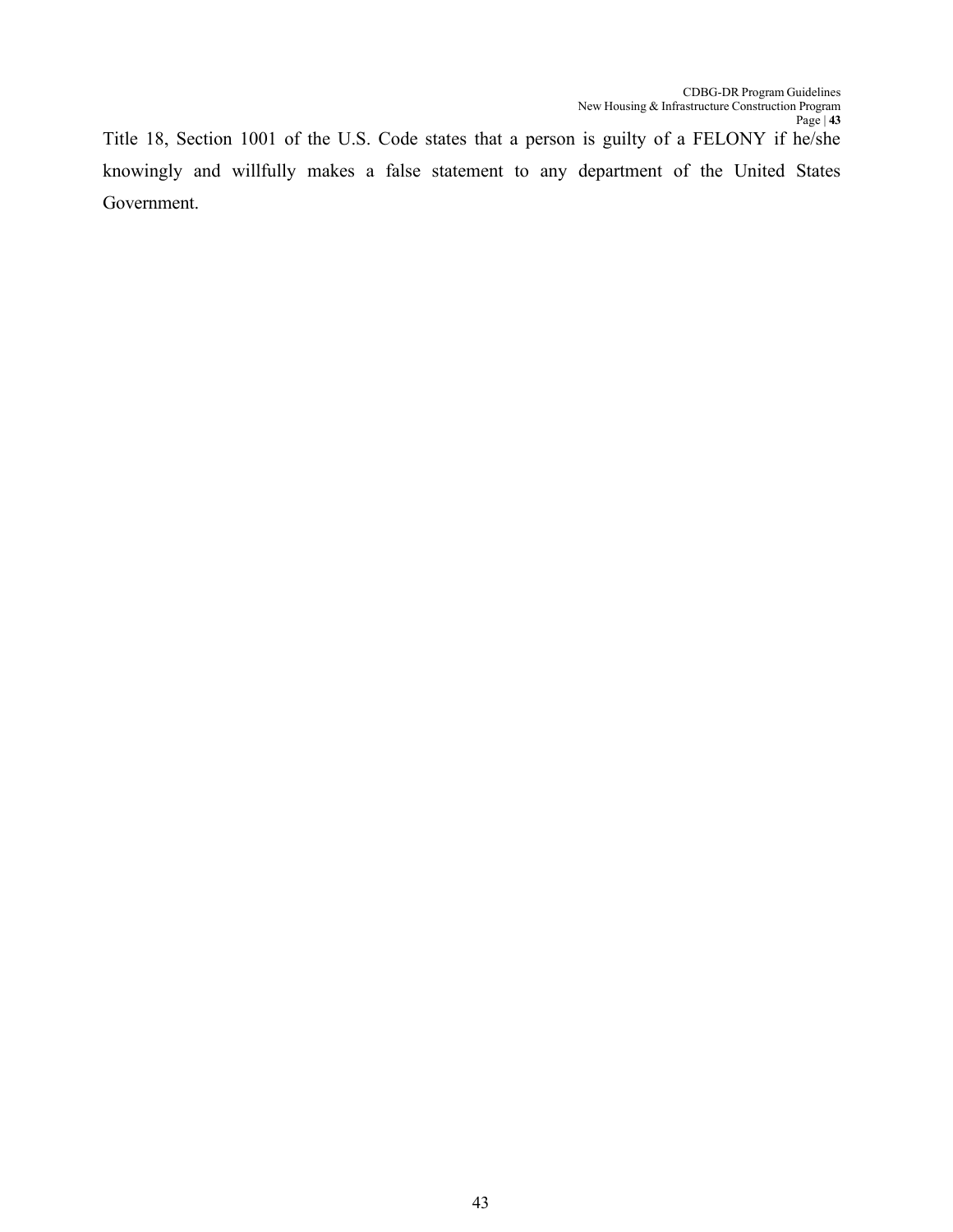### <span id="page-43-0"></span>**18.1: Actions That Constitute Fraud, Waste, And Abuse**

This Fraud, Waste, and Abuse Prevention Policy is established to facilitate the development of controls that will aid in the detection and prevention of fraud against the Authority in the administration of all VIHFA programs and the Authority's internal procurement. Some actions constituting fraud are as follows:

- Any dishonest or fraudulent act;
- Misappropriation of funds, securities, supplies, or other assets;
- Impropriety in the handling or reporting of money or financial transactions;
- Profiteering because of insider knowledge of the Authority's activities;
- Disclosing confidential and proprietary information to outside parties;
- Accepting or seeking anything of material value from contractors, vendors, or persons providing services/materials to the Authority.
- Destruction, removal, or inappropriate use of records, furniture, fixtures, and equipment; and/or any similar or related irregularity.

It is the intent of the Authority to promote consistent organizational behavior by providing guidelines and assigning responsibility for the development of controls and conduct of investigations. Any investigative activity required will be conducted without regard to the suspected wrongdoer's length of service, position/title, or relationship to the Authority.

# <span id="page-43-1"></span>**19.0: DUPLICATION OF BENEFITS**

Section 312 of the Robert T. Stafford Disaster Assistance and Emergency Relief Act (42 U.S.C.§5155) prohibits any person, business concern, or other entity from receiving financial assistance with respect to any part of a loss resulting from a major disaster for which he has received financial assistance under any other program or from insurance or any other source. In accordance with the Stafford Act, Disaster Recovery funds issued through the Department of Housing and Urban Development's CDBG-DR program may not be used for any costs for which another disaster recovery assistance was previously provided for the same purpose. As mandated by law, all projects receiving CDBG-DR funding must undergo an analysis of duplication of benefits to ensure no funds have been or will be received for the same purpose as the intended CDBGDR grant.

Developers must disclose all sources of funding for project finance in accordance with the following list of potential sources of funding that may result in a duplication of benefits. Generally, financial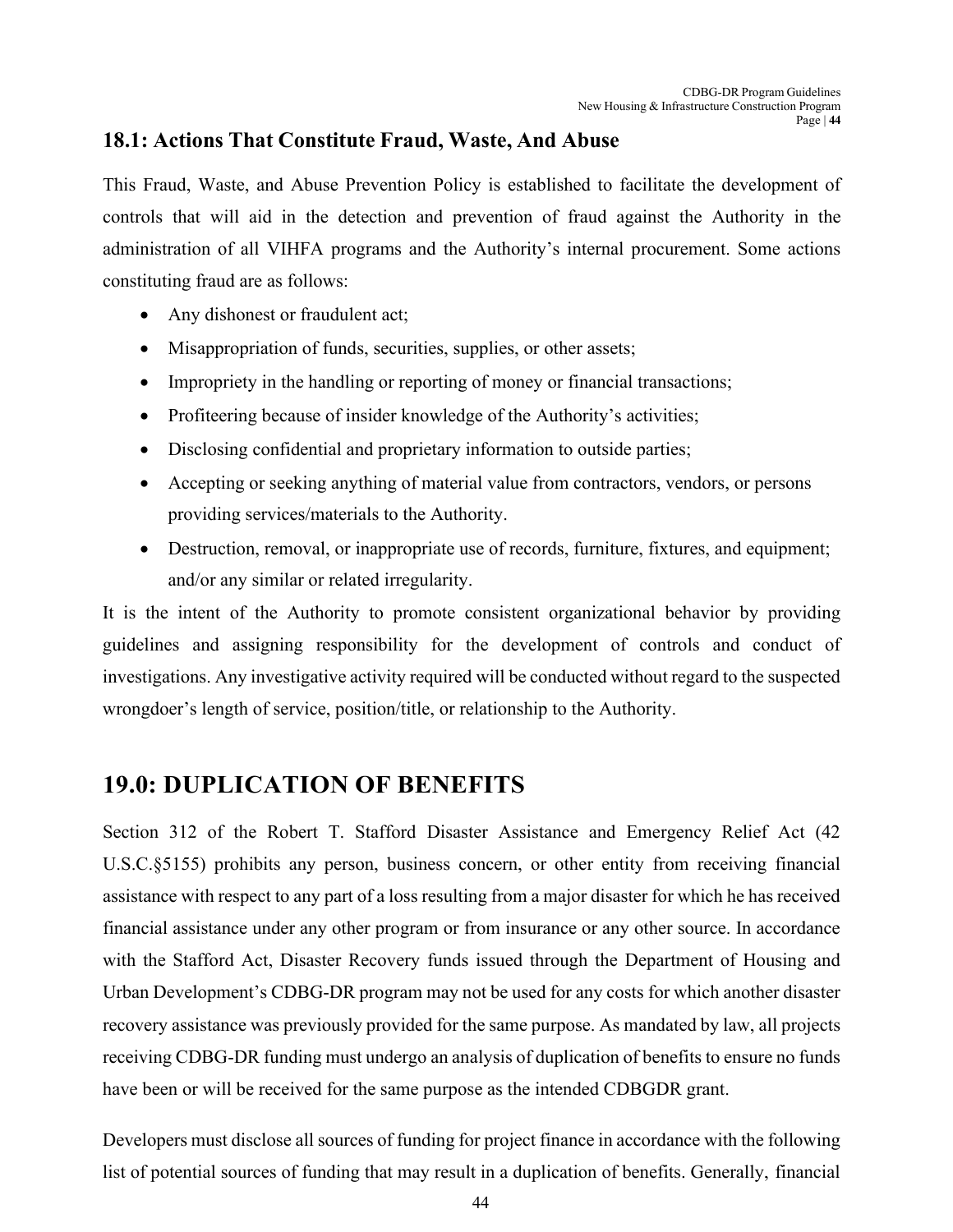assistance received from any other source that is provided for the same purpose as the CBDG-DR funds is considered a Duplication of Benefit (DOB). The Territory's policy is in accordance with HUD's guidance on duplication of benefits; details for preventing Duplication of Benefits can be found in the VIHFA General Administrative Policy.

The Program must consider the total assistance available to the Developer for the project. This includes all benefits, including cash, insurance proceeds, grants from FEMA, SBA loans, as well as any other assistance received by the applicant from other local, Territory, or federal programs, or private or nonprofit charities.

Developers should pay special attention to the following potential sources of benefits:

- National Flood Insurance Program (NFIP): Insurance proceeds received must be disclosed by the project owner and/or Subrecipient.
- Private Insurance: All insurance proceeds received must be disclosed by the Developer. Where necessary, the Program will look for "undeclared" insurance benefits as well as confirming those disclosed by the project owner and/or Subrecipient.
- FEMA: FEMA proceeds received must be disclosed by the project owner and/or Subrecipient.
- Other: Funds received from other sources must be disclosed by the project owner and/or Subrecipient and verified by the Program. Examples include nonprofits, other governmental agencies, and social groups.

CDBG-DR funds cannot supplant other funding; project budget, sources, and uses documents will be reviewed to ensure an appropriate amount of CDBG-DR assistance. All Applicants are required to report all assistance reasonably anticipated. Reasonably anticipated funds include assistance that has been awarded, but has not yet been received, as well as funding the Developer anticipates will be making an application. If excessive funds are reported or identified, the CDBG-DR funds will be the funding source reduced.

# <span id="page-44-0"></span>**20.0: FLOODPLAIN ELEVATION**

New housing construction within the floodplain will be built in accordance with the existing local building codes. The existing code is consistent with HUD guidance to ensure all structures, as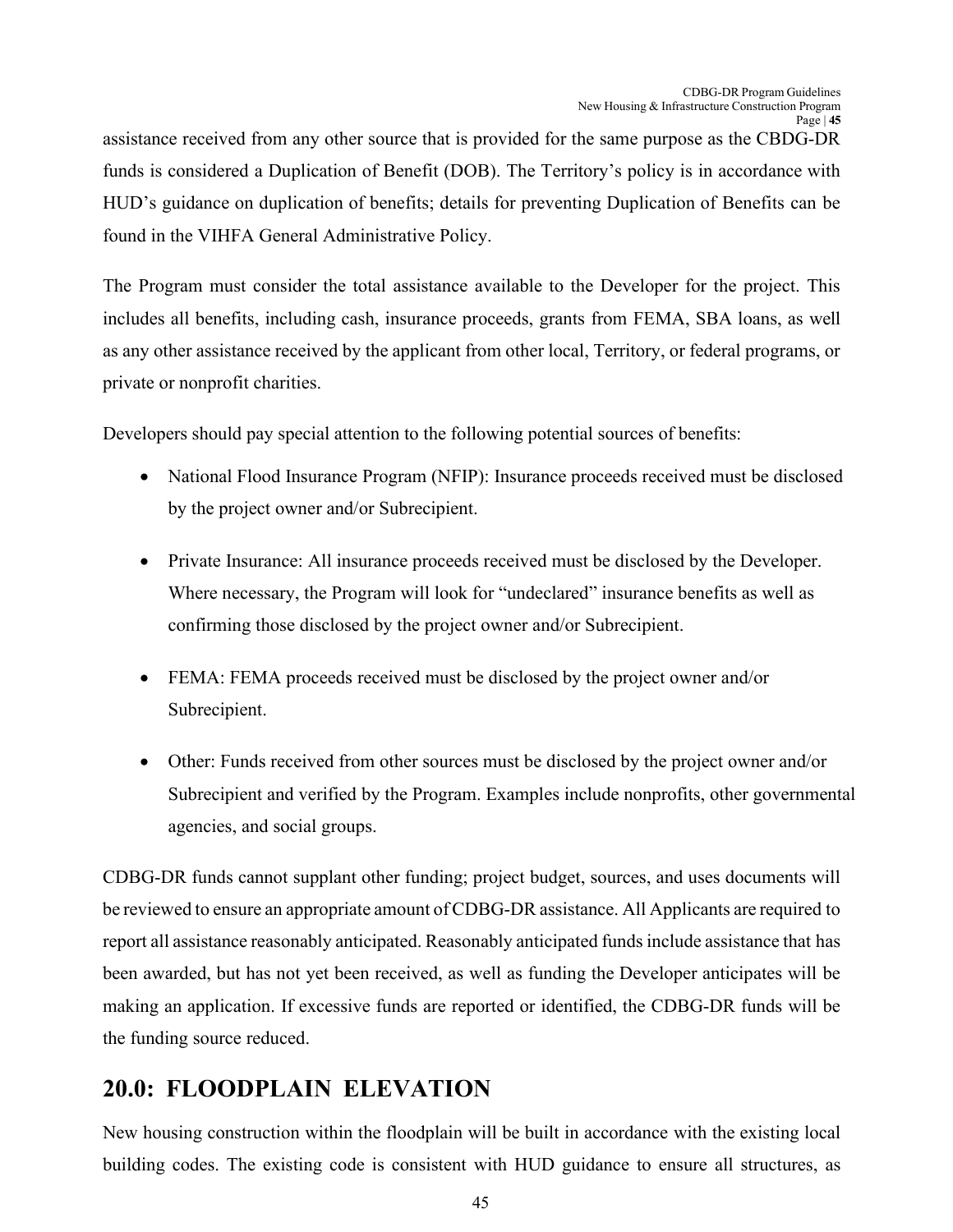defined at 44 CFR 59.1, are designed principally for residential use and located in the 1 percent annual (or 100‐year) floodplain that receives federal assistance for new construction, repair of substantial damage, or substantial improvement, as defined at 24 CFR 55.2(b)(10), must be elevated with the lowest floor, including the basement, at least two to three feet above the 1 percent annual base floodplain elevation as determined by best available data. Residential structures with no dwelling units and no residents below two feet above the 1 percent annual floodplain, must be elevated or flood-proofed, in accordance with FEMA floodproofing standards at 44 CFR 60.3(c)(3)(ii) or up to at least two (2) feet above the 1 percent annual floodplain. Thus, the Territory has put mechanisms in place to ensure all structures requiring elevation go through an in-depth structural analysis to determine whether the rehabilitation or reconstruction is the most cost-effective approach to helping homeowners.

Property owners assisted through the recovery program will be required to acquire and maintain flood insurance for the affordability period, if their properties are located in a FEMA- designated floodplain. This requirement is mandated to protect the safety of residents and their property and the investment of federal dollars. The elevation height of a house can significantly reduce the cost of flood insurance. The Territory will implement procedures and mechanisms to ensure that assisted property owners comply with all flood insurance requirements, including the purchase and notification requirements as a condition of receiving assistance.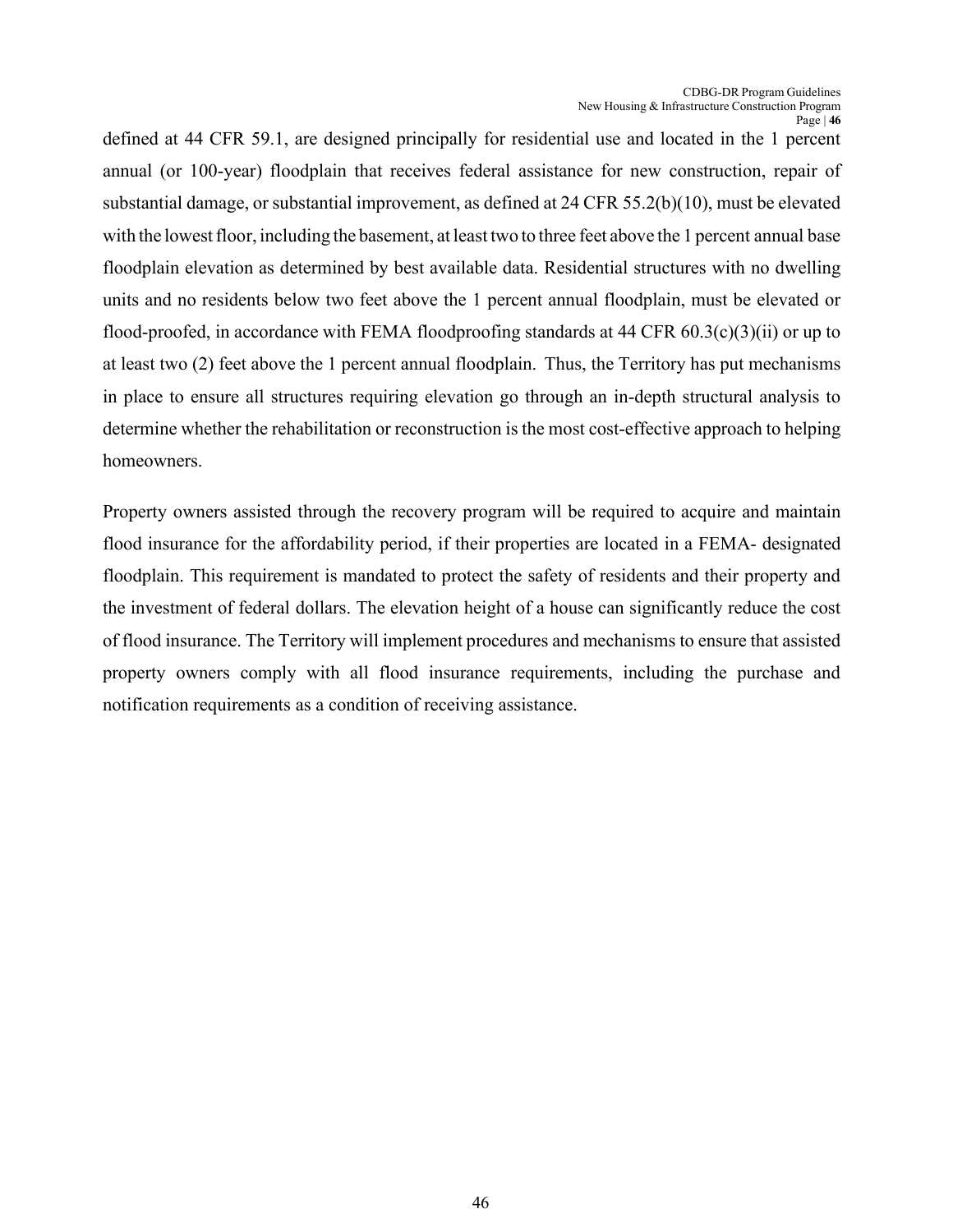# <span id="page-46-0"></span>**APPENDIX**

## <span id="page-46-1"></span>**Appendix A: HUD GREEN BUILDING RETROFIT CHECKLIST FOR THE U.S.V.I**

The CPD Green Retrofit Checklist promotes energy efficiency and green building practices for residential retrofit projects. The USVI CDBG-DR program had adapted the checklist to reflect the unique climate of the USVI.

Note: Historic averages for high and low temperatures by month in the USVI, coupled with the fact that there is no need for space heating equipment, should be sufficient evidence for exemption from typical Green requirements for building envelope insulation, air sealing, and ventilation. This source provides a simple format for displaying average high and low temperatures by month.<http://www.intellicast.com/Local/History.aspx?location=USVI9994>

The phrase "when replacing" in the Checklist refers to the mandatory replacement with specified green improvements, products, and fixtures only when replacing those systems during the normal course of the retrofit.

### **WATER AND ENERGY CONSERVATION MEASURES**



**Efficient Lighting: Interior Units** All newly installed lighting fixtures must be ENERGY STAR-qualified or have ENERGY STAR-qualified lamps installed, including emergency lighting in multifamily.

### **INDOOR AIR QUALITY**

**Low/No VOC Paints and Primers**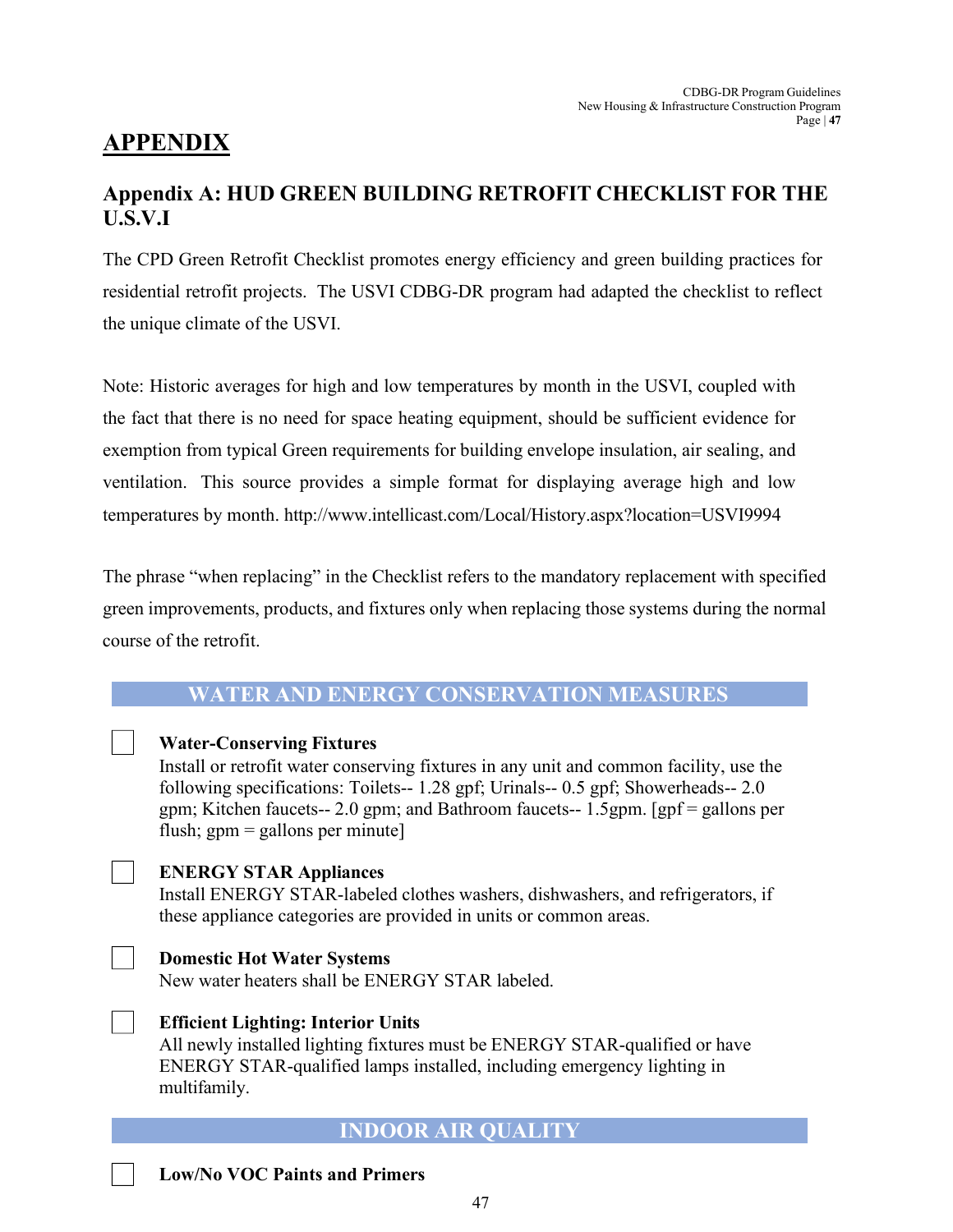All interior paints and primers must be less than or equal to the following VOC levels: Flats--50 g/L; Non-flats--50 g/L; Floor--100 g/L. [g/L = grams per liter; levels are based on a combination of the Master Painters Institute (MPI) and GreenSeal standards.]

#### **Low/No VOC Adhesives and Sealants**

All adhesives must comply with Rule 1168 of the South Coast Air Quality Management District. All caulks and sealants must comply with regulation 8, rule 51, of the Bay Area Air Quality Management District.

#### **Clothes Dryer Exhaust**

Vent clothes dryers directly to the outdoors using rigid-type duct work, or into the crawl space on masonry homes if there is not an existing vent outlet to the exterior.

#### **Mold Inspection and Remediation**

Inspect the interior and exterior of the building for evidence of moisture problems. Document the extent and location of the problems and implement the proposed repairs according to the Moisture section of the EPA Healthy Indoor Environment Protocols for Home Energy Upgrades.

#### **Mold Prevention: Surfaces**

When replacing or repairing bathrooms, kitchens, and laundry rooms, use materials that have durable, cleanable surfaces.

### **Mold Prevention: Tub and Shower Enclosures**

When replacing or repairing tub and/or shower enclosures, use non-paper-faced backing materials such as cement board, fiber cement board, or equivalent in bathrooms.



### **Integrated Pest Management**

Seal all wall, floor, and joint penetrations with low-VOC caulking or other appropriate sealing methods to prevent pest entry. [If applicable, provide training to multifamily buildings staff.]



#### **Lead-Safe Work Practices**

For properties built before 1978, if the project will involve disturbing painted surfaces or cleaning up lead contaminated dust or soil, use certified renovation or lead abatement contractors and workers using lead-safe work practices and clearance examinations consistent with the more stringent of EPA's Renovation, Repair, and Painting Rule and HUD's Lead Safe Housing Rule.